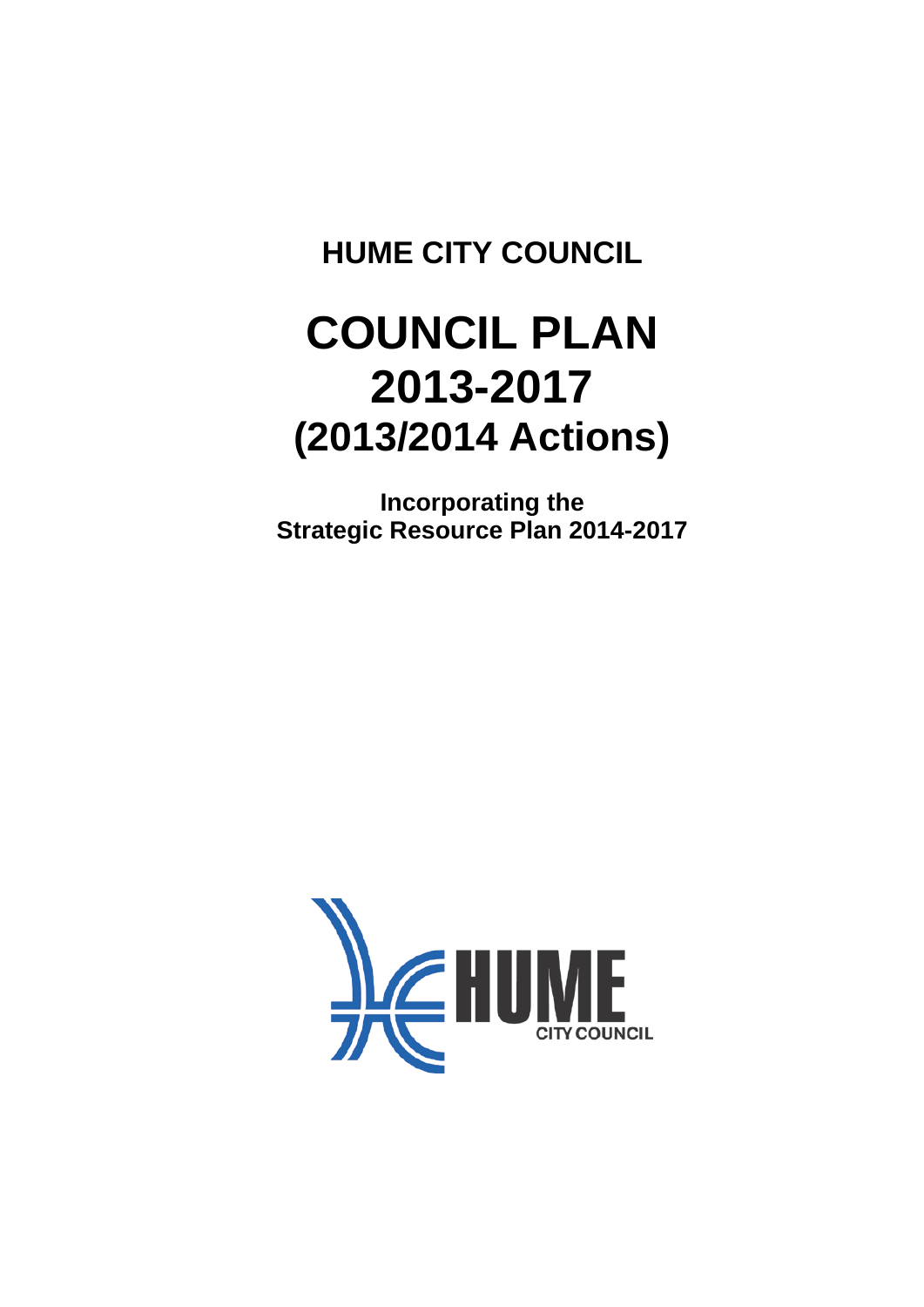#### *TABLE OF CONTENTS*

| A MESSAGE FROM THE MAYOR AND CHIEF EXECUTIVE OFFICER 3                                                         |  |
|----------------------------------------------------------------------------------------------------------------|--|
|                                                                                                                |  |
|                                                                                                                |  |
|                                                                                                                |  |
|                                                                                                                |  |
|                                                                                                                |  |
|                                                                                                                |  |
|                                                                                                                |  |
|                                                                                                                |  |
| 1.1 STRATEGIC OBJECTIVE: ACCOUNTABLE LEADERSHIP  13                                                            |  |
|                                                                                                                |  |
|                                                                                                                |  |
| 2.2                                                                                                            |  |
|                                                                                                                |  |
|                                                                                                                |  |
|                                                                                                                |  |
|                                                                                                                |  |
| 3.2 STRATEGIC OBJECTIVE: HEALTH, SAFETY AND WELLBEING 27<br>3.3 STRATEGIC OBJECTIVE: LEISURE AND RECREATION 30 |  |
|                                                                                                                |  |
|                                                                                                                |  |
|                                                                                                                |  |
|                                                                                                                |  |
|                                                                                                                |  |
|                                                                                                                |  |
|                                                                                                                |  |
|                                                                                                                |  |
|                                                                                                                |  |
|                                                                                                                |  |
|                                                                                                                |  |
|                                                                                                                |  |
|                                                                                                                |  |
|                                                                                                                |  |
|                                                                                                                |  |
|                                                                                                                |  |
|                                                                                                                |  |
|                                                                                                                |  |
|                                                                                                                |  |
|                                                                                                                |  |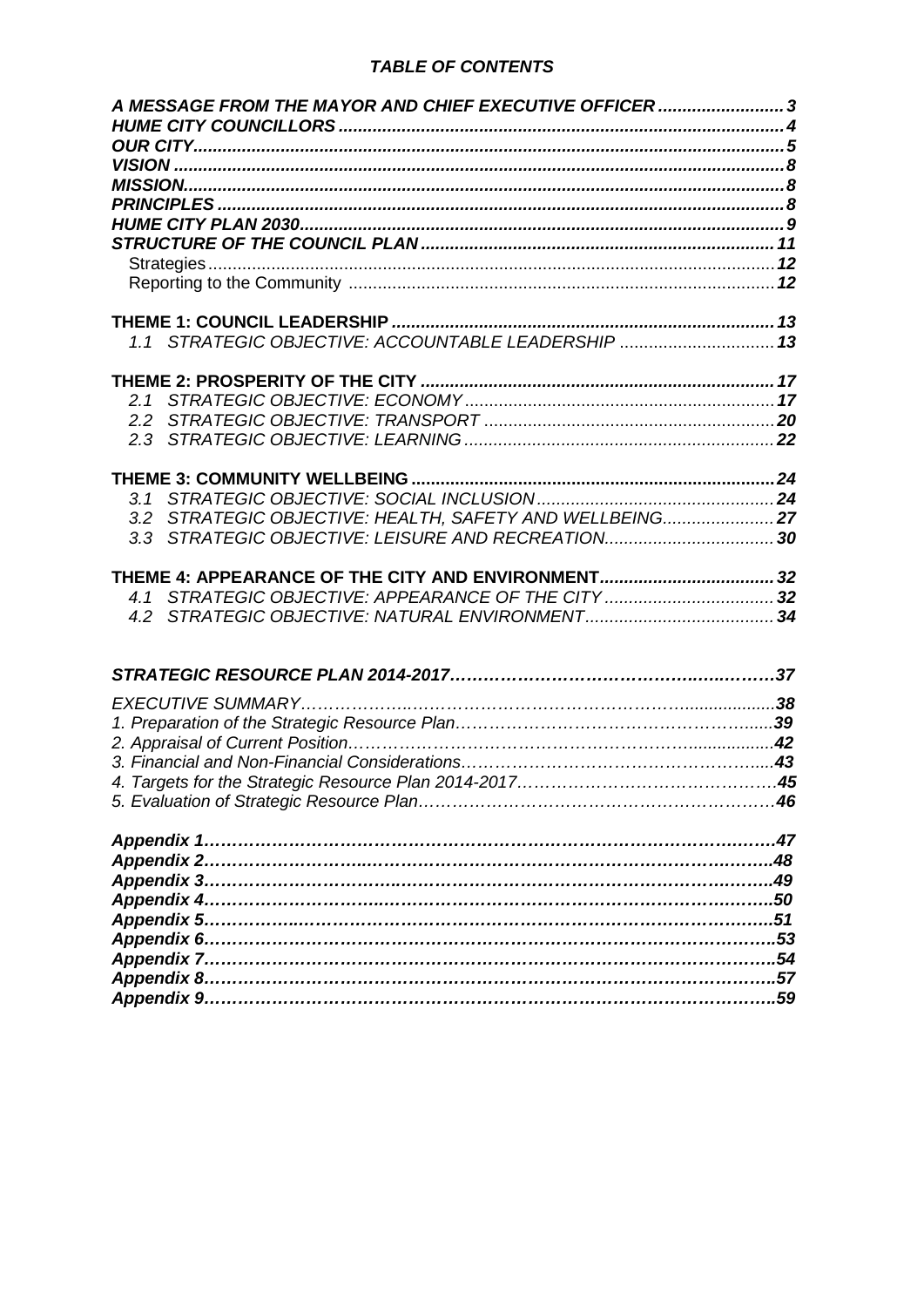#### <span id="page-2-0"></span>**A MESSAGE FROM THE MAYOR AND CHIEF EXECUTIVE OFFICER**

Hume is one of Australia's fastest-growing municipalities and is expected to welcome an additional 70,000 new citizens in the next two decades.

The *Hume Council Plan 2013-2017* is Council's commitment to making a positive difference for those who live, work and study in Hume. We are focused on achieving the very best for our community.

The development of the Council Plan was guided by the revised *Hume City Plan 2030*, which is a long-term strategic plan for Hume, and informed by ongoing feedback from the community, stakeholders and our Councillors.

There were many factors to consider in developing this Council Plan. From Federal and State government policy and legislative changes to issues of local importance and environmental considerations such as economic fluctuations and climate change.

The Council Plan identifies the priority actions to be undertaken by Council and how they contribute to and support better outcomes for our community. Under this plan, Council aims to provide a balance to ensure we deliver the services, facilities and infrastructure families and businesses need today, while planning for future generations.

We understand that many in our community are experiencing challenges. We are working every day to improve the lives of our community and reduce the barriers to participation.

Part of the solution is sustained, long-term investment from State and Federal Governments so we place a significant emphasis on advocacy and continue to represent our community to all levels of government with the aim of securing funding for major projects and community programs that enhance services and facilities for our community.

We also partner with local agencies, businesses and community groups on programs, activities and initiatives that strengthen and support community wellbeing and prosperity.

The *Hume Council Plan 2013-2017* sets a clear strategic direction on important themes – including Council Leadership, Prosperity of the City, Community Wellbeing and Appearance of the City and Environment.

The themes include realistic actions and targets and we believe our strong financial position, our open and accountable leadership and proven track record of getting things done will see the Hume community thrive and prosper in the future.

We believe this will be an exciting time in Hume and we are pleased to present the *Hume Council Plan 2013-2017* (2013/2014 Actions).



**CR GEOFF PORTER MAYOR**



**DOMENIC ISOLA CHIEF EXECUTIVE OFFICER**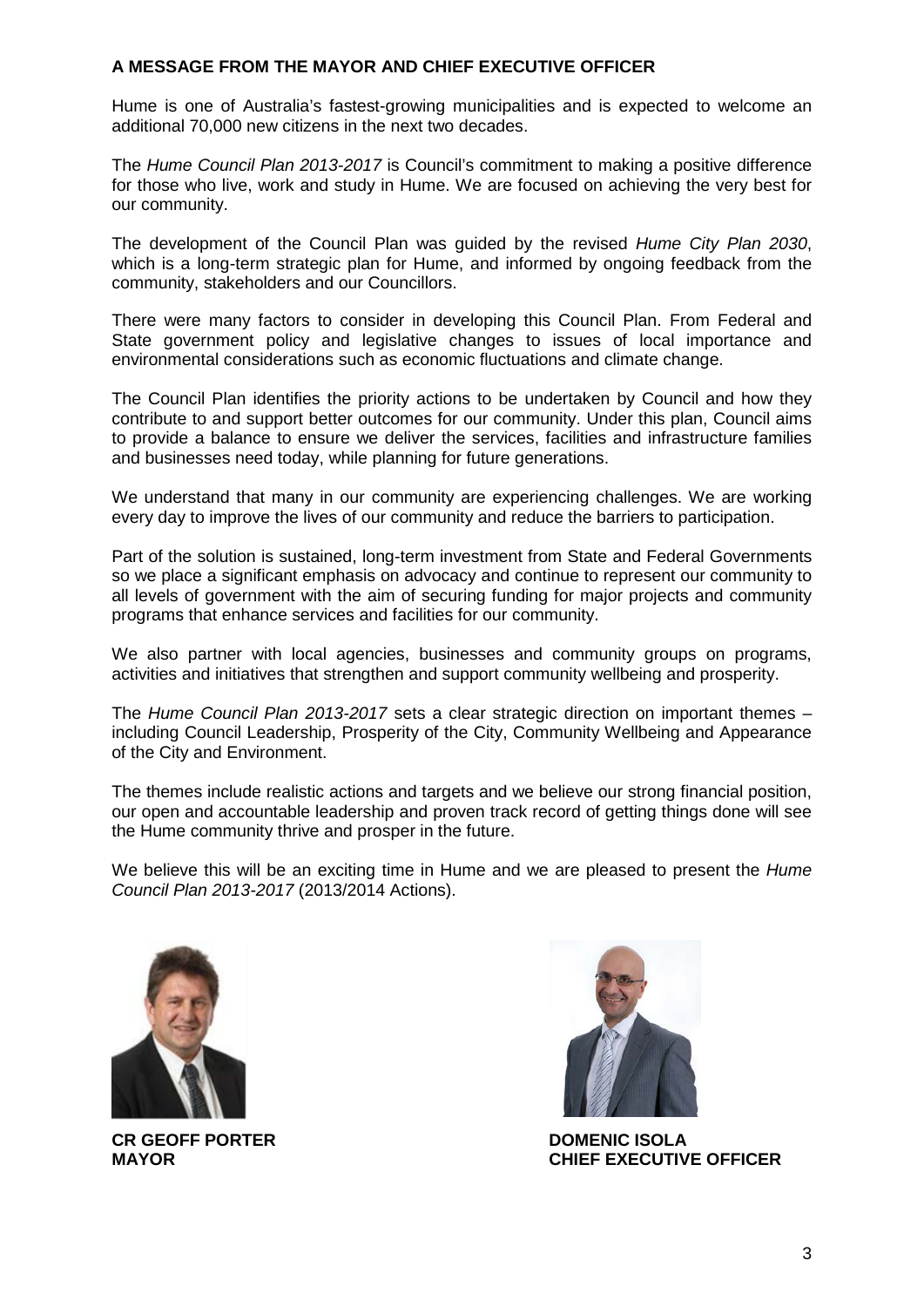## **HUME CITY COUNCILLORS**



Mayor - Cr Geoff Porter Meadow Valley Ward

<span id="page-3-0"></span>

Deputy Mayor – Cr Casey Nunn, Aitken Ward



Cr Adem Atmaca Meadow Valley Ward



Cr Chandra Bamunusinghe Aitken Ward



Cr Alan Bolton Aitken Ward



Cr Victor Dougall Meadow Valley Ward



Cr Drew Jessop Aitken Ward



Cr Helen Patsikatheodorou Meadow Valley Ward



Cr Jack Medcraft Jacksons Creek Ward



Cr Ann Potter Jacksons Creek Ward



Cr Jack Ogilvie Jacksons Creek Ward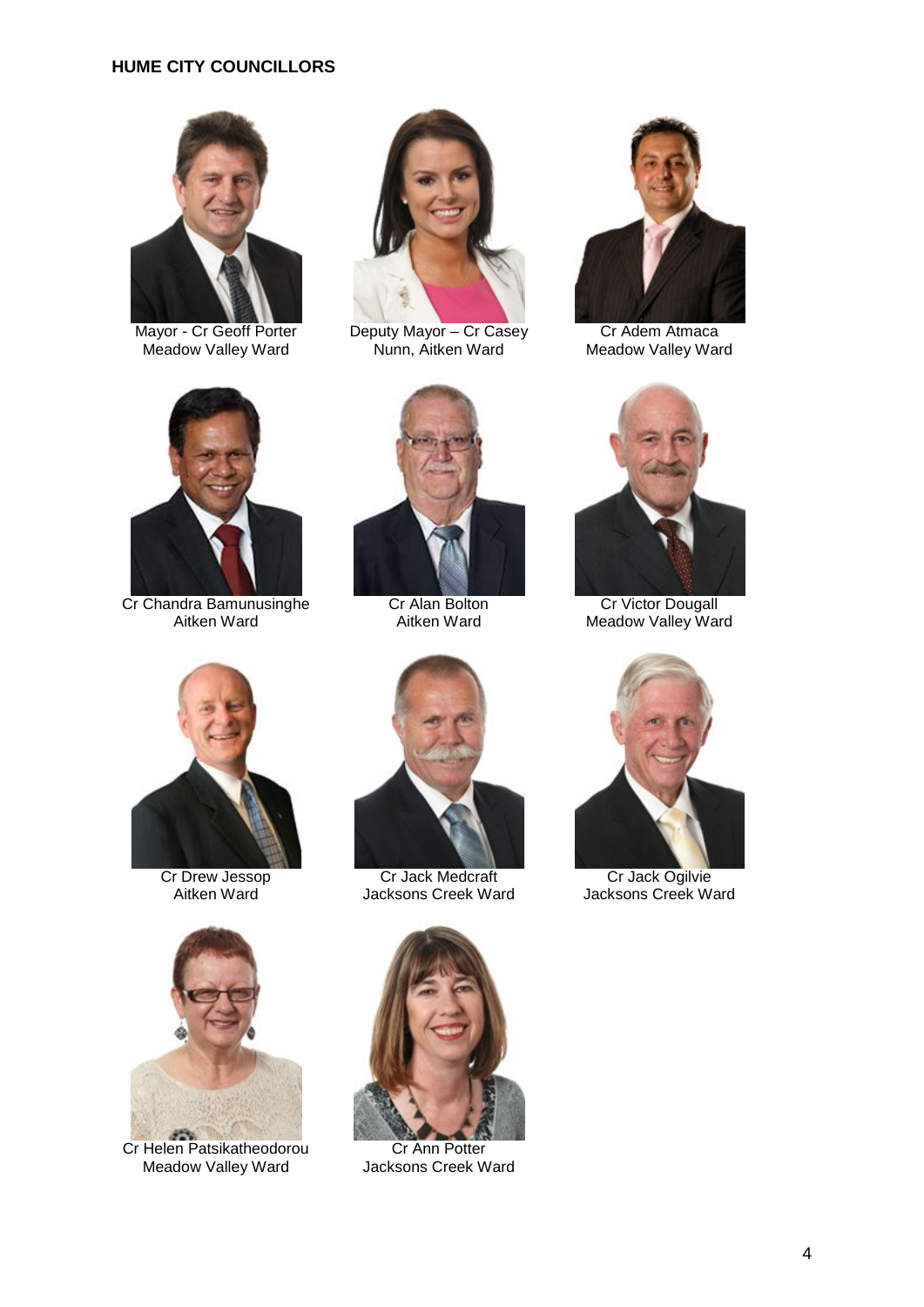#### <span id="page-4-0"></span>**OUR CITY**

Located in Melbourne's northern growth corridor, Hume City's population has increased significantly over the last twenty years. In the ten years from 2001 to 2011 Hume experienced an average annual growth rate of 2.6% - making it one of the fastest and largest growth municipalities in Melbourne<sup>[1](#page-0-0)</sup>.

With a population of approximately  $182,000^2$  $182,000^2$  $182,000^2$  in 2013, population and urban growth continues to occur around the Sunbury and Craigieburn areas. In the 2011/2012 financial year, growth in the City was around 2.4% with 1,378 new dwellings constructed.

Hume City's population is expected to reach 316,000 by 20[3](#page-4-2)6 $^3$ . This population growth will be driven through the combination of greenfield development, potential expansion of the Urban Growth Boundary and regeneration of established suburbs such as Broadmeadows.

Council has continued to work with State and Federal

Government to ensure that new residents are supplied with the appropriate level of physical and social infrastructure in their new communities. At the same time, Broadmeadows has been identified as an Activities Area that will see a focus of future employment growth and public investment, particularly high density development supported by quality urban design.

With the UGB now extending into Sunbury and through northern Hume (and southern Mitchell Shire) it is imperative that Council take advantage of the existing road and rail corridors and major opportunities for new employment and freight/logistics functions. The delivery of key projects will significantly improve the lives of those in Hume, particularly through the provision of services and infrastructure.

Hume City Council consists of eleven councillors who represent more than 180,000 people across the three wards – Aitken Ward, Meadow Valley Ward and Jacksons Creek Ward.

This new ward structure was a result of an Electoral Representation Review, which was undertaken by the Victorian Electoral Commission. The recommendations of the review were approved by the State Minister for Local Government in May 2012.



The electoral representation review is<br>a requirement of the Local a requirement of the Government Act 1989 (the Act). Under the Act, the Council must conduct an electoral representation review every eight years. Council contracted the VEC to conduct the review.

Hume's electoral representation review resulted in an increase in the number of Councillors (from nine to 11) and a change in the number of wards (from four to three). Aitken Ward and Meadow Valley Ward now have four councillors and Jacksons Creek Ward has three councillors.

<span id="page-4-3"></span>

<span id="page-4-2"></span><span id="page-4-1"></span><sup>1</sup> *ABS Regional Population Growth, Australia, Cat No. 3218.0 <sup>2</sup> id Consultants, Hume Population Forecasts, [accessed online] 22/04/2013. <sup>3</sup> Ibid.*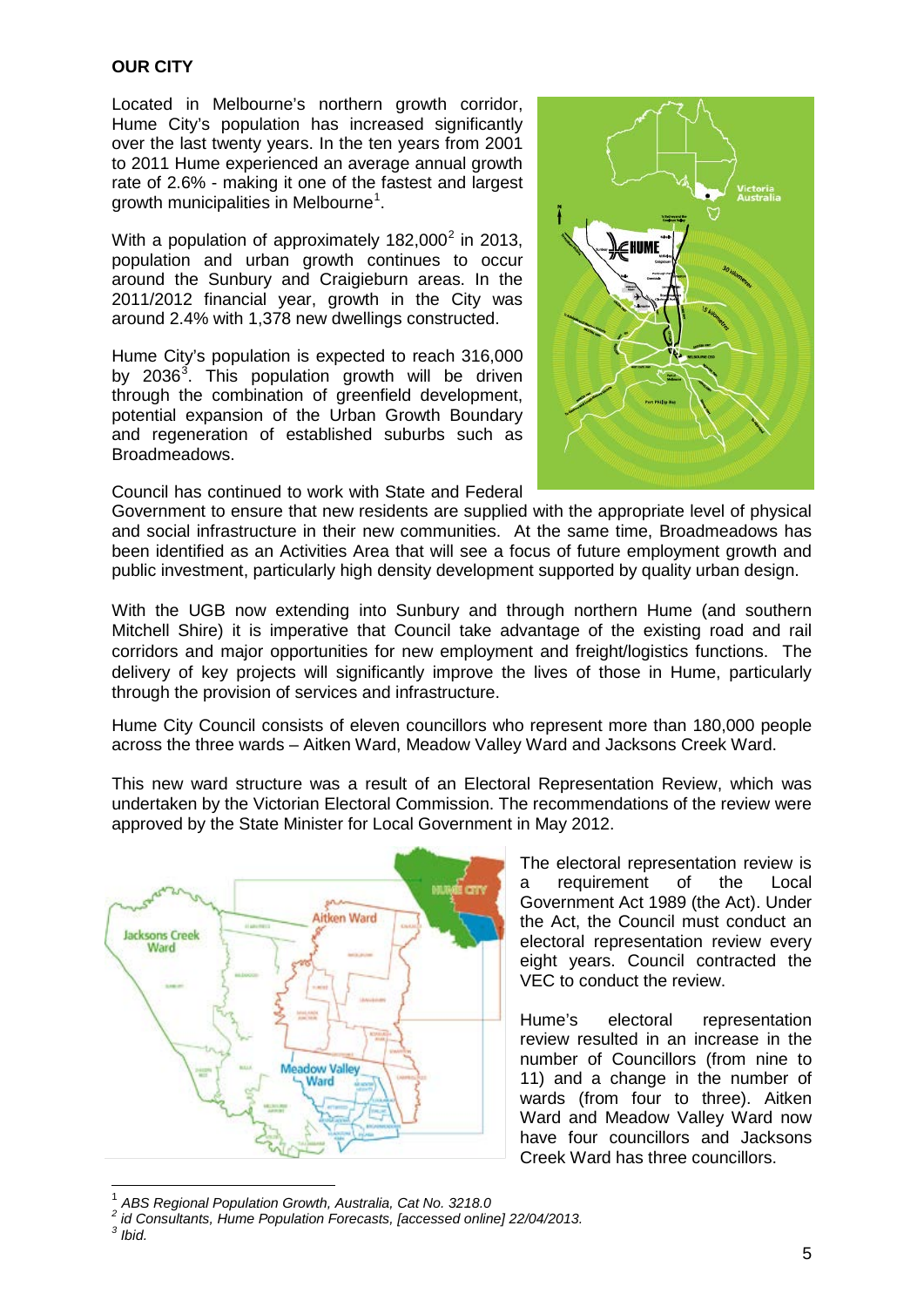In addition to the dramatic growth in the overall population for Hume City, as the population increases, the proportion of children aged 0-14 is expected to remain steady whilst the overall population grows older. The projected growth in the elderly population will provide significant challenges for planning of health services. The aged population (65+ years), which generally accounts for the largest uptake of health care services, is forecast to double over the next 20 years<sup>[4](#page-4-3)</sup>. This age cohort accounts for almost a fifth of the overall growth. It is relatively common for councils to face one or the other of these challenges, but it is unusual to have the dual pressures caused by the double impact of both spectrums of demographic growth.

In comparison to metropolitan Melbourne, Hume City residents are relatively younger in age, and have a higher proportion of 'family households'<sup>[5](#page-5-0)</sup>. Much of this can be attributed to the housing market role that Hume City plays within Melbourne - creating affordable homeownership opportunities to both existing and prospective families, as well as overseas migrants.

The dramatic increase of residents in the 65+ age means that primary health care initiatives will need to focus on keeping elderly people healthy and active so they can remain at home longer. The growth in Craigieburn and Sunbury in both aged persons and families will put enormous strain on infrastructure for the provision of health services and access to services for families and children.

With 32.2% of Hume City residents born overseas, the City has an extensive range of experiences and cultures to draw upon. Iraq, Turkey, India, United Kingdom, Italy, Lebanon and New Zealand make up some of the over 140 countries of birth, and 41.0% residents speak a language other than English at home<sup>[6](#page-5-1)</sup>. The Hume City community is self-confident and proud of its history, with residents taking responsibility for their future and a growing number of people pursuing further education and increasing their employment opportunities.

As Hume City continues to grow, more people will commute lengthy distances to work and the southern access routes will become more and more congested. Just over one third  $(34.7%)$  $(34.7%)$  $(34.7%)$  of Hume residents work within the municipality<sup>7</sup>. The majority of employed persons living in Hume (74.3%) travel to work in a private vehicle. Public transport (train, bus or tram) was only used by 8.9% of residents. Council is working with Local and State Government to reduce commuting times by creating opportunities for our community to work closer to home. This will reduce the environmental consequences. Unless this reduction occurs, demand for travel is forecast to steeply increase, with cars and trucks likely to remain the primary mode of transport. The challenge to reduce greenhouse gas emissions is significant.

Industries such as transport and warehousing have been increasing due to Hume City's strong positioning as a key transportation hub and its proximity to Melbourne Airport, major freeways and the proposed Outer Metropolitan Road. As the freight and logistics sector continues to grow, the management of key freight routes will emerge as a crucial issue.

Between the 2006 and 2011 Census, Hume City experienced the creation of over 7,200 new jobs<sup>[8](#page-5-3)</sup>, with the manufacturing industry accounting for 23.5% of all jobs located within the municipality<sup>[9](#page-5-4)</sup>. This was followed by the 'transport, postal and warehousing' industry at 20.3%. Although manufacturing continues to be the largest employer of Hume residents, its dominance within the local economy has been declining as world economies change and employment opportunities are diversified. The global downturn has led to significant job losses in this sector. A major challenge is to equip the local labour force with the skills that will support 'new economy' jobs. The key will be identifying 'sunrise' industries that will support these jobs.

<span id="page-5-2"></span><span id="page-5-1"></span>

<span id="page-5-0"></span><sup>&</sup>lt;sup>4</sup> Ibid.<br><sup>5</sup> ABS, 2011 Census of Population and Housing.<br><sup>6</sup> ABS, 2011 Census of Population and Housing.<br><sup>7</sup> Ibid.<br><sup>8</sup> ABS, 2011 Census of Population and Housing and 2006 Census of Population and Housing.<br><sup>9</sup> REMPLAN (ac

<span id="page-5-5"></span><span id="page-5-4"></span><span id="page-5-3"></span>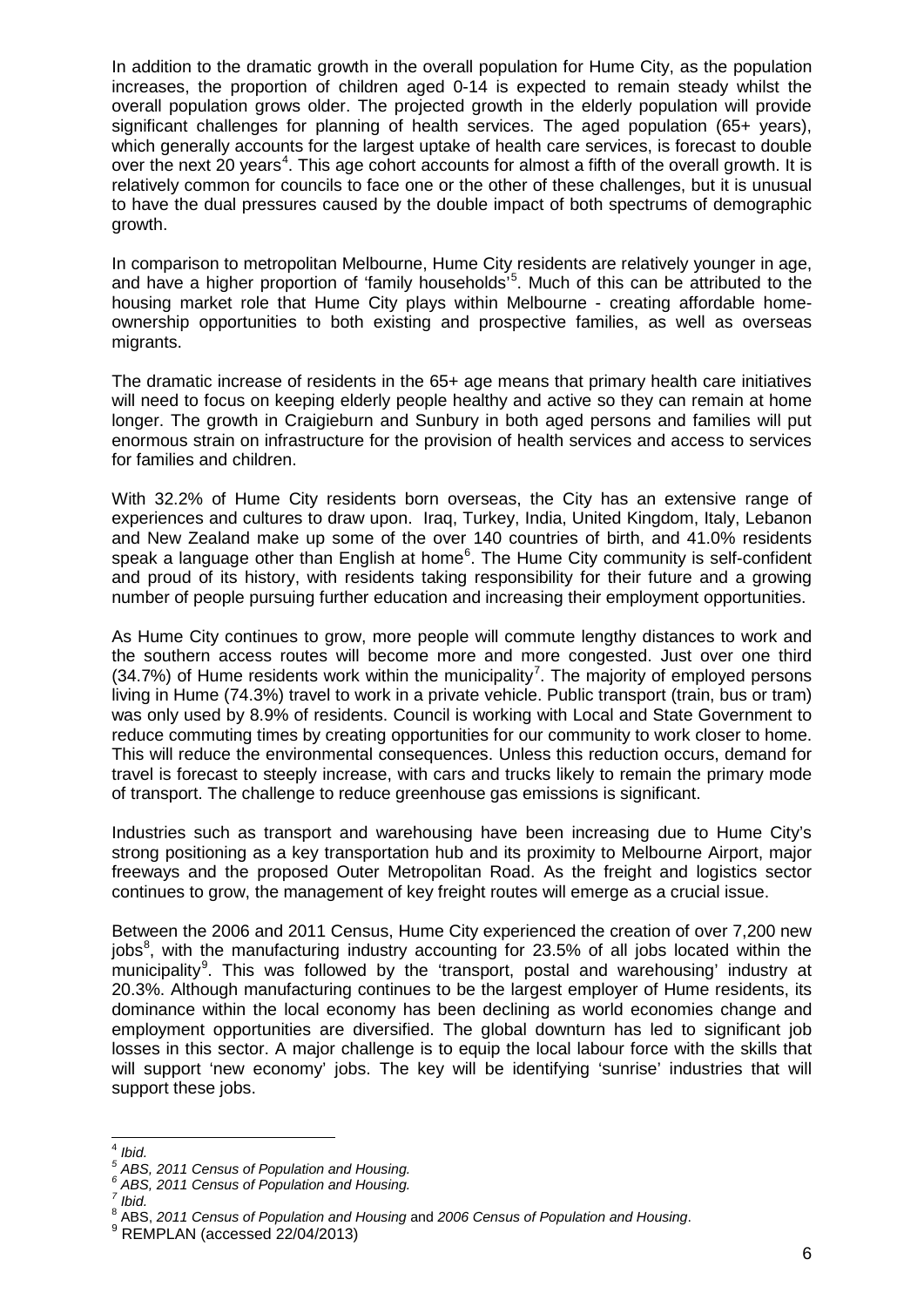Hume is the third most disadvantaged Local Government Authority in Metropolitan Melbourne according to the 2011 Socio-Economic Indexes for Areas (SEIFA)<sup>[10](#page-5-5)</sup>. With many low income families and people with little training and unskilled occupations, Hume's demographic profile shapes Council's approach to social justice. Since 2001 Council has been committed to social justice with a view to advance a fair and just society and to promote respect for every citizen, encourage community participation, strengthen community wellbeing and reduce causes of disadvantage. Improved learning outcomes are a major contributor to reducing social disadvantage and improving quality of life. Improved learning opportunities provide options for our community to prosper, and contribute to stronger social capital. The Hume Global Learning Centre demonstrates what can be achieved with investment in community facilities and a focus on lifelong learning; it also shows us that more needs to be done.

Addressing the challenge of climate change will mean shifting to a more sustainable future in terms of greenhouse emissions and responding to increased overall dryness and more extreme weather events. These challenges highlight the importance of planning for a sustainable future. Council has a strong and enduring commitment to environmental sustainability and prides itself on tackling a range of environmental and sustainability issues. The adoption of the "Pathways to Sustainability - an Environmental Framework" provides a more comprehensive and meaningful strategic plan to guide our environmental planning and management over the medium to long-term.

Advocacy to State and Federal Governments on behalf of the community is the key to ensuring that the infrastructure and service gaps are highlighted. The growth that Hume will experience over the next four years (and beyond) relies on budget growth to deliver to our growing community, our renewal communities and changing community expectations.

In order to meet the needs of Hume's diverse and rapidly growing community, Council has invested significantly in Capital Works. The investment of over \$55 million (new Capital Works) in the  $2013/14$  Budget<sup>[11](#page-6-0)</sup> will ensure that Council continues to make a positive difference for our residents and build a strong and vibrant community. Strong financial management and transparent governance will ensure Hume City Council continues to enhance the social, economic and environmental prosperity of our community through vision, leadership, excellence and inclusion.

<span id="page-6-0"></span> <sup>10</sup> *ABS, 2011 Census of Population and Housing Socio-Economic Indexes for Areas* <sup>11</sup> *HCC*, *2013/14 Budget*.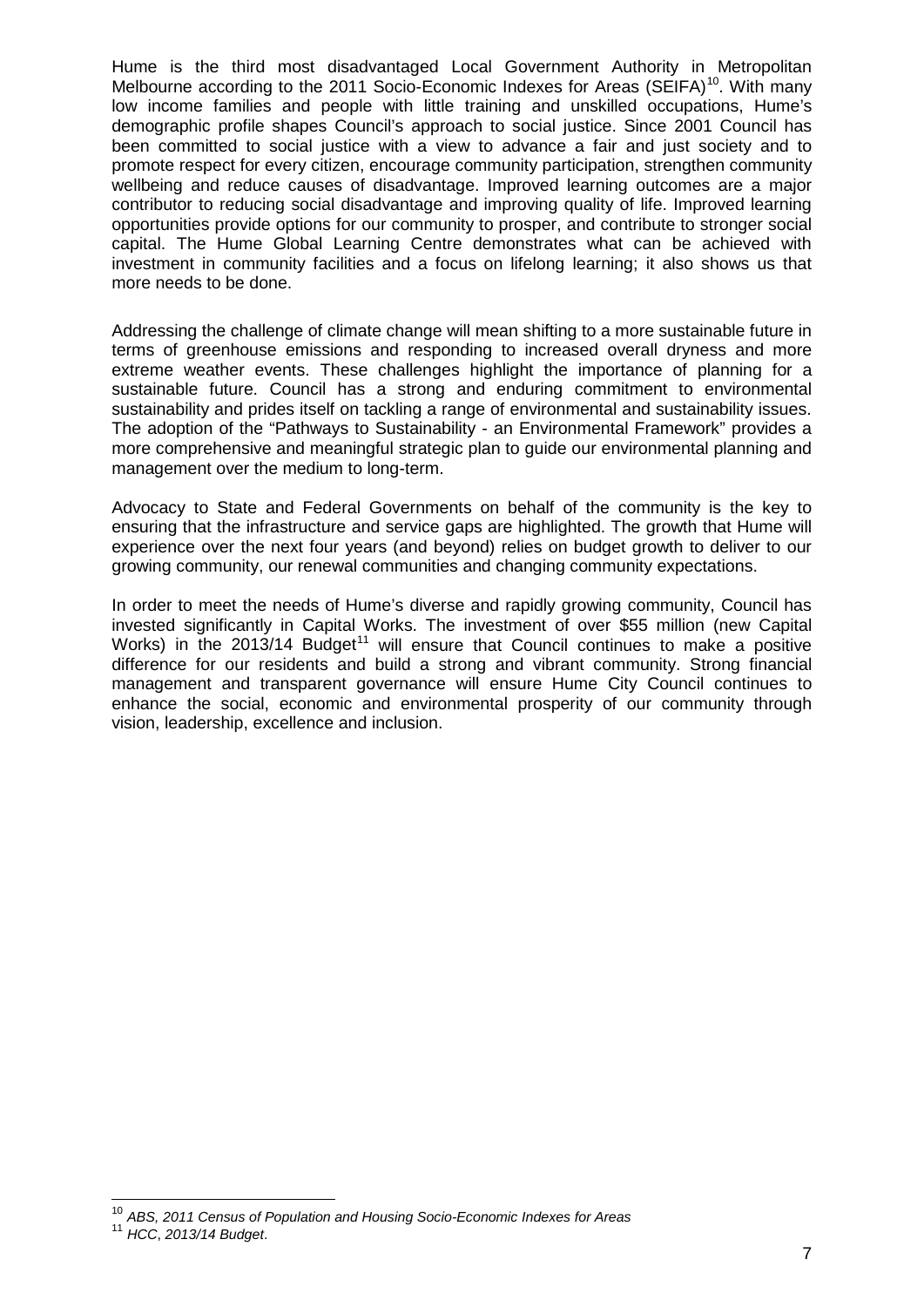#### <span id="page-7-2"></span><span id="page-7-0"></span>**VISION**

Hume City Council will be recognised as a leader in achieving social, environmental and economic outcomes with a common goal of connecting our proud community and celebrating the diversity of Hume.

#### <span id="page-7-1"></span>**MISSION**

To enhance the social, economic and environmental prosperity of our community through vision, leadership, excellence and inclusion.

#### **PRINCIPLES**

The Council Plan is predicated on the following principles:

- $\checkmark$  Social justice;
- $\checkmark$  Partnerships:
- $\checkmark$  Financial accountability and transparency;
- $\checkmark$  Economic prosperity; and
- $\checkmark$  Environmental sustainability.

#### **WE VALUE**

#### **Our Citizens**

We will promote democratic representation and genuinely engage our citizens to promote a sense of belonging within a healthy, safe, strong and diverse community.

We will lead the way to identify community needs and best practice service delivery models and advocate for an integrated approach to service provision.

Our services and facilities will be high quality and we will pursue efficiency and continuous improvement through customer focus and innovation.

#### **Our Staff**

We will demonstrate this by encouraging, supporting and developing our employees to achieve service excellence and a sense of unity, pride and fulfilment.

#### **Partnerships with the Federal and State Governments**

We will work together to achieve the equitable provision of services and infrastructure to meet current and future community needs.

#### **Our Community Organisations**

We will work in partnership with them to build community wellbeing, resilience and capacity.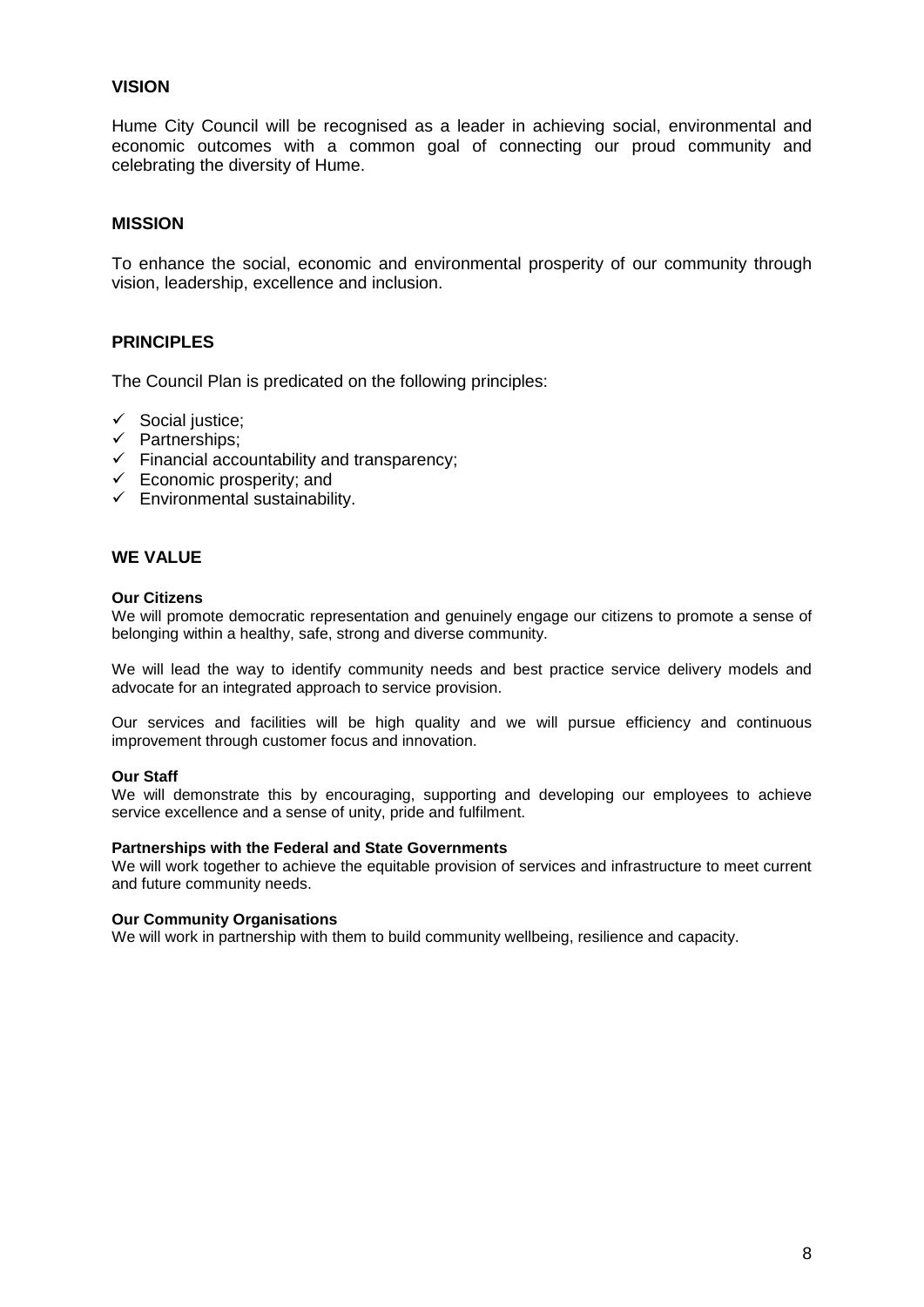#### <span id="page-8-0"></span>**HUME CITY PLAN 2030**

In 2004, we officially launched the Hume City Plan 2030. The Plan was developed by Council through extensive community consultation with residents, ratepayers, businesses, State and Federal Government representatives, education providers, community health providers, clubs, volunteers, students, workers and visitors. The Plan details the community's vision for Hume City.

Hume City Council reviewed progress with the Hume City Plan 2030 in 2008 through community consultation. The Plan was revised in 2009 based on this feedback and now consists of four themes:

- 1. Council Leadership
- 2. Prosperity of the City
- 3. Community Wellbeing
- 4. Appearance of the City and Environment

We plan for the future by developing a four year Council Plan (Hume City Council Plan 2013- 2017) which is linked directly to the Hume City Plan 2030 and is guided by comprehensive planning and research activities, feedback from surveys, and meetings with the community.

This is diagrammatically represented below:



During 2013, we are committed undertaking a new phase of community planning. Extensive community engagement activities and stakeholder consultations will again be undertaken to deliver an updated visionary, long term plan for Hume City.

The new plan will be called Hume Horizons 2040 and will supersede the Hume City Plan 2030. It is anticipated that this will be adopted by Council in February 2014. As a consequence the Council Plan 2013-17 will be realigned and adopted by Council in June 2014.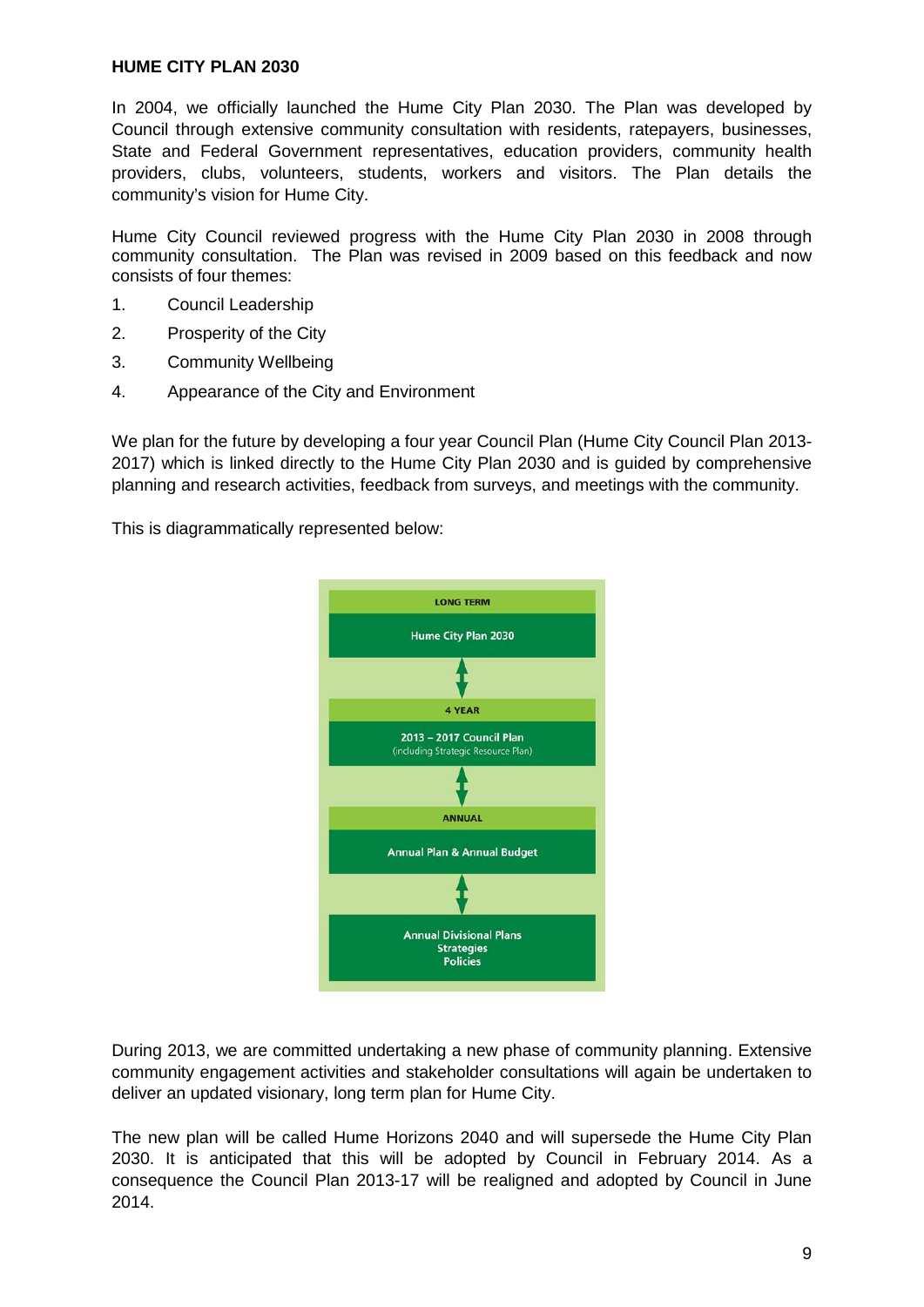We also produce a Strategic Resource Plan (2014-2017) which is required under Section 126 of the *Local Government Act (1989)*. The Strategic Resource Plan is a four year plan that identifies the financial and non-financial resources required to accomplish the objectives and strategies of the Council Plan, incorporating the Triple Bottom Line principles of social equity, economic prosperity and environmental sustainability.

Annual Plans are developed for every Division and Department within Council, linking into the budget planning cycle, and outlining the strategies, policies, plans and actions we will undertake to achieve our objectives.

We will evaluate our performance throughout the year by monitoring and reporting to Council each quarter against the planned actions and budget outlined in the Council Plan 2013-2017 (2013/2014 Actions). These reports will be included in the Council meeting agenda and available on our website, fully disclosing our achievements and actions.

By understanding our achievements and challenges we learn and reflect on our performance and incorporate these learnings into our plans for the future.

In September, we will produce an Annual Report, which will include our audited financial statements. This is available on request at our Customer Service Centres and accessed through our website.

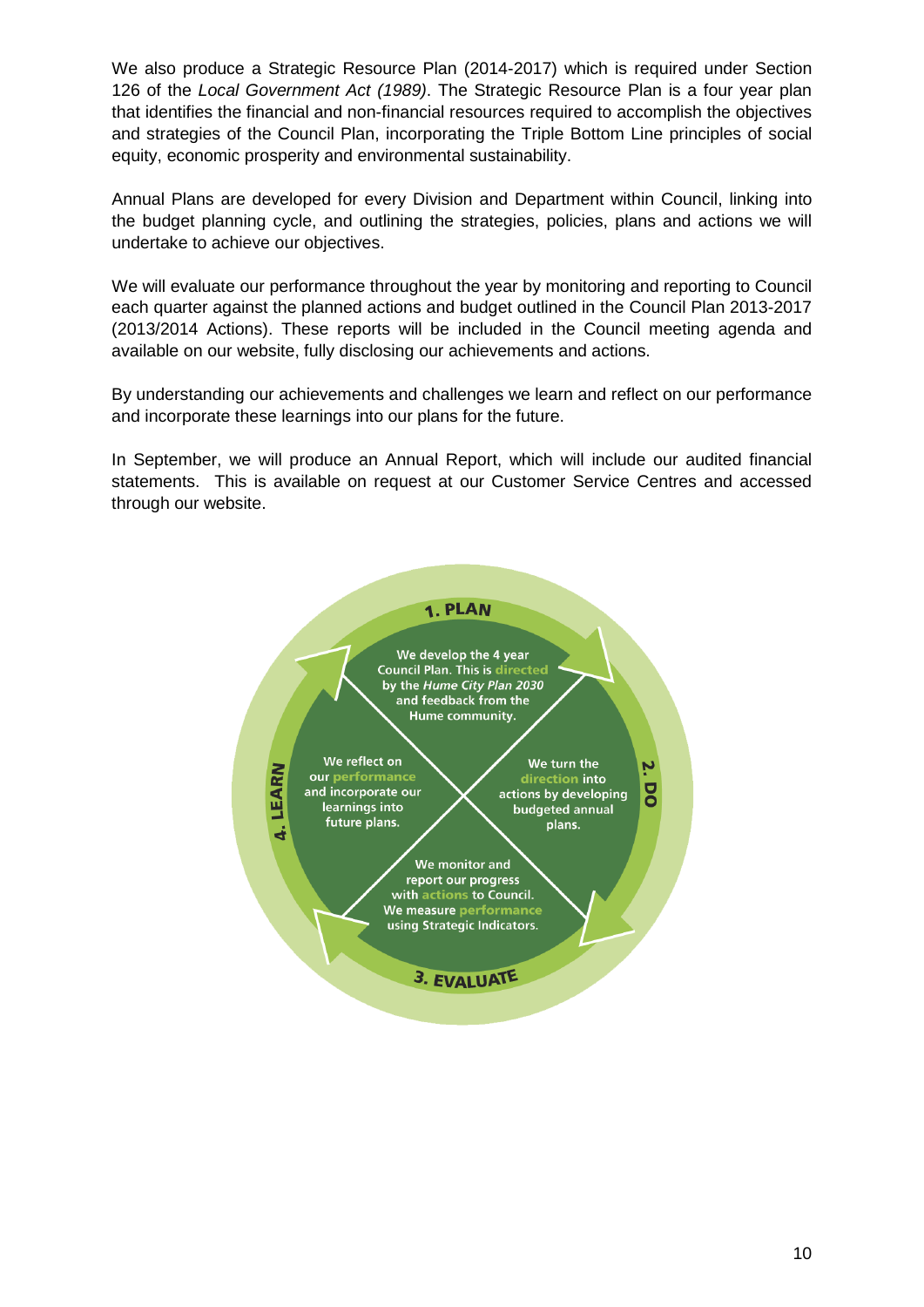# **STRUCTURE OF THE COUNCIL PLAN**

The *Local Government Act 1989* requires that within the period of six months after each general election the Council must prepare and approve a Council Plan which must include:

- <span id="page-10-0"></span>• The strategic objectives of the Council;
- Strategies for achieving the objectives for at least the next four years;
- Strategic indicators for monitoring the achievement of objectives; and
- The Strategic Resource Plan.

Council has determined nine strategic objectives for 2013-2017 under the following headings:

- Accountable Leadership
- Economy
- Transport
- Learning
- Social Inclusion
- Health, Safety and Wellbeing
- Leisure and Recreation
- Appearance of the City
- Natural Environment

The nine Strategic Objectives of Council for the Council Plan 2013-2017 are listed under the four Themes of the Hume City Plan 2030 (Revised 2009):

#### **1. Council Leadership**

1.1 Accountable Leadership

#### **2. Prosperity of the City**

- 2.1 Economy
- 2.2 Transport
- 2.3 Learning

#### **3. Community Wellbeing**

- 3.1 Social Inclusion
- 3.2 Health, Safety and Wellbeing
- 3.3 Leisure and Recreation

#### **4. Appearance of the City and Environment**

- 4.1 Appearance of the City
- 4.2 Natural Environment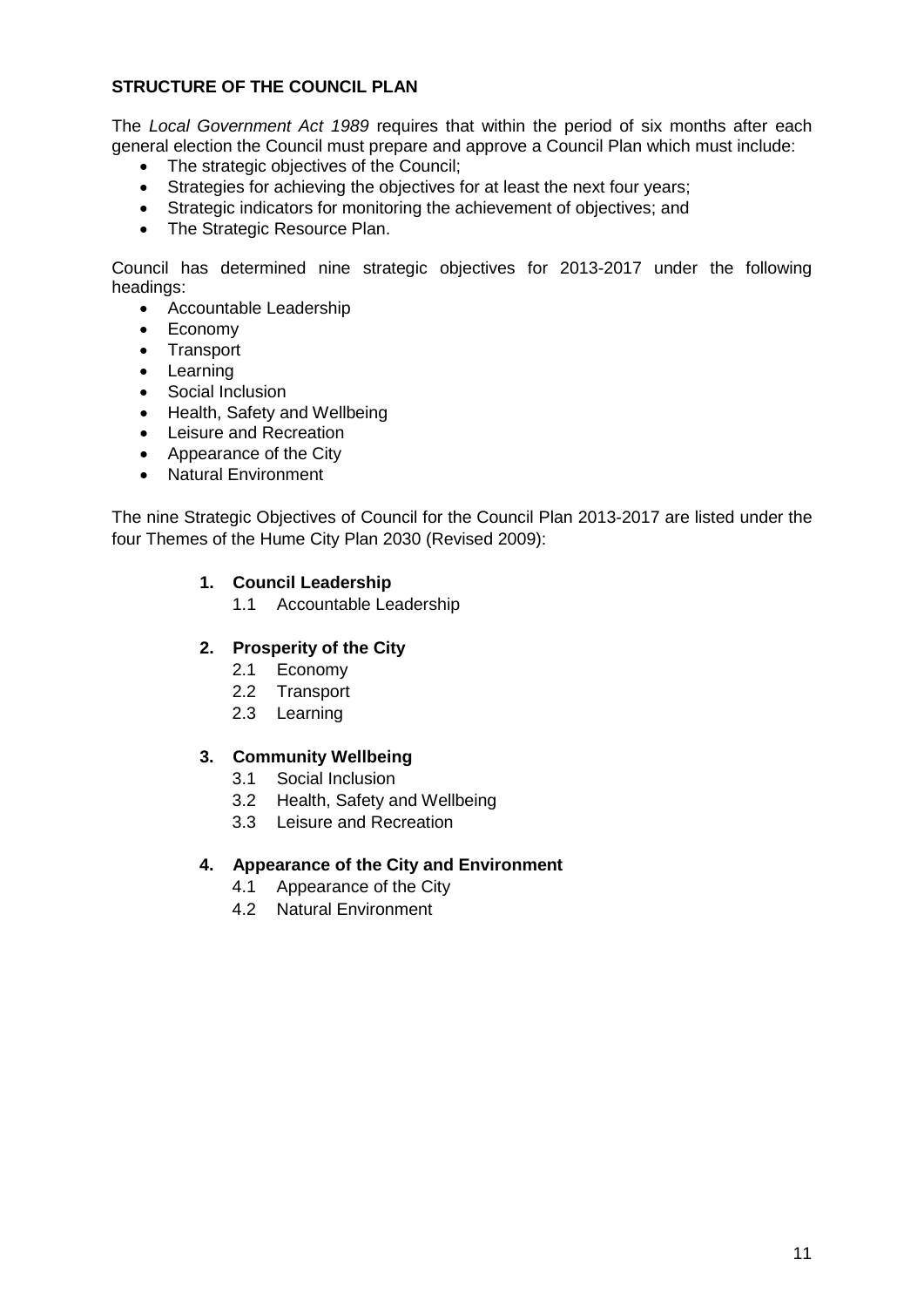#### **Each Strategic Objective consists of the following:**

*Why this is priority for Hume* – this qualifies why Council is allocating resources and services to achieve the Strategic Objective.

<span id="page-11-0"></span>**Strategies** – support the Strategic Objective and are progressively implemented during the Council Plan 2013-2017 through annual actions.

*Annual Actions* – are the actions (including advocacy) which will happen during 2013/2014.

*Strategic Indicators and Targets* – the achievement of the Strategic Objectives will be monitored annually using the Strategic Indicators and Targets.

<span id="page-11-1"></span>**Service Indicators** – Council Service Delivery supports the achievement of Strategic Objectives and will be monitored quarterly through the reporting of Service Indicators.

#### **Reporting to the Community**

Progress towards achievement of the Strategic Objectives will be reported each quarter to Council, together with performance against the Strategic Indicators and Targets, which are reported annually in the Annual Report.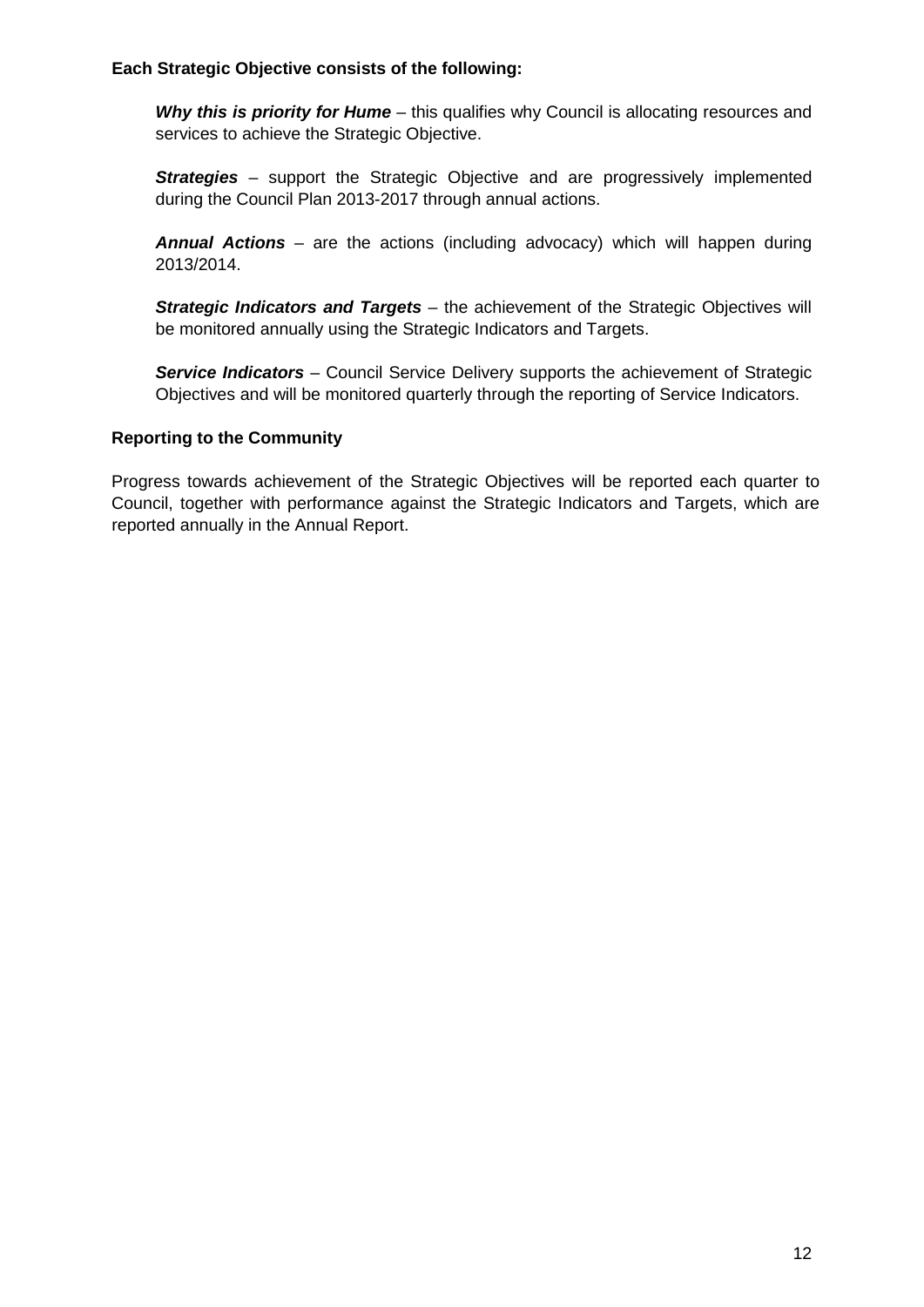# **Council Plan 2013-2017 (2013/2014 Actions)**

# <span id="page-12-0"></span>*THEME 1: COUNCIL LEADERSHIP*

**Hume City Council demonstrates strong leadership through fostering accountability, developing partnerships in the community with residents and business, and maintaining active relationships with all levels of Government to achieve improved outcomes for the Hume community.**

# <span id="page-12-1"></span>*1.1 STRATEGIC OBJECTIVE: ACCOUNTABLE LEADERSHIP*

#### *Why this is a priority for Hume*

Open and accountable Government, using the resources provided in the best way and managed through a strong policy framework and accessibility, enables Council to effectively deliver our programs, services and stated annual actions.

#### *Strategic Objective*

**To operate with integrity and openness in providing the highest level of representation and advocacy for the community.**

#### *Strategies and Actions (2013/2014)*

- **1.1.1 Develop strategies and actions with the Hume community to provide a long term vision for the City. 2013/14 Action:**
	- **-** Develop Hume Horizons 2040, a long term plan for the Hume community.

#### **1.1.2 Deliver services that are responsive, efficient and effective in meeting the needs of the Hume Community. 2013/14 Actions:**

- **IMPROVE 12 Improve responsiveness through implementation of the Customer Focus Strategy, including:** 
	- o Increase the diversity of options for the reporting of issues by the community, including via Council's website.
	- o Implement a version upgrade of Council's Customer Request System.
- Undertake community engagement, consultation, evaluation and research to inform service planning, strategy development, funding applications and advocacy, including:
	- o An annual community survey on Council's performance.
	- o The New Household Survey to collect inter-census information about new households and emerging communities.
	- o Analysis of SEIFA Index and Census Data and updating of Council's social profiles and population forecasts.
	- Service specific consultation and analysis of service usage data and demographics.
- **Review and improve Council's Infringements Management System.**
- Expand Council's use of online and digital communication to improve the community's access to information regarding Council's services.

#### **1.1.3 Manage Council finances in a prudent and transparent manner. 2013/14 Actions:**

- Advocate to the Federal and State Governments for the legislative and other changes required to assist in mitigating the likelihood and consequence of future shortfalls in the Defined Benefit Superannuation Fund.
- **Undertake a comprehensive review of the Rating Strategy.**
- Implement the outcomes of Council's Fees and Charges Setting Policy.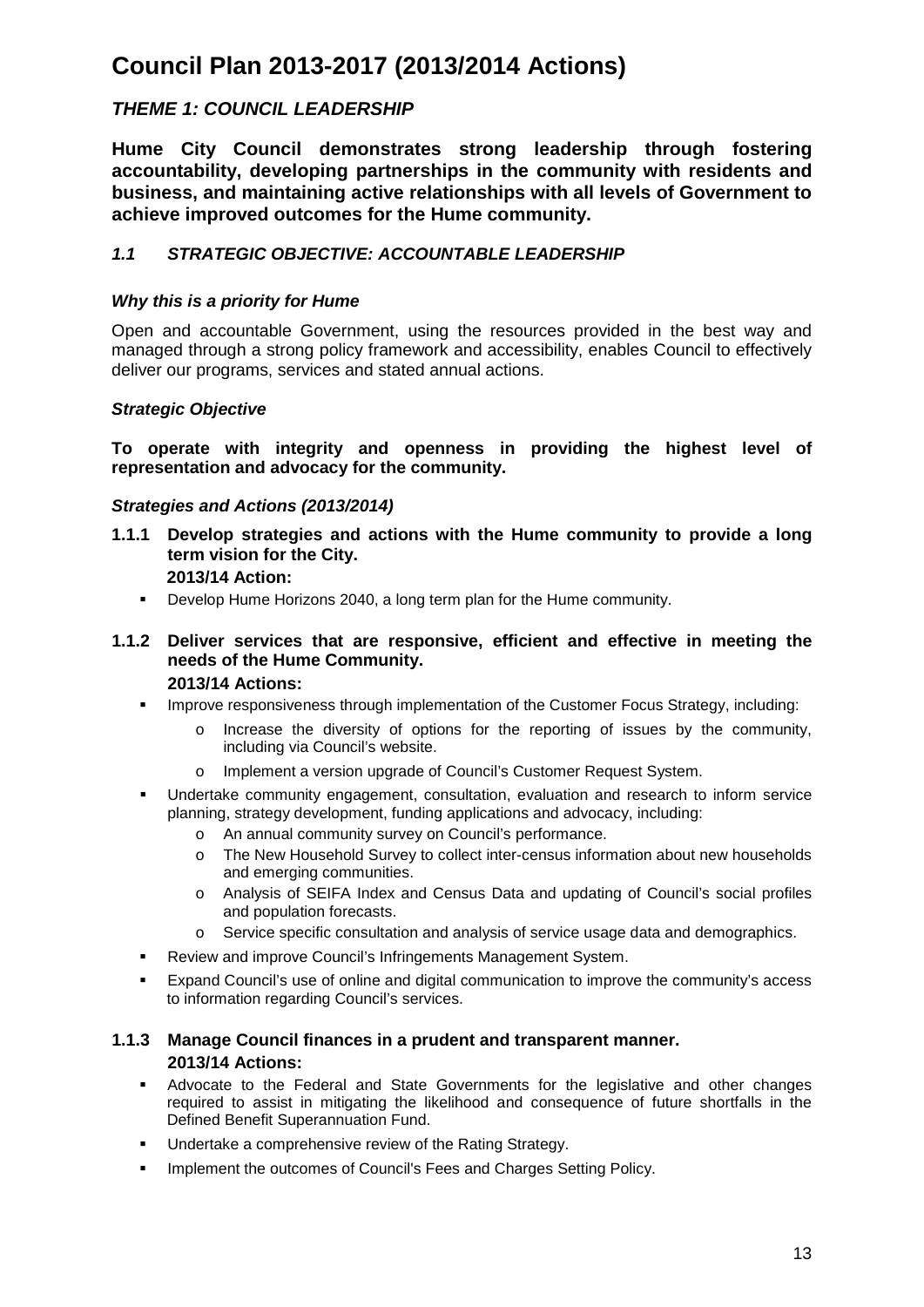#### **1.1.4 Manage Council infrastructure assets to meet the needs of the community and service delivery standards. 2013/14 Actions:**

- **Prepare the Capital Works Priority Listings for 1, 4 and 10 years.**
- Maintain all Asset Management Plans for Council assets, including:
	- Develop and implement a strategy for implementation of the Advanced Step Framework.
	- o Review the Building Asset Management Plan.
	- o Report on future use of Council buildings in line with community needs.
- Review the processes for developer contributions and liaise with developers to ensure the provision and timely delivery of community infrastructure contributions.
- Undertake property assessments and site investigations, including traffic and geotechnical, in preparation for redevelopment opportunities at:
	- o Dallas Car Park (Southern End)
	- o Jacana Reserve (part of residential extension)
	- o Bolinda Road Landfill site land fronting Mahoney's Road and adjoining IKEA.

#### **1.1.5 Provide accountable leadership and responsible governance of the City. 2013/14 Actions:**

- Conduct a Business Continuity Training Exercise during 2013/14.
- **Implement an Electronic Document Record Management System.**
- Undertake a review of the Councillor Code of Conduct and Council Committees.
- Proceed with the implementation of Council's Local Law No.1 and associated Codes.
- Produce Council's Annual Report in line with legislation, reporting against Council Plan Actions and Budget for 2012/13.
- Ensure Council demonstrates consideration of Human Rights during the decision-making process (by undertaking Human Rights training).

#### **1.1.6 Position Hume City Council to deliver excellent services to the community through attracting, developing and retaining high calibre employees. 2013/14 Actions:**

- Continue to implement the People and Culture Strategy, including:
	- Implement the Enterprise Bargaining Agreement (EBA6) throughout the organisation.
	- o Continue to enhance Council's reputation as an employer of choice through a range of marketing and communications activities, including:
		- Implement a new career's website.
		- Promote Council through careers expos.
		- Promote the achievements of Council staff and career opportunities with Council through a range of industry publications and media channels.
		- Seek opportunities to acknowledge council staff achievements and innovation through awards.
- Develop a future workforce plan and recruitment policies and procedures to support the organisation address areas of skill shortage.
- Continue to implement the AS4801 (Occupational Health and Safety standard) across identified work areas.
- Provide an annual 'health snapshot' of the organisation to Council.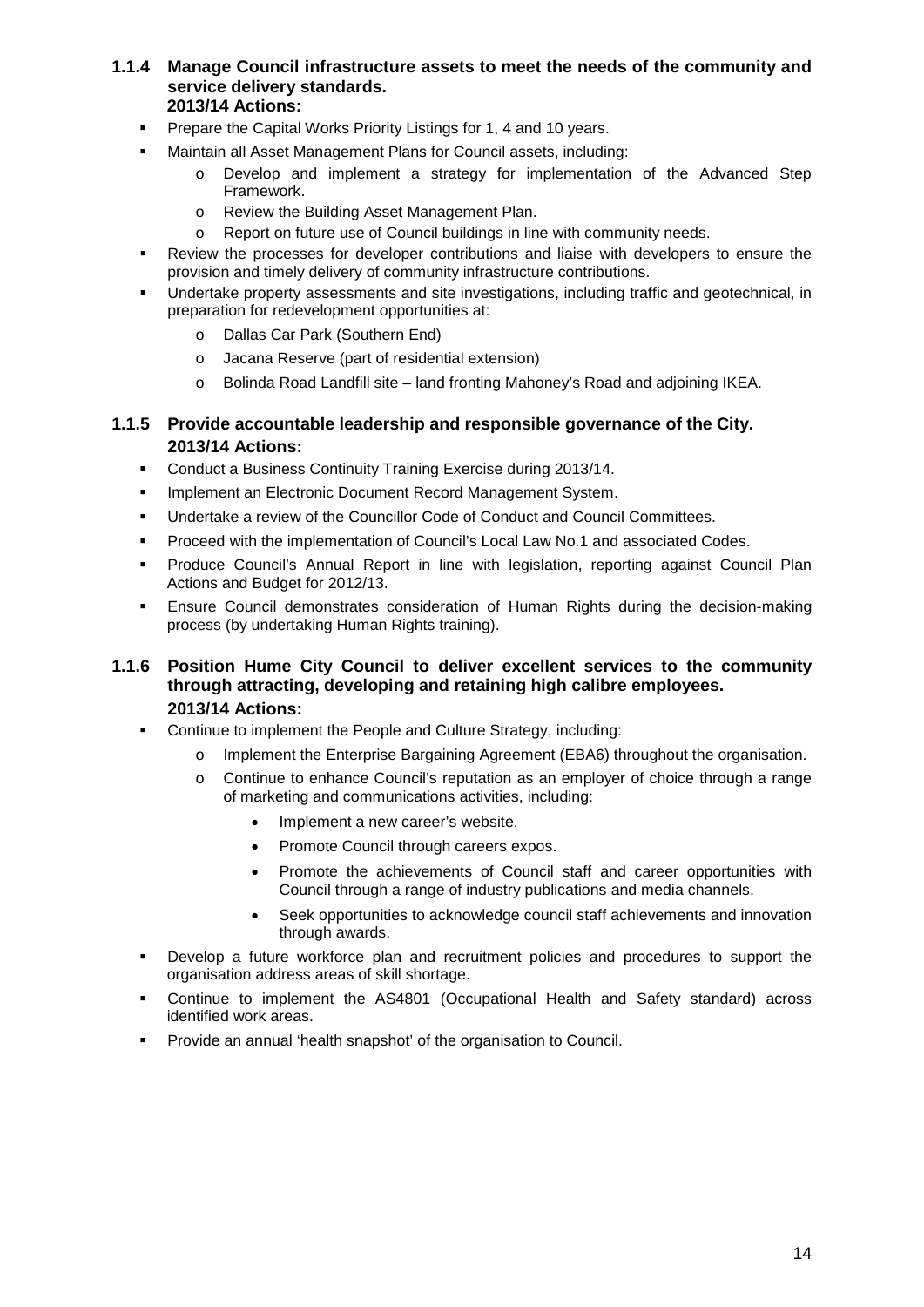# **1.1.7 Promote Hume City as a place to live, work and visit. 2013/14 Actions:**

- Increase community engagement and promote civic pride by communicating the progress of key projects, capital works, events and initiatives, including:
	- o Increase reach of Council information through the use of a range of targeted communication mediums, such as an improved Hume Pride.
	- o Enhance communication with Hume's culturally and linguistically diverse community, including a review of Council publications.
	- o Continue to promote Hume City Council as a leader in Local Government, through identification of media and marketing opportunities within metro media, industry publications and other strategies.

#### *Strategic Indicators and Targets*

- By 2017 the underlying surplus is 3% of underlying revenue.
- That Council rates itself at 4 or above (i.e. good to excellent) when conducting the Council's annual self assessment of adherence to the Councillors Code of Conduct.
- The Hume City Council Annual Community Satisfaction Survey Overall Performance Mean Score improves by 0.2 per year.
- Delivery of >90% of the annual Capital Works Program each year.
- A reduction in the gap between the current level of funding for asset maintenance/replacement and the required level of funding with the assistance of the Municipal Association of Victoria Broadened Step Program.

#### *Service Indicators*

- Quarterly correspondence figures (% of correspondence acknowledged and completed within accepted timeframes).
- Quarterly completion/implementation rate with the recommendations of the Internal Audit Committee.
- Percentage of customer service enquiries resolved on first call (Target >80%).
- Year to date volumes and comparison to previous year for Council:
	- o Telephone enquiries (3% decrease on previous year)
	- o Face to face visits (3% decrease on previous year)
	- o Emails responded to
	- o Online web chat
	- o Website visits and page views (increase on previous year).
- Advocacy for year to date including:
	- o Grant/funding applications made and \$ applied for
	- o Number of successful grant/funding applications announced
	- o Grant/funding \$ announced.
- Meet financial ratios for the year to date including:
	- o Working Capital Ratio
	- o Debt Servicing Ratio
	- o Debt Commitment Ratio
	- o Debt Exposure Ratio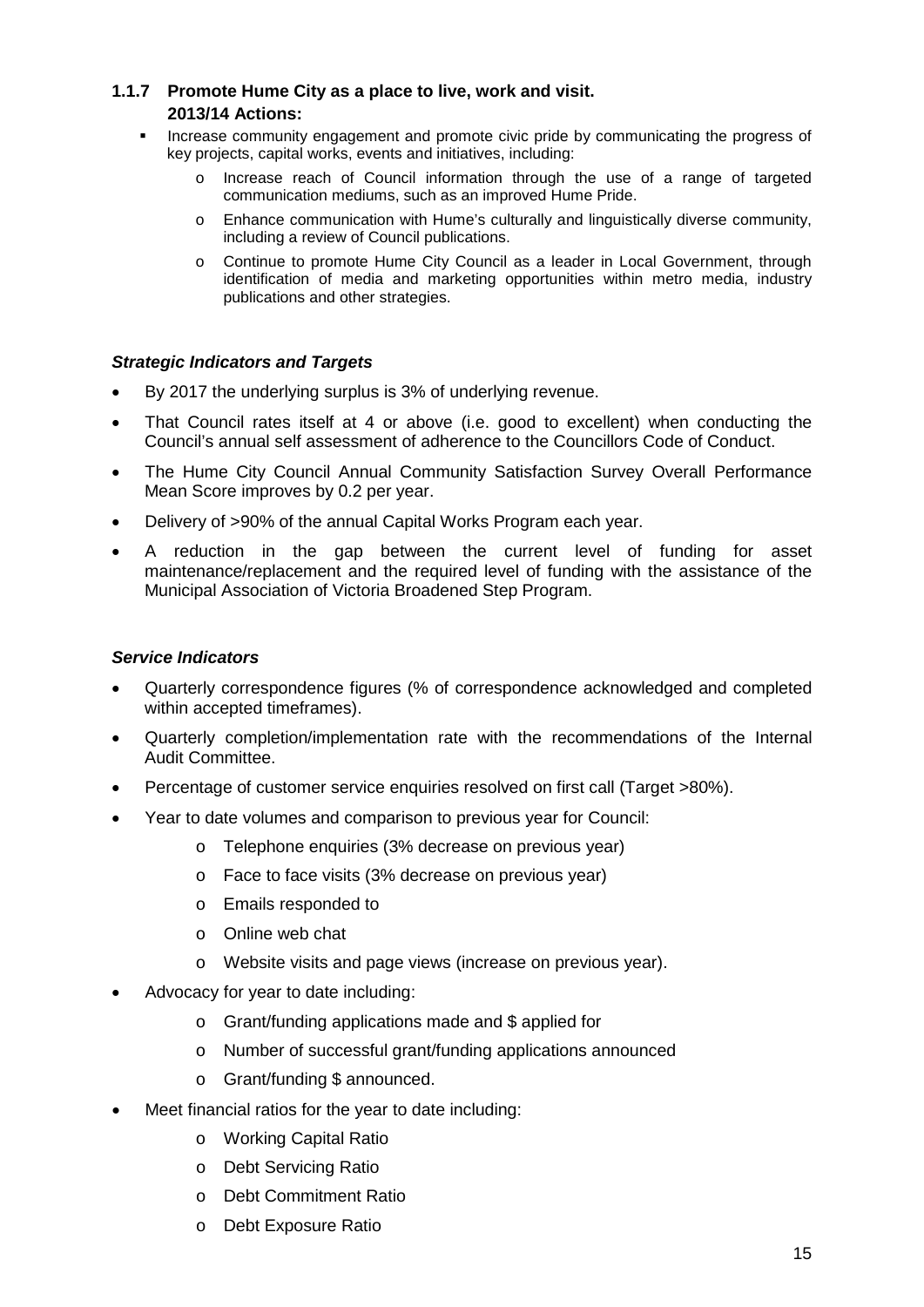- o Supplementary Rates, Actual v Budget
- o Interest Income, Actual v Budget.
- Meet Human Resources targets for including:
	- o Reduction in performance appraisals overdue by 20%
	- o Reduction in job vacancies unfilled for greater than 3 months by 10%
	- o Reduction in staff with greater than 40 days annual leave by 10%
	- o Reduction in number of casuals by 2% (from December 2012 baseline).
- Year to date number of news articles published and % that were negative (Target  $<$ 15%).
- Capital Works Program: YTD Budget v Actual.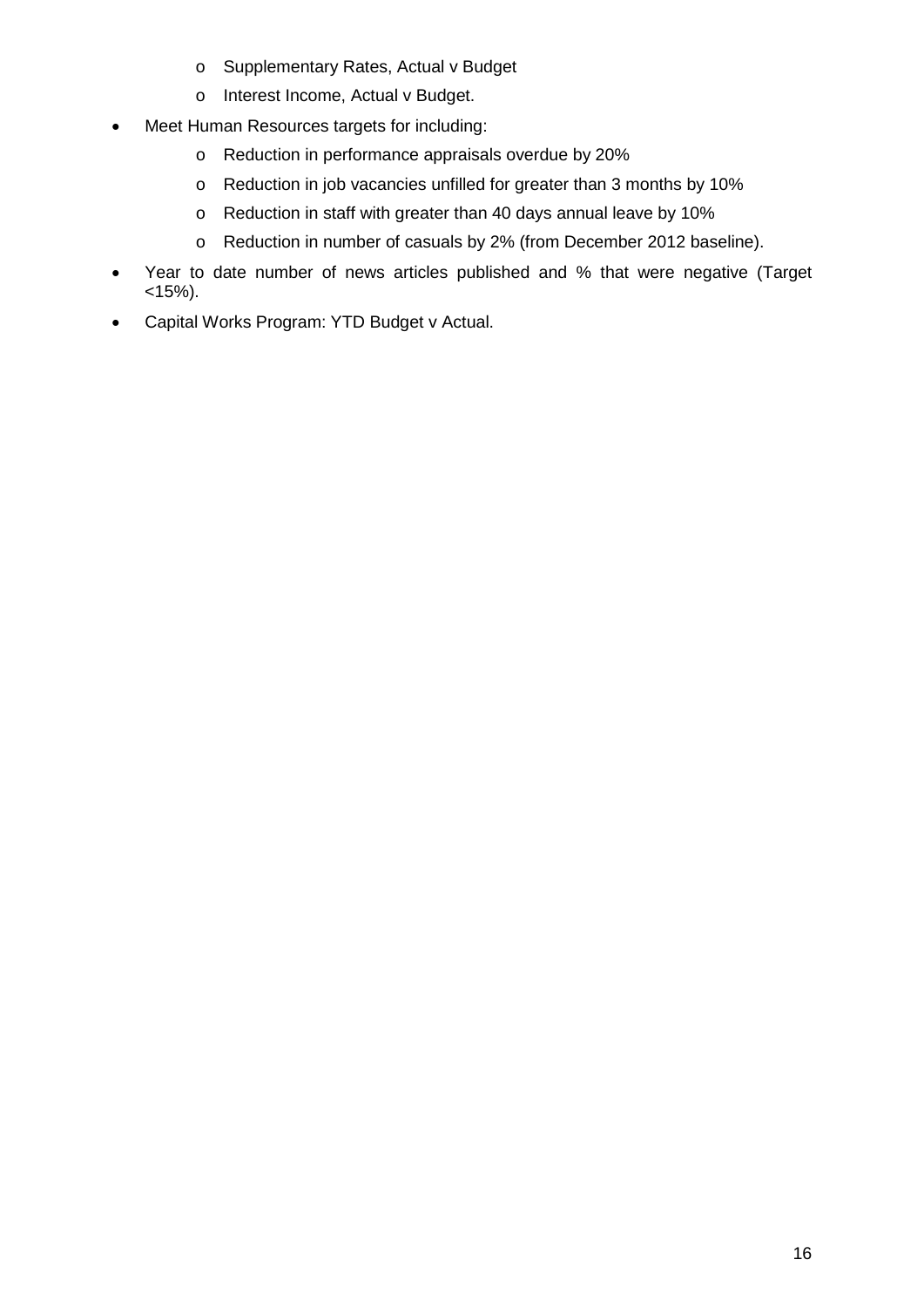# <span id="page-16-0"></span>*THEME 2: PROSPERITY OF THE CITY*

**Hume will be a strong, diversified thriving business centre of northern Melbourne. This can be achieved by the provision of effective infrastructure networks, attracting significant and emerging industries, promoting business investment, whilst supporting existing industries and enabling residents to take up a range of employment opportunities.**

# <span id="page-16-1"></span>*2.1 STRATEGIC OBJECTIVE: ECONOMY*

## *Why this is a priority for Hume*

A thriving and prosperous community can be achieved through strong economic growth, creating diversified local employment opportunities across a breadth of industry sectors (reducing the need for extended travel). Redevelopment of the Broadmeadows Activities Area demonstrates a commitment to economic prosperity, economic diversity and industry restructure.

#### *Strategic Objective*

**Provide a proactive and supportive environment to sustain and expand existing businesses in Hume, attract a diversified range of new business investment and create opportunities for residents in Hume to take up employment in these businesses.**

#### *Strategies and Actions (2013/2014)*

## **2.1.1 Advocate for services, infrastructure and support that will provide economic growth in Hume City.**

#### **2013/14 Action:**

- Advocate across all tiers of Government, with developers and businesses to:
	- o Attract investment and funding to the City.
	- o Provide quality infrastructure and services to the community.
	- o Provide higher standards of capacity, design and development of public and private infrastructure in Hume, including affordable housing.
	- o Ensure appropriate zoning of areas within Hume.
	- o Support Hume's industrial sector to switch to a lower-carbon economy.
	- o Provide manufacturing and regional projects through the Northern Group of Councils.

# **2.1.2 Facilitate further development of activity centres in the City, including identified employment areas.**

#### **2013/14 Actions:**

- Partner with the State Government on the renewal and further development of the Broadmeadows Activities Area as Melbourne's Capital of the North, including:
	- o Broadmeadows Station, Meadowlink, Tanderrum Way
	- o South of Dimboola, Banksia Gardens, Housing Initiatives, i.e. Nicholas Street.
- Support economic development, business sustainability and employment growth within:
	- o Craigieburn Town Centre
	- o Melbourne Airport
	- o Broadmeadows Activities Area
	- o Employment/Growth Areas
	- o Sunbury Town Centre (including Town Centre Structure Plan).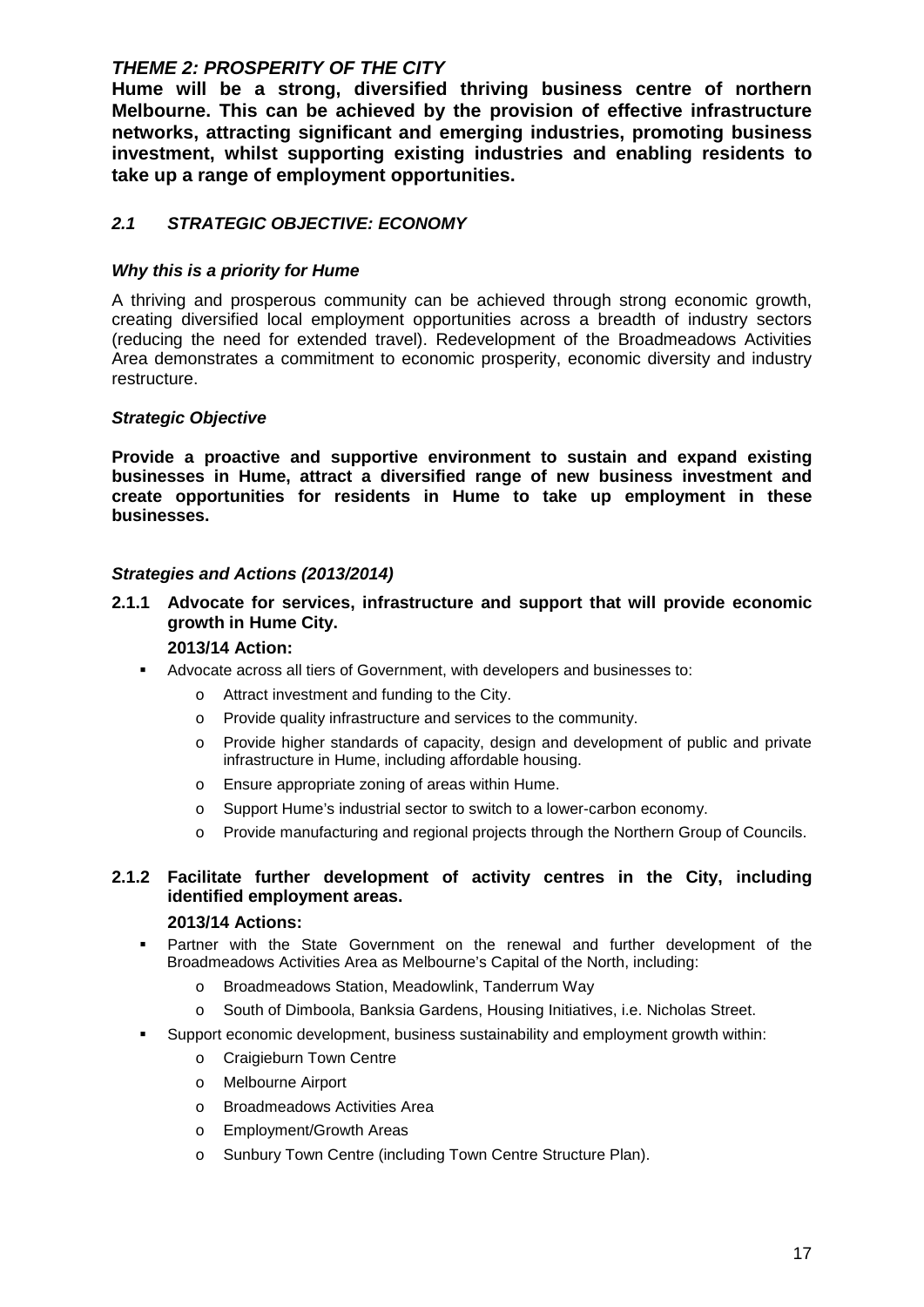#### **2.1.3 Encourage new and existing businesses, Government and agencies to invest in Hume City.**

#### **2013/14 Action:**

- Implement 2013/14 actions of the Hume Economic Development Strategy 2030 and Action Plan, including:
	- o Implement the Investment Attraction Framework.
	- o Facilitate accelerated participation in the digital economy for Hume residents and businesses.

#### **2.1.4 Create employment for local people and assist local businesses and industries through support, partnerships and recognition.**

#### **2013/14 Actions:**

- Implement the Local Jobs for Local People Program, including Joblink 3064 and Craigieburn Central Joblink.
- **IDENTIFY EMERGING IN A STARK IN A STARK IN A STARK IN A STARK IN A STARK IN A STARK IN A STARK IN STARK IN STARK IN STARK IN A STARK IN A STARK IN STARK IN STARK IN STARK IN STARK IN STARK IN STARK IN STARK IN STARK IN ST** residents to capitalise on these opportunities.
- **Facilitate the Hume Jobs and Skills Task Force.**
- Support, promote and showcase outstanding Hume businesses through the NORTH Link Northern Business Achievement Awards and the annual Hume Business Excellence Awards.
- Support and participate in the Melbourne North: Now and Tomorrow community summit to be conducted at La Trobe University in July 2013.

# **2.1.5 Facilitate the development of sustainable urban environments through structure and subdivision planning.**

#### **2013/14 Actions:**

- Complete the Hume Integrated Growth Area Plan (HIGAP) Hume Corridor Draft Strategy.
- $\blacksquare$  Implement the Hume Integrated Growth Area Plan (HIGAP) Sunbury by:
	- o Contributing to the input and preparation of new Precinct Structure Plans for Sunbury
	- o Investigating options for the Southern link crossing of Jacksons Creek.
- Review the Hume Planning Scheme, including the MSS in accordance with the *Planning and Environment Act* 1987.
- Oversee, assess and monitor the implementation of Precinct Structure and Local Development Plans, including:
	- o Greenvale Central, North (R1), West (R3), Lakes East
	- o Hume Highway and northern Hume Industrial Precincts
	- $\circ$  Craigieburn West (R2) and Highlands
	- o Merrifield West and Lockerbie.

#### **2.1.6 Promote the diverse range of attractions and activities available to visitors of Hume City.**

## **2013/14 Action:**

- Implement 2013/14 actions of the Tourism Strategy, including:
	- o Continue to promote Hume City as a conference, meetings and events destination.
	- o Encourage further tourism growth from existing tourism products, including providing promotion and support for the Sunbury Wine Region.
	- o Deliver phase two of the Visiting Friends and Relatives Market Program.

#### *Strategic Indicators and Targets*

The annual value of development activity remains stable against the 2012/2013 value and increases by CPI each year after.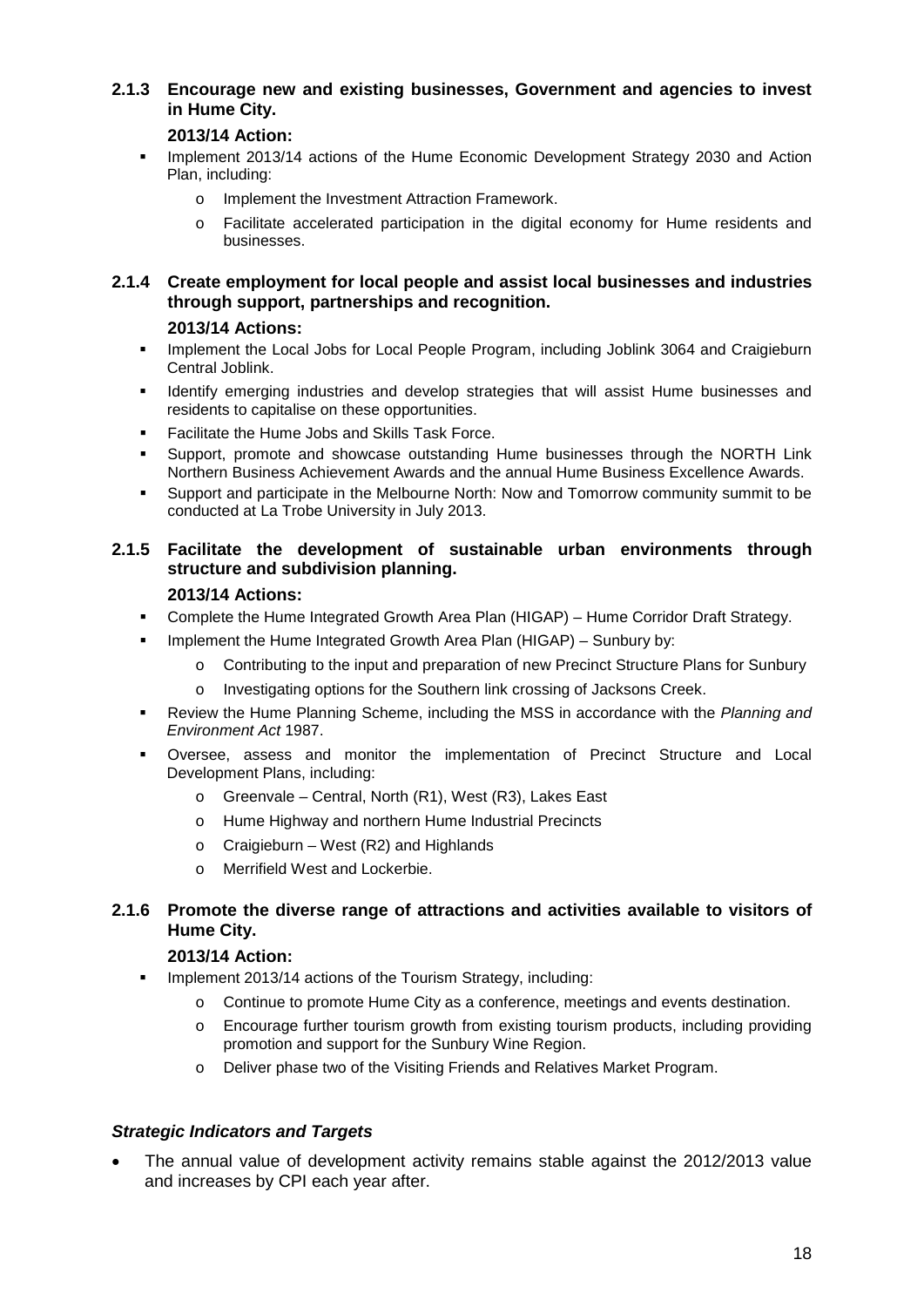#### *Service Indicators*

- Broadmeadows Activities Area comparisons for:
	- o % of public sector investment compared to the other CAAs/Councils/State average (Target range: 80-120%)
	- o % of private sector investment compared to other CAAs/Councils/State average (Target range: 60-120%).
- YTD planning applications:
	- o number received and number decided
	- o median processing days (gross)
	- o percentage decided within 60 day statutory timeframe (Target: 55%).
- Number of subdivisions processed and percentage of subdivisions processed within the statutory timeframe (30 days).
- Manage, monitor and report on the number of Permits and Infringements issued for:
	- o Building Works
	- o Asset Protection
	- o Road Management
	- o Fire Prevention
- Number of applications for review of infringements.
- Number withdrawn due to:
	- o Contrary to Law
	- o Mistake of Identity
	- o Special Circumstances
	- o Exceptional Circumstances
- Number of warnings issued.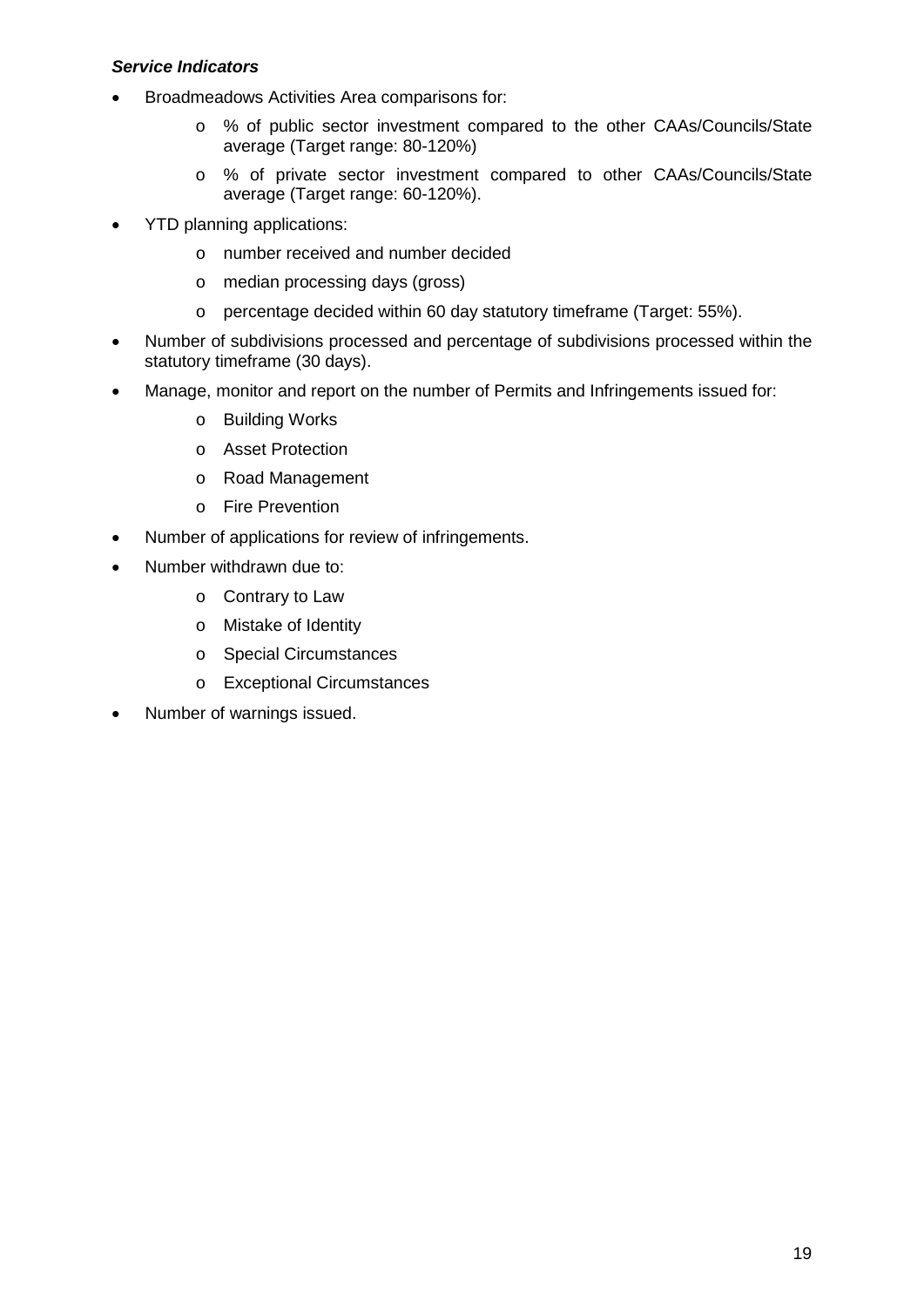#### <span id="page-19-0"></span>*2.2 STRATEGIC OBJECTIVE: TRANSPORT*

#### *Why this is a priority for Hume*

A significant challenge for Hume is to improve transport options for the community and business. Our residents face issues such as car poverty, lack of public transport services and options, and distance from essential services. Improved transport network services will support and reduce costs to business and our community in their everyday lives and improve access to services and facilities.

#### *Strategic Objective*

**Plan, advocate for and provide safe alternative transport networks and options that service existing businesses, business investment and enhance community connectedness.**

#### *Strategies and Actions (2013/2014)*

#### **2.2.1 Advocate to State and Federal Governments, VicRoads, developers and service providers for transport improvements in Hume City. 2013/14 Actions:**

- Advocate to the State and Federal Government for major infrastructure, such as the Outer Metropolitan Ring Road and a rail link to Melbourne Airport.
- Advocate to the Department of Transport, Planning and Local Infrastructure and public transport providers for improved integrated public transport options for the community, including:
	- o Increased local bus routes, particularly in new suburbs and to rail stations
	- o Increased service frequencies and span of hours for rail and bus
	- o Commitment to Campbellfield and Sunbury South railway stations
	- o Removal of Zone 2.
- Advocate to VicRoads for road improvements to improve safety, enhance traffic flow and relieve traffic congestion on the network, including:
	- o Bulla Bypass
	- o Sunbury Road, Somerton Road and Craigieburn Road duplications
	- Mickleham Road new lanes south of Somerton Road
	- o Signalisation at the intersection of Hanson Road and Craigieburn Road.
- Advocate and seek partnerships and agreements for car parking at transport interchanges and activity centres, including:
	- o Craigieburn Train Station
	- o Sunbury Town Centre
	- o Develop a Car Parking Plan for the Broadmeadows Activities Area, including the Hume Central Development Site.

#### **2.2.2 Develop public transport infrastructure in partnership with stakeholders. 2013/14 Action:**

 Collaborate with the Department of Transport, Planning and Local Infrastructure on the implementation of the major upgrade to the Broadmeadows Railway Station.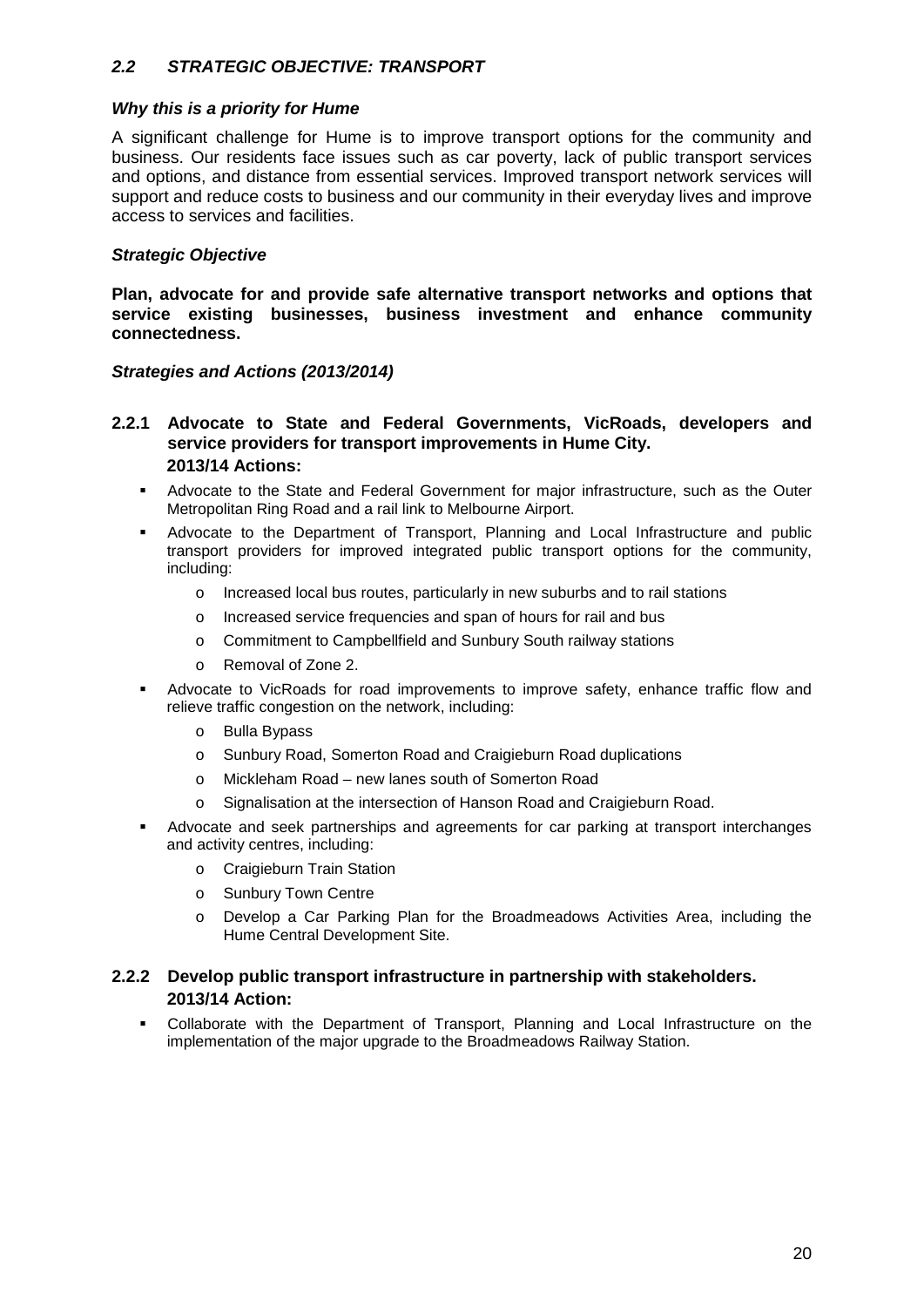# **2.2.3 Monitor, maintain and construct Council roads to improve road safety and traffic flow.**

#### **2013/14 Actions:**

- **Implement road maintenance management systems in compliance with the Road** Management Plan.
- Review progress with previous Local Area Traffic Management Studies (LATMS) and complete two new LATMS in:
	- o Bulla and Wildwood
	- o Broadmeadows South (bounded by Camp Road, Electric Street, Western Ring Road and Sydney Road).
- Design and construct new roads and traffic treatments in accordance with the 2013/14 Capital Works Program, including:
	- o Aitken Boulevard
	- o A major upgrade to Konagaderra Road.
- Develop an updated long-term Road Program which has been informed by the 2013 Road Condition Survey.

#### **2.2.4 Provide appropriate transport planning and linkages during the development of new areas and in existing growth areas. 2013/14 Actions:**

- **Implement the Hume Integrated Land Use and Transport Strategy (HILATS) to support** delivery of integrated transport networks including completion of a Hume Bicycle Network Plan.
- Ensure that development standards and subdivisions provide suitable roads, public transport connections, access to bus stops and railway stations, footpaths, shared paths and on and off road bike networks in accordance with ResCode requirements.
- Undertake a detailed traffic study of the Eastmeadows/Northmeadows Development Precinct to identify the traffic impact and infrastructure improvements required and to inform a Developer Contributions Plan for the area.

#### *Strategic Indicators and Targets*

• Completion of key road infrastructure projects identified in the Capital Works Program each year.

#### *Service Indicators*

• % increase in Broadmeadows public transport patronage is comparable to the Melbourne average increase (80-100% of Melbourne average).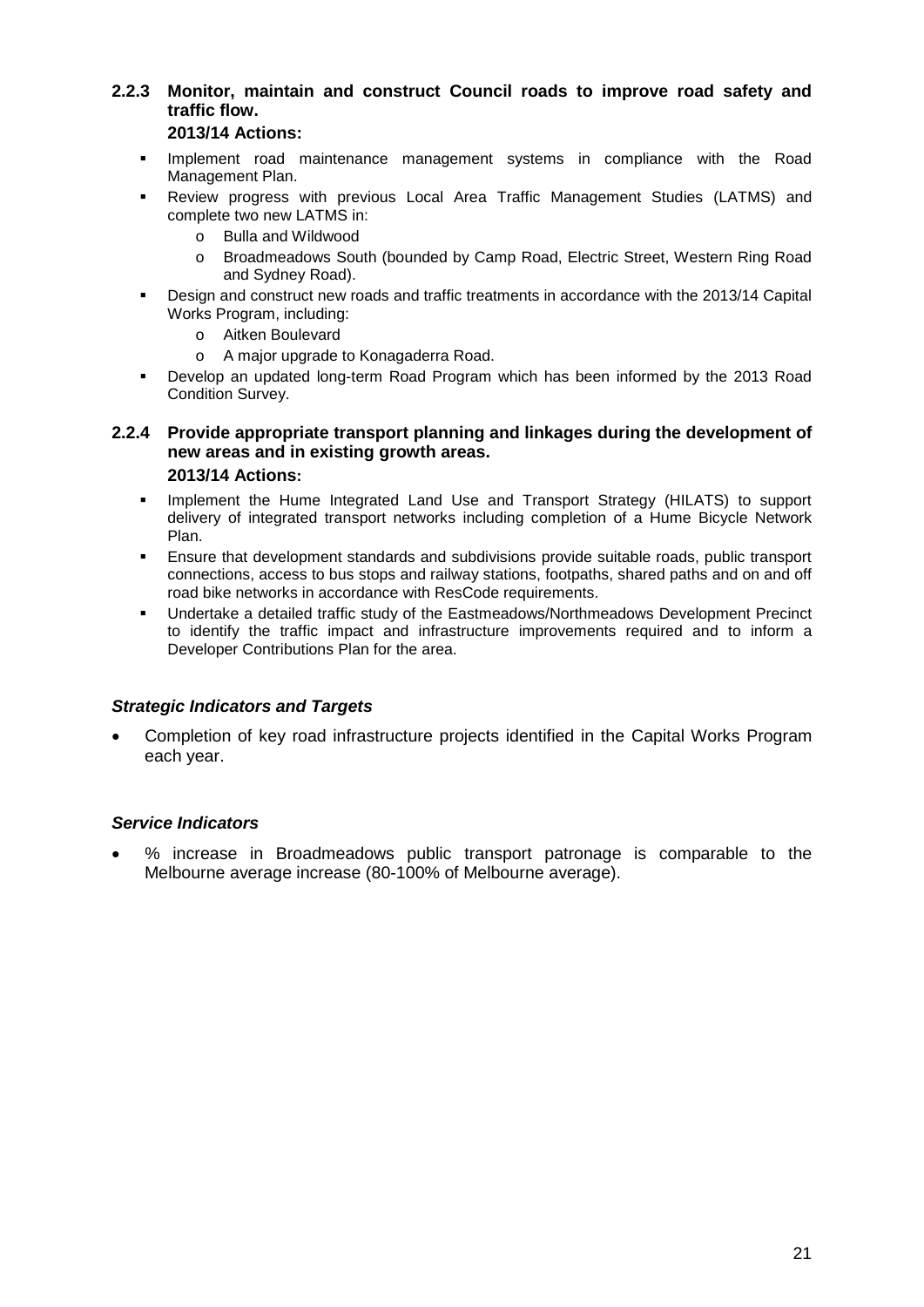# <span id="page-21-0"></span>*2.3 STRATEGIC OBJECTIVE: LEARNING*

#### *Why this is a priority for Hume*

Hume has high levels of disadvantage across several suburbs and has among the lowest Year 12 completion and learning retention rates in Melbourne. It is important that learning opportunities for children in their early years are available to build a strong foundation for life. Improved learning outcomes are a major contributor to reducing social disadvantage and improving quality of life. Improved learning opportunities provide options for our community to prosper and contribute to stronger social capital.

# *Strategic Objective*

**Enhance life experience, employment opportunities and contributions to the community by inspiring and facilitating the participation of Hume residents in lifelong learning, regardless of age, ability or ethnicity, resulting in reduced disadvantage and improved quality of life.**

# *Strategies and Actions (2013/2014)*

**2.3.1 Provide contemporary learning options and innovative programs and activities, for the Hume community.**

#### **2013/14 Actions:**

- **Develop the Learning Together 4 Action Plan 2013-2017.**
- Continue to partner with universities and Kangan Institute to promote the Hume Multiversity initiative.
- Strengthen the promotion of activities, programs and services that support learning in Hume City.
- Assist migrants to participate in the community through learning programs, community groups and continuing the delivery of the Bilingual Storytime to enhance and integrate with the current platform of child development and parent support programs.

# **2.3.2 Improving learning and development in a child's early years.**

#### **2013/14 Actions:**

- Facilitate the development and completion of the Family and Children's Plan for Hume City 2014-2017, and associated action plan for 2014/15.
- Evaluate the implementation and impact of Universal Access on key stakeholders and report to Council.
- **Plan for and deliver a symposium for early vears providers and primary schools.**

# **2.3.3 Advocate and/or develop partnerships that provide access to further learning opportunities for the Hume community.**

#### **2013/14 Actions:**

- Advocate for the expansion of the National Broadband Network in Hume and work in partnership with the Federal Government and service providers to deliver programs that assist the community to take advantage of technology.
- Partner with Victoria University (VU) to seek alternative uses for the Jacksons Hill site, Sunbury, including securing community access to key infrastructure and to ensure that the VU educational offer is relevant to the needs of the Sunbury community.
- Support and engage with the Hume Neighbourhood Houses, including implementing the adopted recommendations of the Neighbourhood House funding review.
- Continue to advance the joint planning for the provision of schools, early year's hubs and community facilities, including the Newbury Activity Centre, Craigieburn.
- Continue to liaise with the Department of Education and Early Childhood Development on place management with schools in Broadmeadows.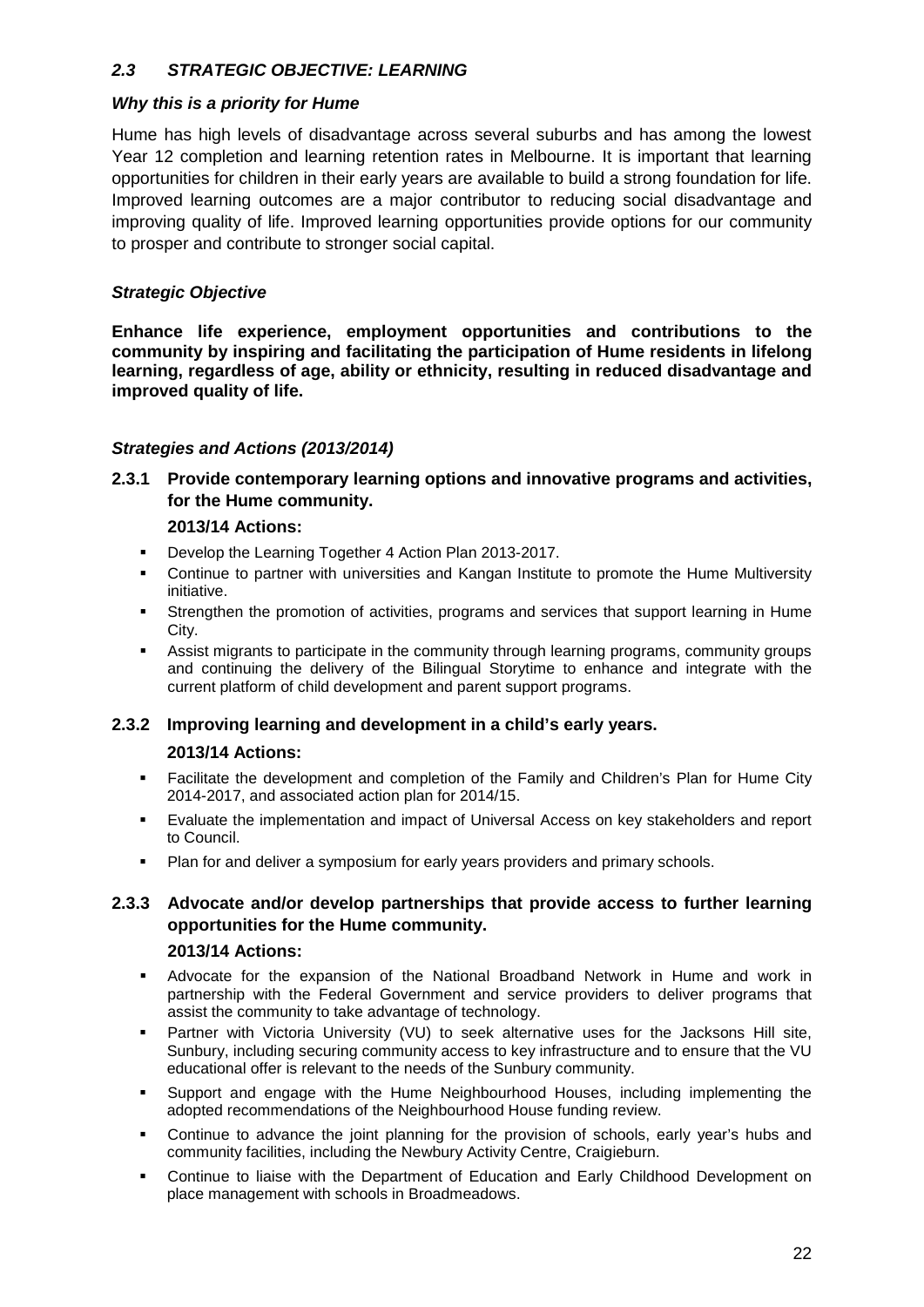# **2.3.4 Develop facilities that meet the learning needs of the Hume community. 2013/14 Actions:**

- Undertake a feasibility study for the development of the Hume Global Learning Centre-Sunbury.
- Oversee the planning, design and construction of extensions to Malcolm Creek Preschool, Sunningdale Children's Service and Bradford Avenue Preschool.

#### *Strategic Indicators and Targets*

- Participation of 4 year olds in preschool increases by 2% per annum, as measured by the enrolment rate as a percentage of population.
- The number of participants attending Council learning programs increases by 2% per annum.

# *Service Indicators*

- Year to date figures and comparison to annual targets for:
	- o Items borrowed and average per month from Hume Libraries (2% increase on previous year)
	- o Total Hume Library floor counts (2% increase on previous year).
- Increase in year to date figures in comparison to previous year for:
	- o Participants attending learning programs
	- o Percentage of people participating in Learning for Work
	- o Percentage of people Learning for Employment
	- o Attendees recorded at Bilingual Storytime.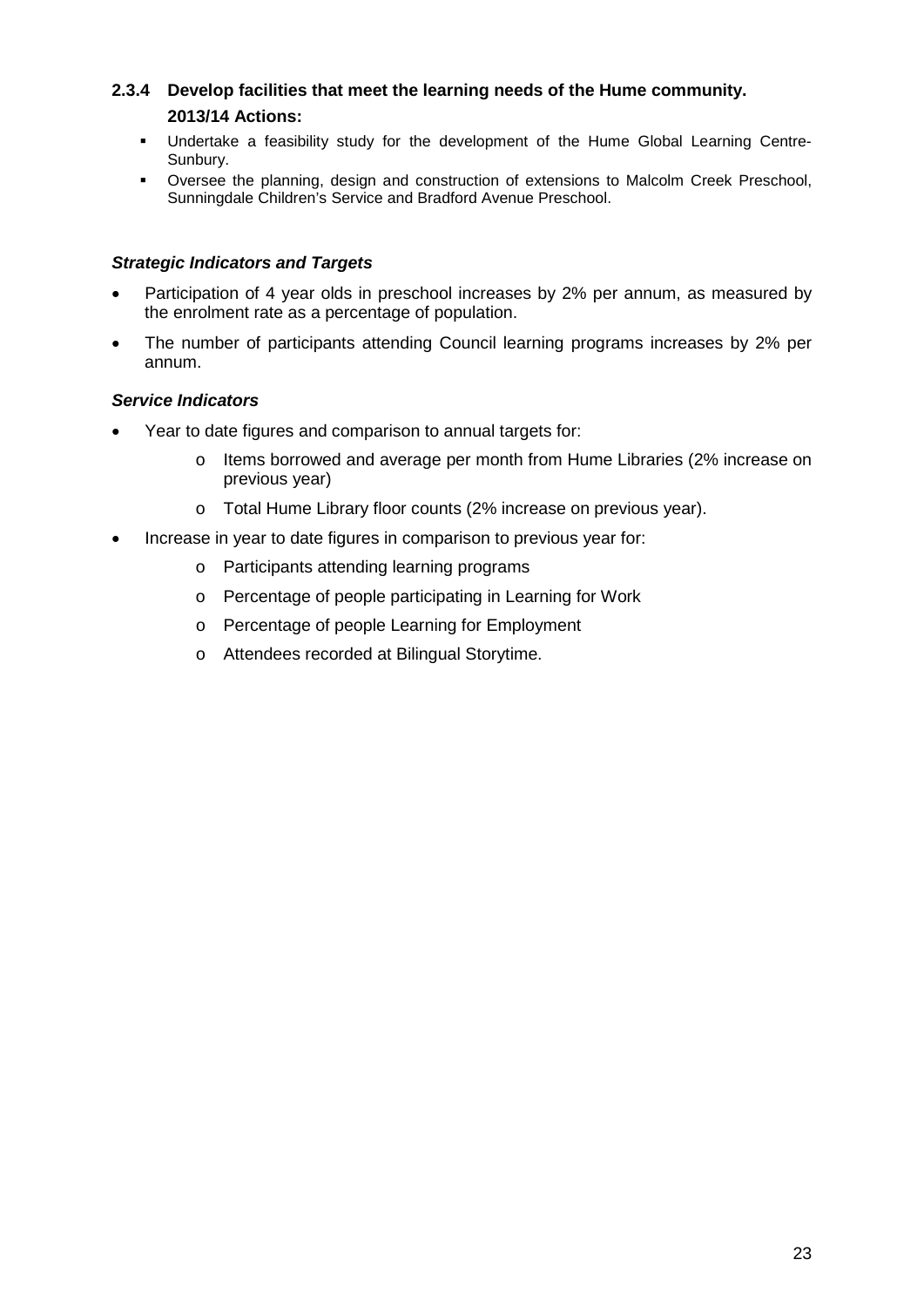# <span id="page-23-0"></span>*THEME 3: COMMUNITY WELLBEING*

**Hume will be characterised as a strong and cohesive community where residents have equitable access to services and are supported to take up opportunities to actively participate in community life and realise their full potential.**

# <span id="page-23-1"></span>*3.1 STRATEGIC OBJECTIVE: SOCIAL INCLUSION*

#### *Why this is a priority for Hume*

Hume City's demographic profile shapes its approach to social inclusion. Since 2001 Hume City Council has had a commitment to social justice with a view to advance a fair and just society and to promote respect for every citizen, encourage community participation, strengthen community wellbeing and reduce causes of disadvantage.

As Hume's community is diverse in terms of culture, income and opportunity, a focussed effort is required to enable individuals and groups to have a fair go. Additionally, community life is strengthened by cohesion amongst people with such diverse experiences and opportunities.

#### *Strategic Objective*

**To undertake initiatives which increase social, civic and economic participation by individuals and groups in Hume community life to support individual fulfilment whilst strengthening a culturally rich, cohesive and respectful community.**

#### *Strategies and Actions (2013/2014)*

#### **3.1.1 Continue to implement and promote the principles of social justice and respect to enhance social inclusion.**

#### **2013/14 Actions:**

- Complete the review and publish the updated Social Justice Charter and provide a report on the implementation of the associated Action Plans:
	- o Disability Action Plan 2012-16
	- o Reconciliation Action Plan 2013-17
	- Multicultural Action Plan 2014-18.
- In partnership with the RSL and community, relocate the Craigieburn War Memorial to the Craigieburn Town Centre Sportsfield site to promote respect for Australian service men and women.
- **3.1.2 Provide services, programs and facilities to increase the opportunities for members of the Hume community to realise their potential through all stages of life.**

#### **2013/14 Actions:**

- **IMPLEMENT IMPLEMENT IMPLEM** Implement the Youth Strategy, through the delivery of programs, facilities and activities that support the needs of young people, including:
	- o Gather evidence on the needs of young people at risk and develop appropriate partnerships and referral protocols to support them.
	- o Undertake local area planning activities to identify emerging issues for young people and provide a planning framework for future collaborative action, initially focussing on Gladstone Park and Tullamarine areas.
	- o Develop plans for each Youth Centre based on the outcomes of local area youth planning work.
- Support and celebrate the achievements of Hume's young people through delivery of the Education Scholarships initiative.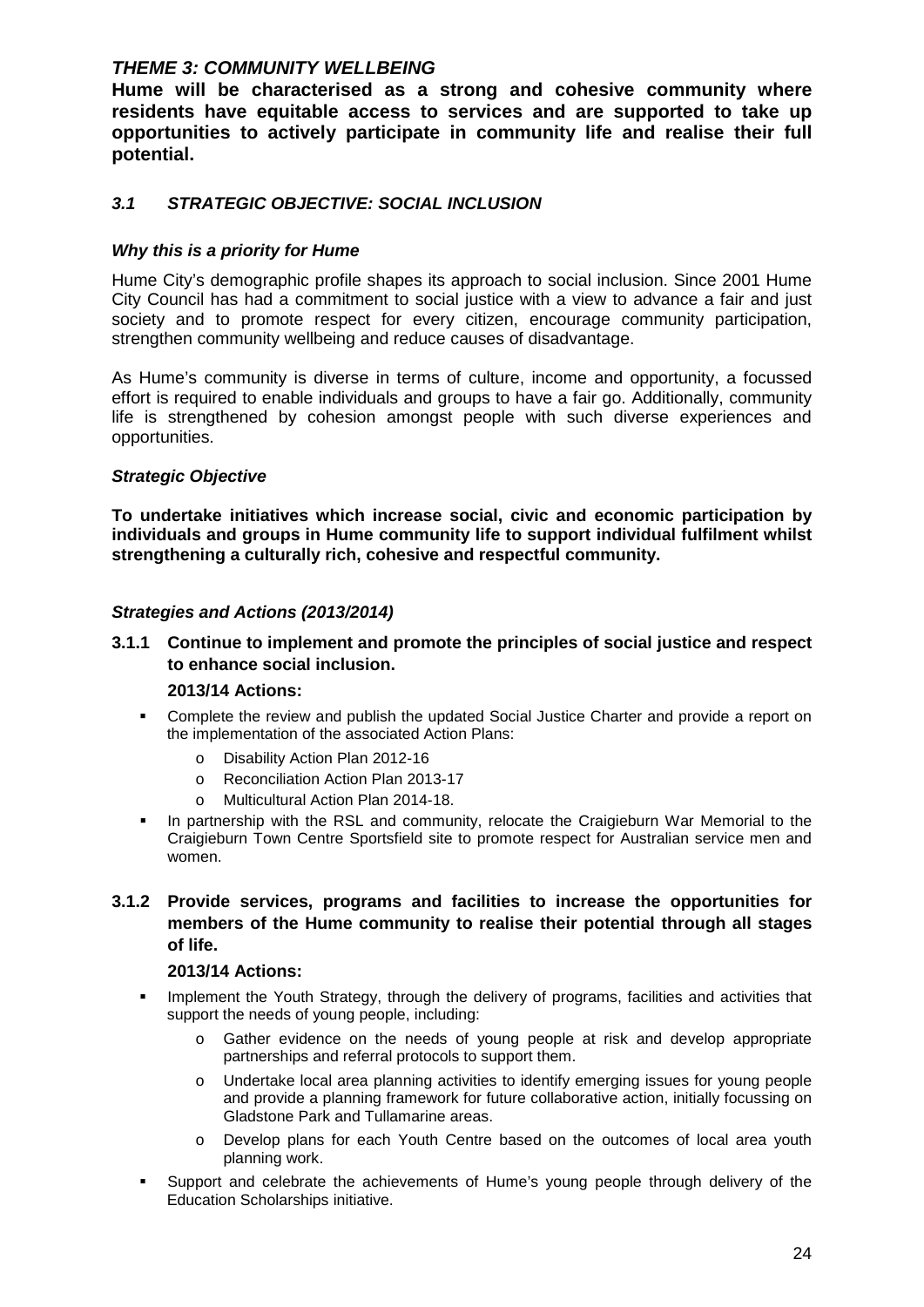- Deliver the Supporting Parents Developing Children Program and explore sustainable program and funding models.
	- Develop a plan to guide the future delivery of HACC services in Hume, including:
		- Increase the accessibility of Council's HACC programs for CALD communities.
		- o Review the Pilot HACC client transport to medical and related appointment program and report findings to Council.
- Complete facility improvements as outlined in the Capital Works Program, including implementation of the building works identified in the Disability Access Audit. The works scheduled for 2013/14, include:
	- o Craigieburn Community Hub
	- o Sunbury Senior Citizens Centre
	- o Sunbury Neighbourhood House.
- Manage the delivery and launch of the Broadmeadows Community Hub project, including the establishment of operational and governance structures.
- Assist with the development and integration of vulnerable, at risk children through the provision of targeted intervention and support as part of the Outreach Service for Child FIRST Clients.

## **3.1.3 Promote and support activities that offer opportunities to develop relationships and mutual respect amongst individuals, groups and organisations in Hume.**

#### **2013/14 Actions:**

- Provide events and festivals that enhance community participation, enjoyment and sense of belonging, attract visitors to the city and raise awareness of Hume in the wider community, including:
	- o Major events Broadmeadows Fiesta, Craigieburn Festival, Carols by Candlelight and the Hume Music Festival.
	- o Plan for the centenary of ANZAC Day.
- Support community events, such as NAIDOC Week, Harmony Day, International Women's Day and Youth Week events in Hume City.
- Conduct the community grants program.
- Support community leaders, groups and networks to develop initiatives, programs and services that celebrate and promote the inclusion of diverse cultures, faiths and people of all abilities.
- Develop and plan a broad based program to facilitate community use of:
	- o The Newbury Child and Community Centre, Craigieburn
	- o The Hume Regional Tennis and Community Centre, Craigieburn.
- **3.1.4 Advocate and/or partner with Federal and State Governments, non-government organisations and community groups to provide community services and facilities that promote social inclusion.**

#### **2013/14 Action:**

- Council will advocate for:
	- o Funding for programs and infrastructure to open opportunities for individuals, groups and communities experiencing different types of isolation.
	- o Youth Support Services to respond to the needs of young people at risk.
	- o Accessible services to enable individuals to develop the confidence and knowledge necessary to participate in community life.

#### *Strategic Indicators and Targets*

- Eighty percent of clients participating in the Babies in Hume Program complete the program each year.
- Leisure centre attendances by concession members increase by 6% by 2017.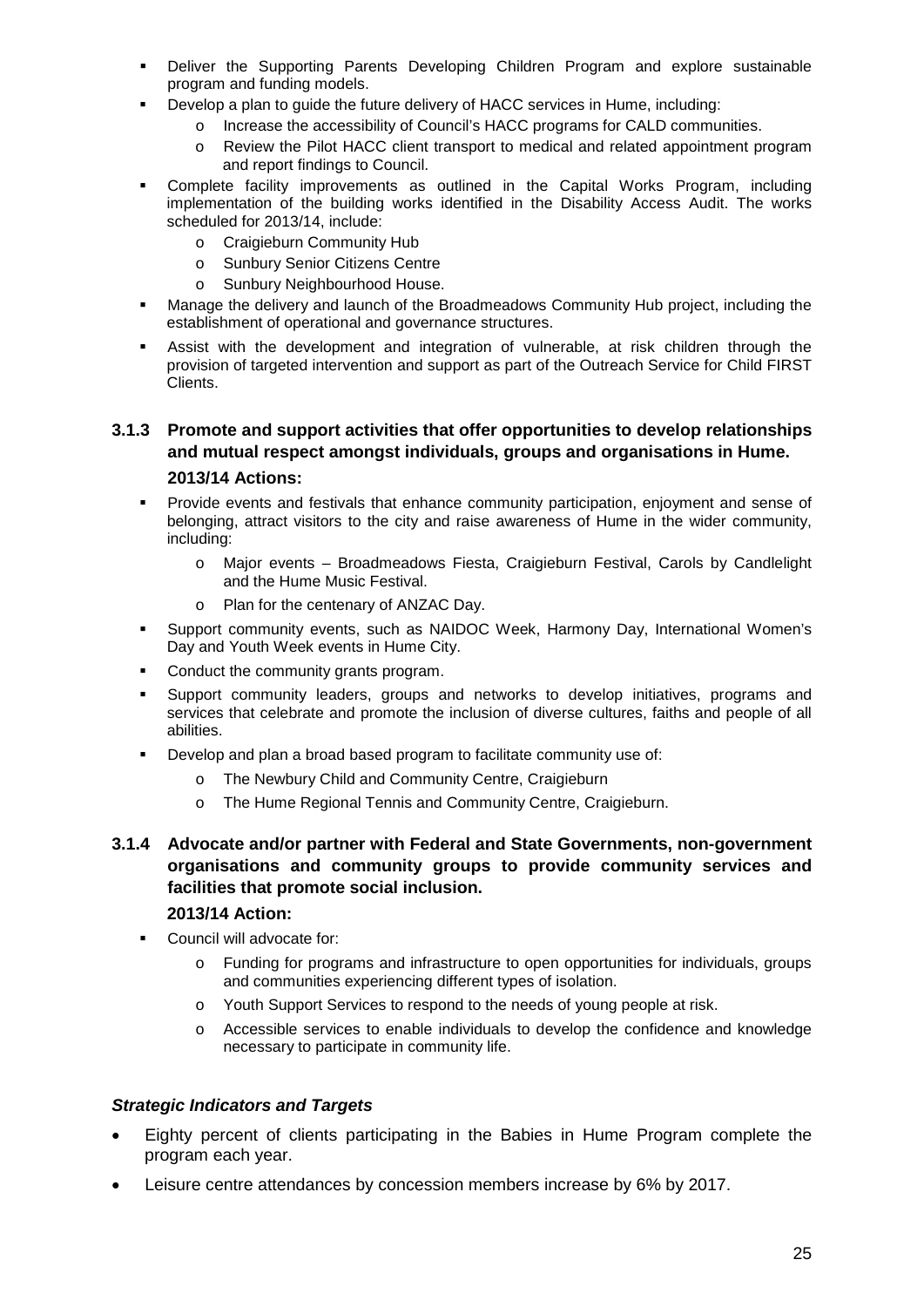- Fifty percent of bookings annually for meeting space at the Hume Global Learning Centre are made by social justice target groups identified in the Social Justice Charter.
- Home and Community Care service uptake by Culturally and Linguistically Diverse, and Aboriginal and Torres Strait Islander communities is increased by 3% per annum.

# *Service Indicators*

- Participation to exceed annual attendance targets in youth programs at each Youth Centre:
	- o Craigieburn Youth Centre
	- o Sunbury Youth Centre
	- o Roxburgh Park Youth Centre
	- o Buchan Street
	- o Link In
	- o Moving Forward Program Youth Central.
- Achievement of funding target (target number of clients vs actual) for Preschool Field Officer Service (Q1:161, Q2:215, Q3:54, Q4:108).
- Year to date events conducted, supported and sponsored by Marketing & Communications, including:
	- o number of participants
	- o event feedback.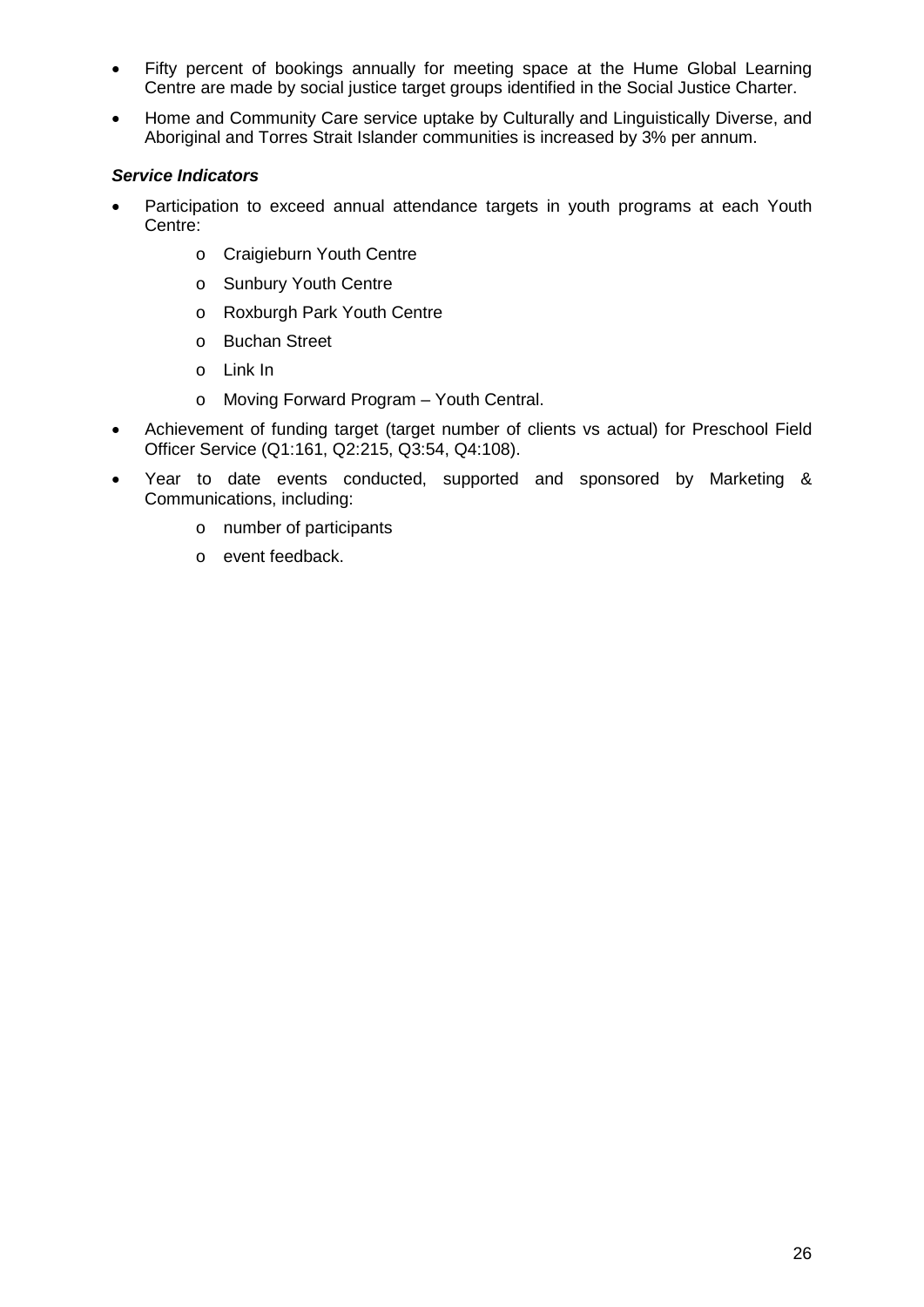# <span id="page-26-0"></span>**3.2** *STRATEGIC OBJECTIVE: HEALTH, SAFETY AND WELLBEING*

#### *Why this a priority for Hume*

Health and safety was identified as the key priority in consultation with community during the review of Hume City Plan 2030. It is also known that physical and emotional health is fundamental, together with financial security, as key foundations for people to lead satisfying lives. Council has a key role through its planning, service delivery and advocacy functions to establish the social and physical infrastructure necessary for residents to build and sustain healthy lives.

#### *Strategic Objective*

**To plan, provide and/or advocate for services that enable Hume residents of all ages to pursue a healthy and safe lifestyle that contributes to overall wellbeing.**

#### *Strategies and Actions (2013/2014)*

**3.2.1 Support and improve community health and safety through strategies, programs and services.**

## **2013/14 Actions:**

- Complete and publish the 2013-2017 Municipal Public Health and Wellbeing Plan.
	- Scope and investigate strategies to improve community health and safety, including:
		- o Completion and adoption of Council's Responsible Gaming Policy.
		- o Implement the Domestic Animal Management Plan 2013-2017.
- **Implement the Healthy Together Hume initiative, including engagement of schools, early** childhood centres and workplace settings.
- Develop the 2014-2018 Community Safety Strategy in consultation with community agencies and peak bodies.
- **Report on the outcomes of the Healthy Hume Project.**
- Develop and implement a new Hume Road Safety Action Plan 2013-2016, including:
	- o Continuing with the following safety programs: Fit to Drive; Looking After Our Mates; Keys Please; Keeping Older Drivers Safe & Mobile; and Motorcycle Safety.
- Review the Hume Development Principles for Community and Recreation Facilities.
- Investigate the health service needs of the Craigieburn and Roxburgh Park populations and the future residents of Lockerbie and Merrifield and produce a master plan that indicates the location options for future health service provision.

**3.2.2 Advocate to and/or partner with State and Federal Governments and nongovernment organisations to facilitate integrated planning, the location of generalist and specialist services in Hume City and for legislative reform. 2013/14 Action:**

- Council will advocate for:
	- o Improved access to human and health services.
	- o Initiatives to support improved safety outcomes for our community.
	- o Infrastructure funding to support and establish suitable facilities to deliver integrated and accessible services to local communities.
	- o Expansion of the smoke free zones in public places legislation through the MAV.
	- o Improved road safety on VicRoads infrastructure.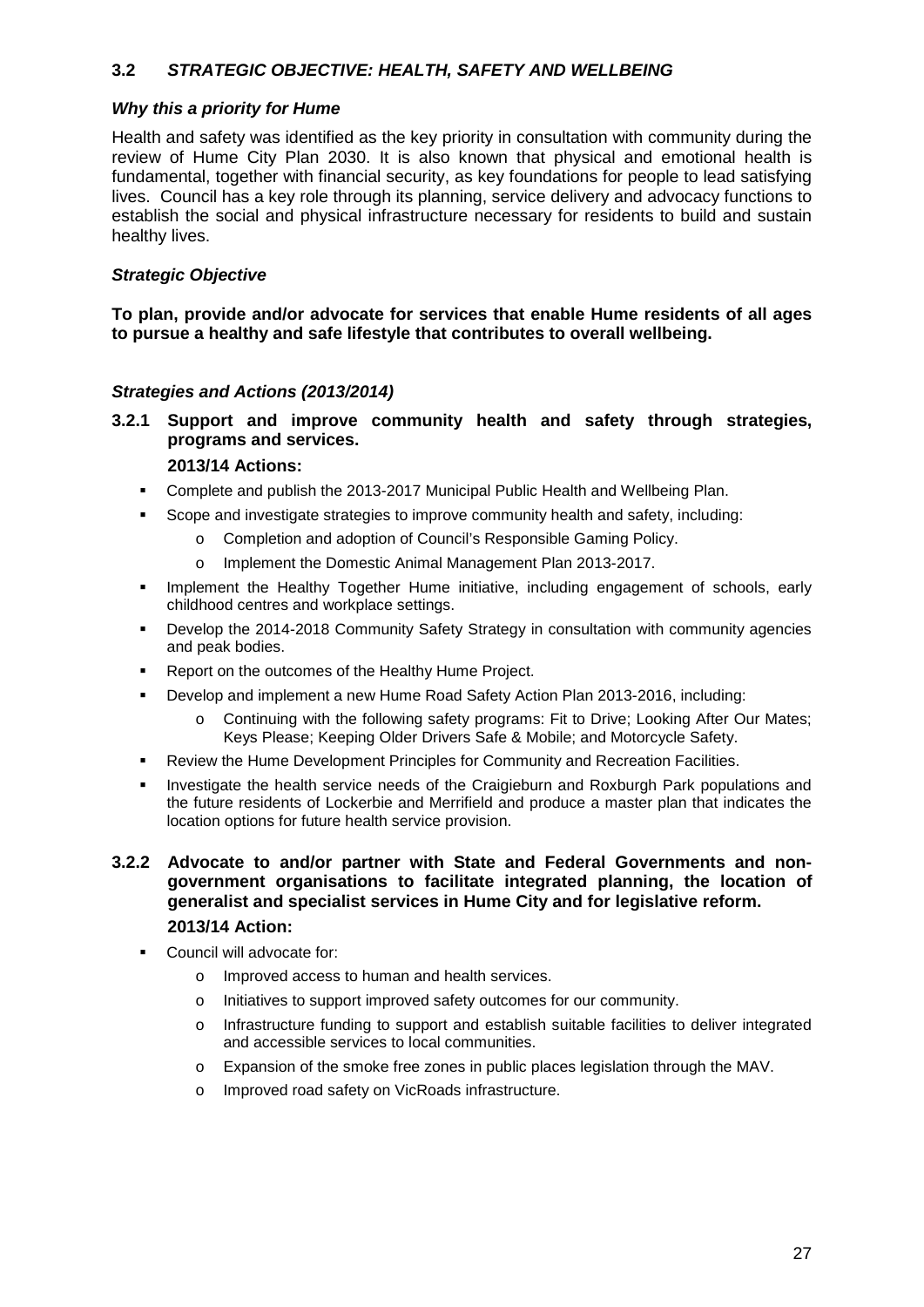# **3.2.3 Address and provide education on local safety issues in partnership with community groups, agencies and schools.**

#### **2013/14 Actions:**

- Partner with schools, Victorian Police and the local community to develop solutions that address:
	- o Hooning
	- o Safety on the streets
	- o Pedestrian and Traffic Safety around schools, including school crossings.
- **Provide leadership for the development of initiatives that promote the prevention of family** violence and violence against women, including continued support for the international 'White Ribbon' campaign.
- Review and update Council's Fire Prevention Plan and Emergency Management Plan, including consideration of the findings of the CFA Craigieburn Grassfire debrief.

#### *Strategic Indicators and Targets*

- Ensure compliance and enhance the quality of Early Childhood Services through the annual review and completion of Quality Improvement Plans for 100% of services.
- Increased breast feeding rates for three month old babies by 4% by 2017.
- Improvement in the Hume City Council Annual Community Satisfaction Survey scores for:
	- o Satisfaction with Council runs services and facilities for young people.
	- o Satisfaction with Council runs services and facilities for people with a disability or long term illness.
	- o Satisfaction with Council runs services or facilities for older people.
- A reduction in the number of fatal and casualty accidents on our roads, year on year from the previous year.

# *Service Indicators*

- Achievement to annual target for the following service types:
	- o HACC Assessment
	- o HACC Homecare
	- o HACC Respite
	- o HACC Personal Care
	- o Property Maintenance
	- o Delivered Meals
	- o Planned Activity Group High
	- o Planned Activity Group Core.
- Key Age and Stage Visits (% of eligible children seen):
	- o 12 months (Target 80%)
	- o 3 and a half years (Target 77%).
- Utilisation rates for the following Council services (% of all places):
	- o Child Care (Target 82%)
	- o Preschool (Target 98%)
	- o Before School Care (Target 61%)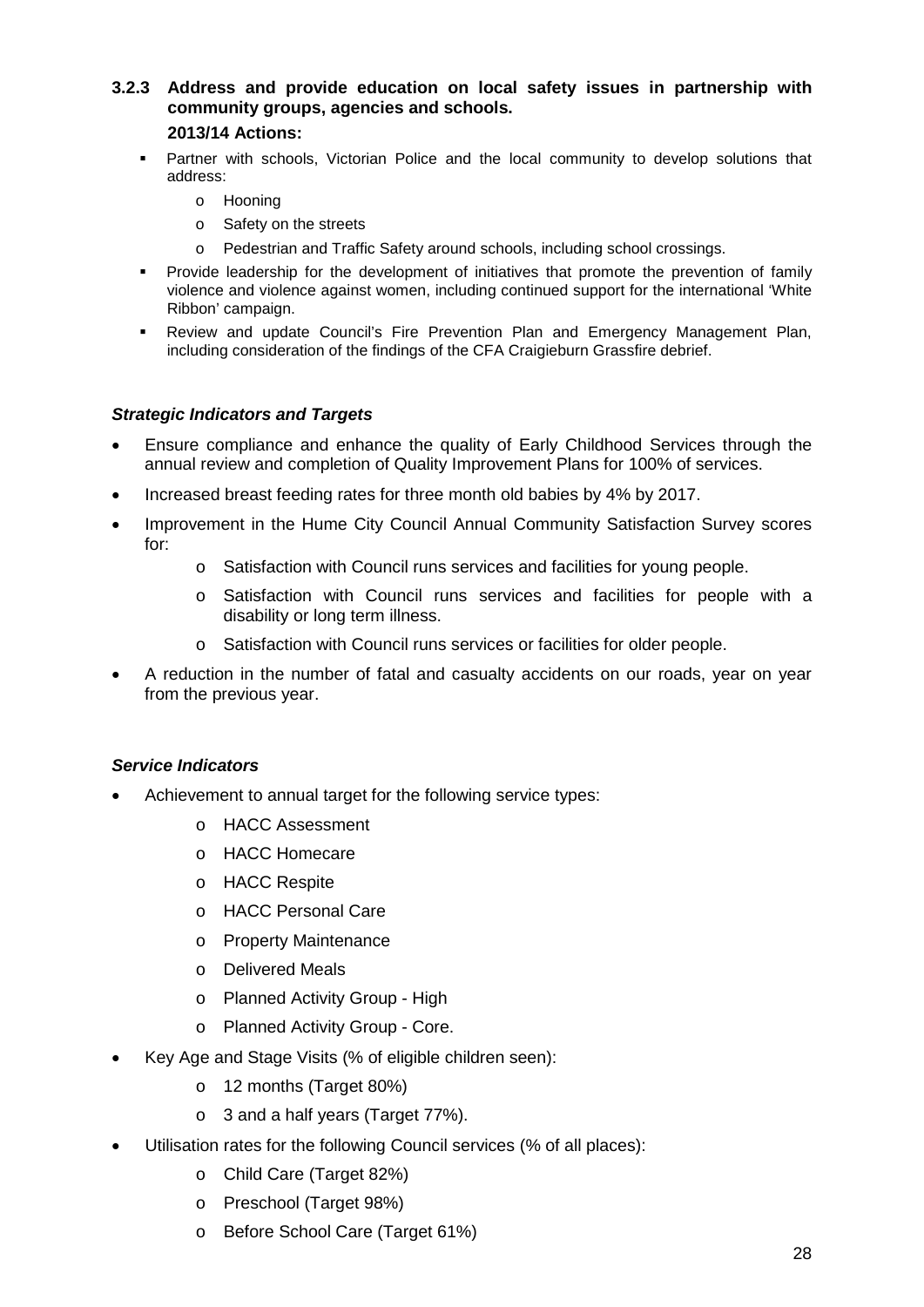- o After School Care (Target 90%)
- o Vacation Care (Target 86%).
- YTD tonnes of domestic waste collected / number of services = average kg per household (Target: reduce to 12kg per household).
- Increase the average resources recovered to waste diversion (Target: increase to 41%).
- Dog registration rate (number registered per 1000 households).
- Cat registration rate (number registered per 1000 households).
- Number of Council vaccinations administered in:
	- o Secondary School Program
	- o Infant Program.

Immunisation coverage rate for:

- o Cohort 1 (12-15 months)
- o Cohort 2 (24-27 months)
- o Cohort 3 (60-63 months).
- Number of Food Premises Mandatory Inspections undertaken.

Of the Mandatory Inspections undertaken, number of:

- o Satisfactory compliance
- o Major non-compliance
- o Critical non-compliance.
- Number of food samples undertaken.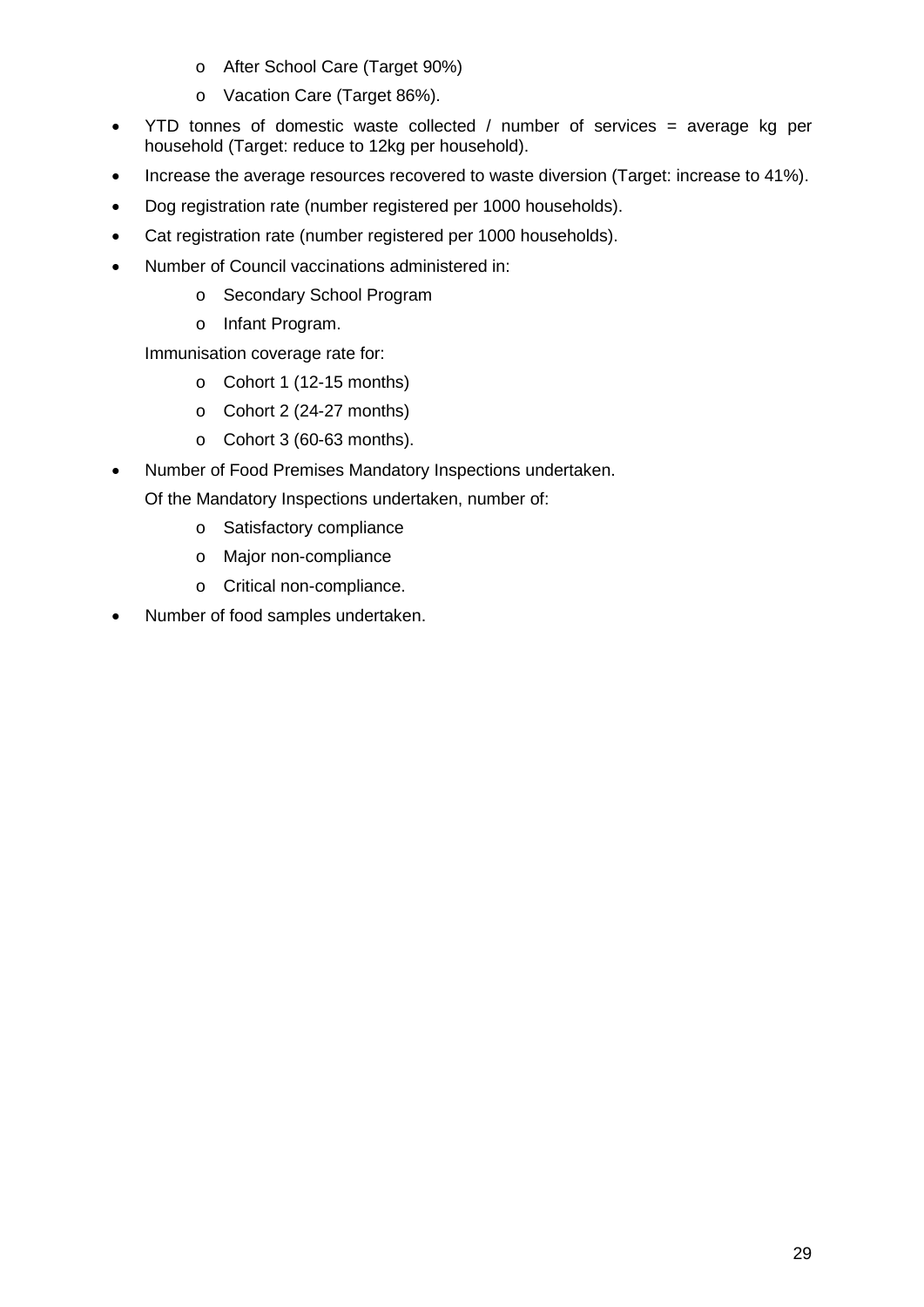## <span id="page-29-0"></span>*3.3 STRATEGIC OBJECTIVE: LEISURE AND RECREATION*

#### *Why this is a priority for Hume*

Physical and emotional health is key foundations for individual wellbeing. In addition to the opportunities for individuals to improve their physical health through these programs, community networks developed through leisure and recreation activities generate a sense of belonging for individuals as well as stronger communities more broadly.

#### *Strategic Objective*

**To facilitate opportunities for Hume residents of all ages and abilities to lead an active life through participation in leisure and recreation activities by facilitating and/or providing programs and support.**

#### *Strategies and Actions (2013/2014)*

# **3.3.1 Plan for passive and active recreation opportunities for the Hume community. 2013/14 Actions:**

- **IMPLEMENTE:** Implement the actions of Leisure Strategy 2013-2018, including:
	- Progress the development of the Craigieburn Regional Recreation Precinct.
	- o Undertake a feasibility study for the future use of the current Craigieburn Leisure Centre.
	- o Advocate for leisure and recreation funding of services and facilities.
- **Implement the Open Space Strategy, including:** 
	- Development of a major park –The Nook in Sunbury.
	- o Implement Open Space Master Plans for the following: Jack Roper Reserve; Craigieburn Gardens; Broadmeadows Valley Park; and Highgate Recreation Reserve.
- **Prepare the Playspace Development Plan.**
- Develop Master Plans for Seabrook Reserve (including the former Broadmeadows swimming pool site), Jacana Valley, Sunbury Park and John Coutts Reserve.

#### **3.3.2 Enable healthy, active and participative communities through the equitable provision of services and facilities.**

#### **2013/14 Actions:**

- Review Council Leisure Centre fees, the Sports Ground Allocation Policy and the Sports Club Contributions Policy.
- Deliver the following major Capital Works projects during 2013/14:
	- o Complete construction of Stage One of the Broadmeadows Leisure Centre Redevelopment.
	- o Complete construction of Stage One of Regional Soccer Facility Development at John Ilhan Reserve.
	- o Commence construction of Stage One of the Craigieburn Town Centre Sporting Fields Development.
	- o Commence the design of the Craigieburn Aquatic and Fitness Centre.
	- o Oversee the construction of dog parks in Sunbury and Craigieburn.
	- o Deliver the Hume Regional Tennis and Community Centre.
- Coordinate the cross-agency planning for the Craigieburn Hockey Centre.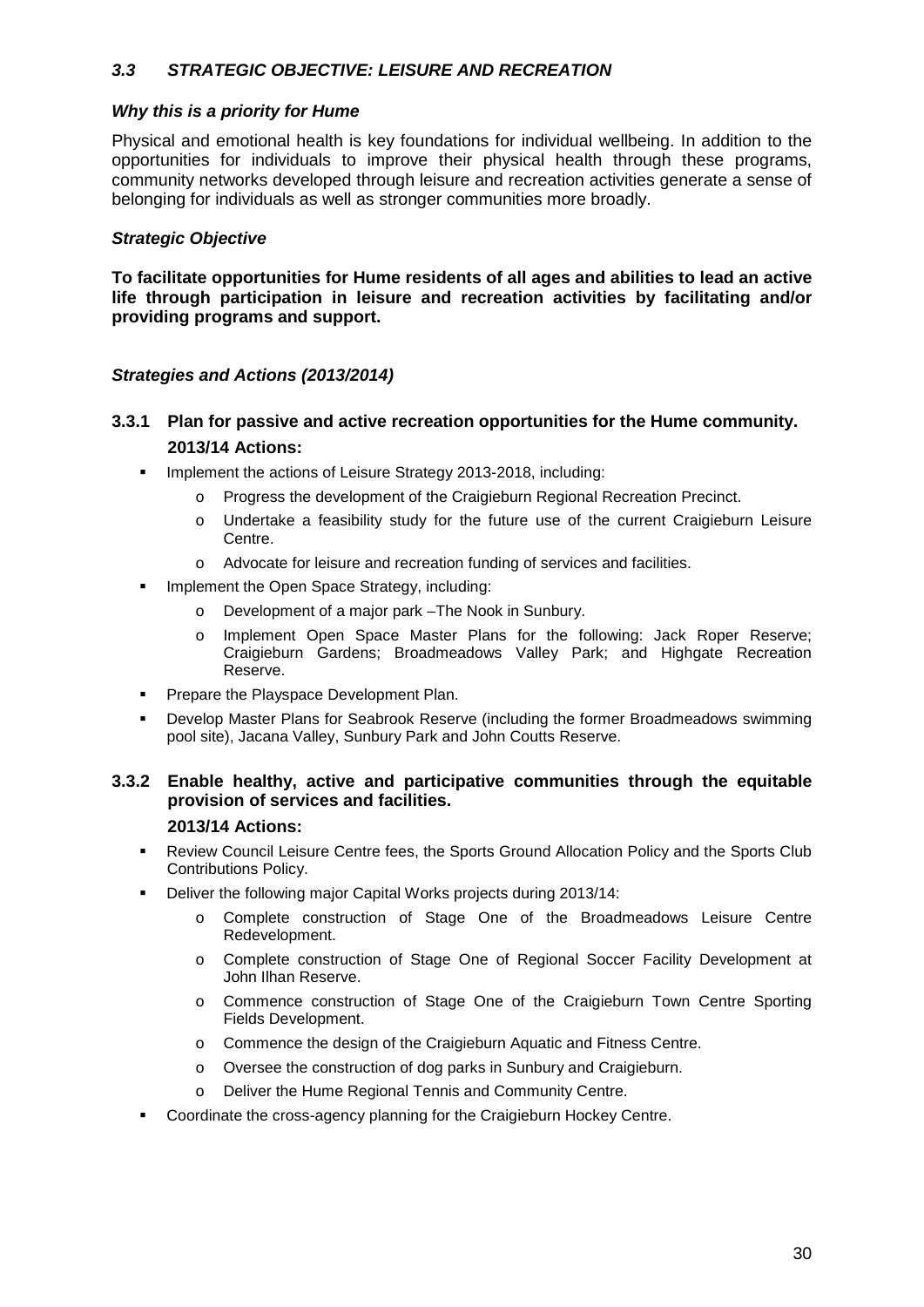# **3.3.3 Facilitate the development of arts and cultural activities in Hume. 2013/14 Actions:**

- **-** Develop the 2013-2017 Arts and Cultural Development Strategy.
- Develop and deliver on actions of the Public Art Strategy, including the Craigieburn Public Art Project.
- Deliver the 2013/14 Arts Encouragement Awards.
- Advocate for performing arts and cultural programs funding.
- **Provide a community base for the Craigieburn Historical Interest Group.**

#### *Strategic Indicators and Targets*

- Increased participation in leisure activities by 6% by 2017 through:
	- o Learn to swim enrolments;
	- o Leisure Centre membership attendances; and
	- o Casual swim attendances.
- Numbers of people participating in recreation activities offered by Aged & Disability Services increases by 3% per annum.

#### *Service Indicators*

- Increase in annual Leisure Centre attendance by concession members by 2%.
- Year to date attendances to exceed annual targets for:
	- o Learn to Swim
	- o Membership Attendances
	- o Casual Swim.
- Playgrounds to meet Australian Safety Standards (minimum 95%).
- Increase in the number of Artists and Arts Organisations listed on Councils Artist Register (Target: increase by 12%).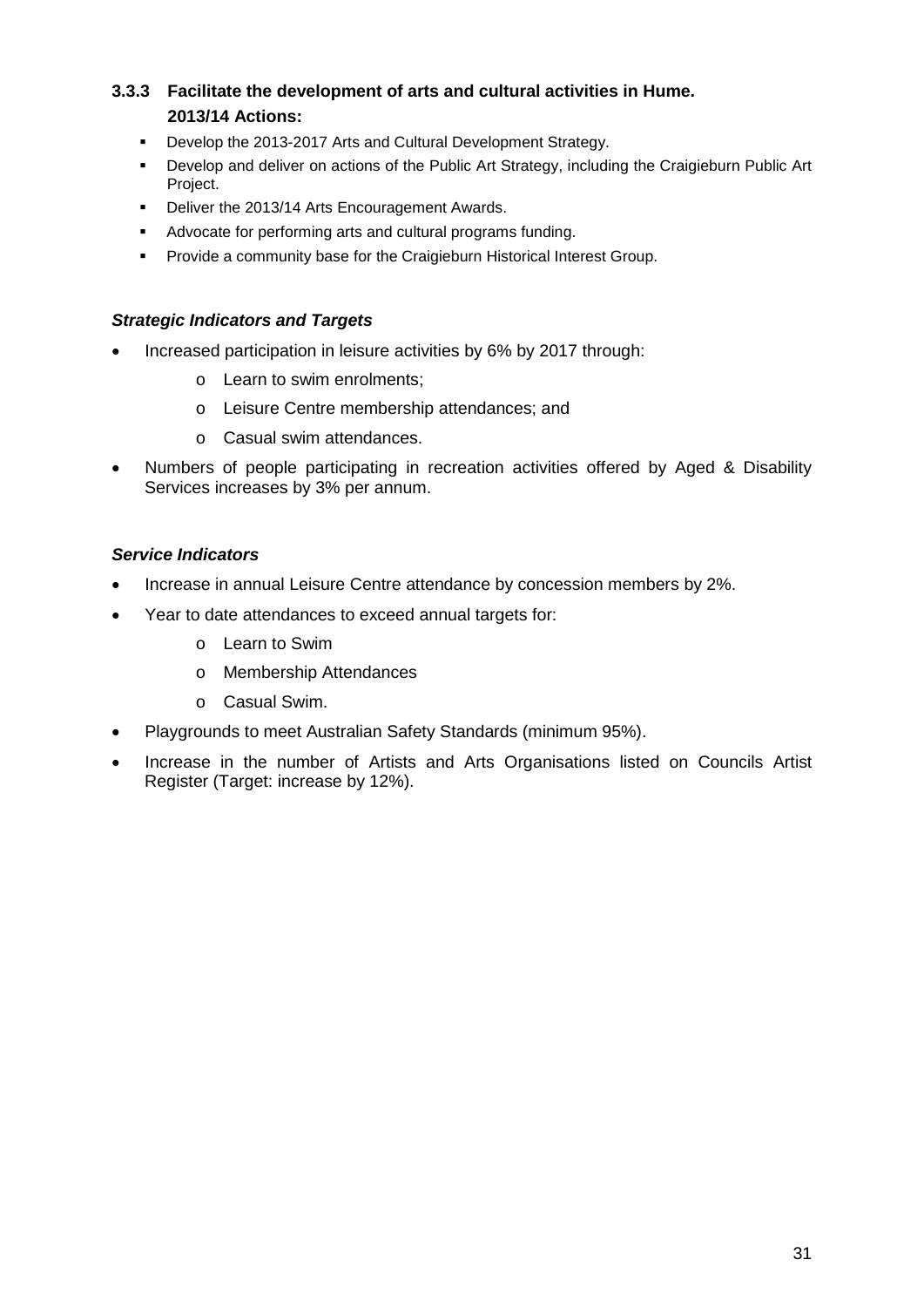# <span id="page-31-0"></span>*THEME 4: APPEARANCE OF THE CITY AND ENVIRONMENT*

**Hume City Council endeavours to enhance community pride by resourcing services to deliver a clean appearance of the City, with appropriately maintained infrastructure and a well preserved and protected natural environment.**

# <span id="page-31-1"></span>*4.1 STRATEGIC OBJECTIVE: APPEARANCE OF THE CITY*

#### *Why this is a priority for Hume*

A well maintained and presented City enhances community pride and improves community satisfaction.

#### *Strategic Objective*

**To undertake programs to enhance a sense of community pride and the cleanliness, maintenance and appearance of public and private land.**

#### *Strategies and Actions (2013/2014)*

#### **4.1.1 Enhance the City's amenity through the design, approval and construction of high quality public infrastructure.**

#### **2013/14 Actions:**

- Plan and design the redevelopment of Tanderrum Way between Pascoe Vale Road and Pearcedale Parade, subject to finalisation by the Department of Transport, Planning and Local Infrastructure.
- Develop a Gateway Strategy to provide attractive entrances to the City.
- Identify and have adopted by Council, urban design principles and requirements to be incorporated in the planning and development of Council's activity centres and major infrastructure projects.
- **Design and deliver public infrastructure, via the Capital Works Program, that enhances the** City's amenity, including footpath rehabilitation, new path works, streetscape improvements and the Upgrading Neighbourhood Parks Program.

# **4.1.2 Ensure the appearance of City is maintained to a high standard through the provision of strategies and services for open and public spaces.**

#### **2013/14 Actions:**

- **IMPLEM** Implement, monitor and review the Waste Management Strategy, including:
	- Continue hard waste collection programs and community waste collection days and further investigate opportunities for the recycling of E Waste.
	- o Introduce home composting systems to 200 residents annually.
	- o Introduce a commercial waste service and provide shared waste facilities.
	- o Review the impact of the Carbon Tax Policy on Council operations.
	- o Examine the opportunities of converting waste to energy, including methane gas harvesting at the Sunbury Landfill.
- **IMPLEMENT IMPLEMENT IN Litter Management Strategy, including:** 
	- o Introduce permanent public place recycling facilities at three designated sporting reserves and in three shopping precincts.
	- o Develop a policy for placement of bins in parks and open space locations.
	- o Implement Fire Action Week passes to assist in home clean ups around fire action week.
	- o Maintain and enhance litter bin infrastructure.
- Implement the Craigieburn precinct cleansing program to enhance the amenity of high profile locations in and around the Craigieburn Town Centre.
- Implement the Graffiti Management Strategy, including: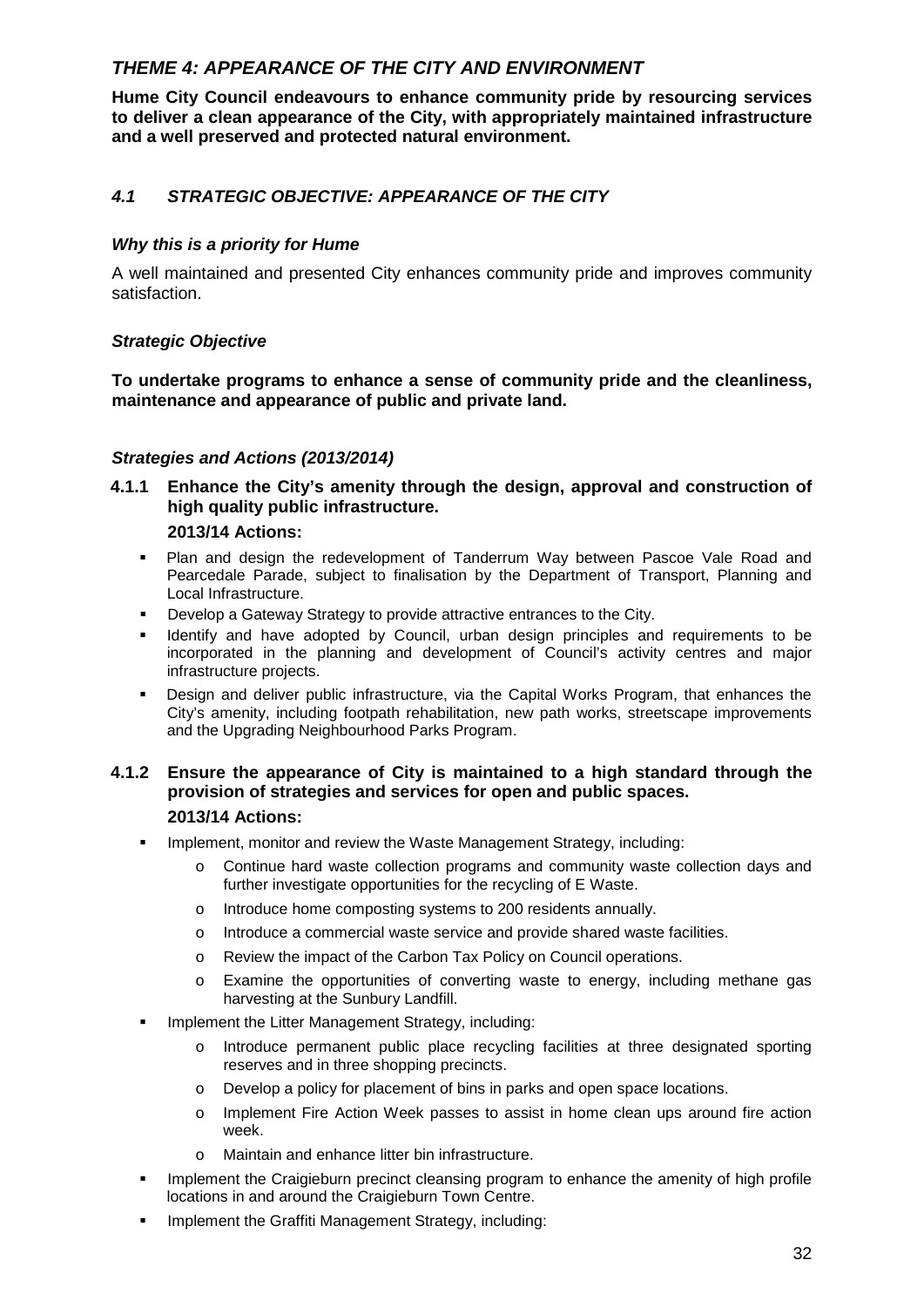- o Identification and removal of graffiti on Council and private assets.
- o Establish a system of photographing and logging graffiti tags to assist Police with law enforcement.
- o Contacting retailers that sell graffiti implements, such as spray cans, to raise awareness of the recent changes in law and the impact of graffiti on businesses.
- Supplying residents or businesses with free Graffiti Removal Kits or vouchers.
- **IMPROVE and maintain the condition of Council's parks and open spaces, including:** 
	- o Plant at least 5,000 appropriate trees across Hume City.
	- o Review Hume's Street and Reserve Tree Policy.
	- o Develop maintenance standards for iconic parks in the City.
	- Reduce the incidence of illegal dumping of rubbish across the City, through:
		- o Conducting surveillance at locations prone to illegal dumping.
		- o Embarking on a public awareness/education campaign related to the impact and enforcement of illegal dumping.

#### **4.1.3 Enhance community pride in the appearance of public and private land through advocacy, partnerships and supporting and promoting opportunities for community involvement and education.**

#### **2013/14 Actions:**

- **Investigate ways to celebrate civic and community pride.**
- Educate the community on recycling and reducing the waste stream to landfill by implementing the Waste Wise Education Strategy, including:
	- o Conduct kerbside recycling bin inspections to reduce contamination.
	- o Deliver to all households a comprehensive Waste Calendar/Booklet outlining Council's waste services and benefits of recycling.
	- o Increase recovery of materials from Council facilities by implementing the three bin system to three additional sites each year.
- Advocate for State Government and utility providers to improve the amenity of their assets where appropriate.

#### *Strategic Indicators and Targets*

- Improvement in Hume City Council's Annual Community Satisfaction Survey scores for:
	- o Satisfaction with graffiti control and removal
	- o Satisfaction of roadside litter control
	- Satisfaction with maintaining of parks & playgrounds.
- 95% of merit requests for dumped rubbish removal each year are completed within timeframe.
- 95% of merit requests for graffiti removal each year are completed within timeframe.

#### *Service Indicators*

- Performance to targets on:
	- o Service requests within timeframe on sealed and unsealed roads (Target: 95%)
	- o Service requests within timeframe on drainage works (Target: 95%)
	- o Compliance with approved drainage and sweeping program (Target: 100%)
	- o Number of street and reserve trees planted (Target: 5000 per annum).
- Year to date figures for Council Hard Rubbish service including:
	- o No. of home Hard Rubbish Collections
	- o Number of free Hard Rubbish vouchers redeemed
	- o \$ value of free Hard Rubbish vouchers redeemed.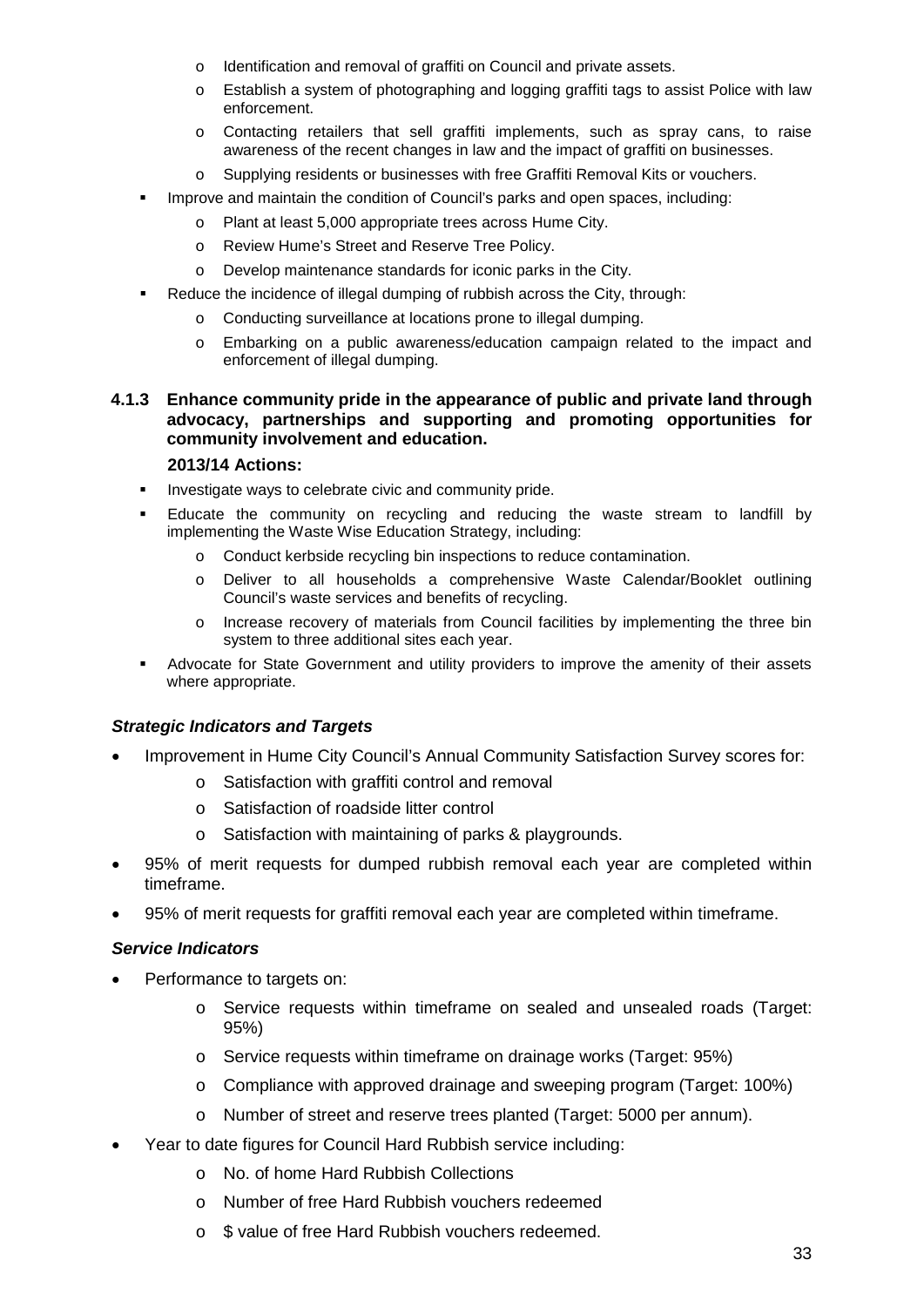#### <span id="page-33-0"></span>*4.2 STRATEGIC OBJECTIVE: NATURAL ENVIRONMENT*

#### *Why this is a priority for Hume*

Hume City Council is committed to sustainable development and aims to be a leader in environmental sustainability. Land use change, the drought, water restrictions and climate change are just some of the challenges currently facing Hume. These challenges highlight the importance of planning for a sustainable future, provision of stewardship in regard to the management of our flora and fauna, and improving the efficiency of our assets and infrastructure.

#### *Strategic Objective*

**To ensure the protection and enhancement of Hume's biodiversity, natural values and ecological systems, and to reduce the environmental impact of the Hume community. This will be undertaken through the adoption of sustainable management practices, systems and infrastructure.**

#### *Strategies and Actions (2013/2014)*

- **4.2.1 Encourage the Hume community to increase their awareness of environmental sustainability and take an active part in its implementation. 2013/14 Actions:**
	- **IMPLEMENT IMMORY 12013/14 actions of the Live Green Strategy, including:** 
		- o Review and coordinate implementation of the Live Green program for the Hume community.
		- o Facilitate the quarterly Teachers' Environment Network and provide support for Hume schools participating in the Resource Smart Australian Sustainable Schools Victoria program.
		- o Support the work of new and existing environmental groups within Hume to implement environmental projects (such as Banksia Eco-Warriors).
		- o Review and coordinate implementation of the Green Team staff engagement program projects.
	- Facilitate the Environmental Champions Program and support participants to implement environmental projects within the Hume community.
	- **Implement the Community Greening Program in conjunction with schools and community** groups to improve amenity of land and enhance and raise awareness of biodiversity values.
	- Investigate the possibility of creating an environmental hub and community space in Hume City.
- **4.2.2 Preserve and enhance Hume's biodiversity and natural environment, including stewardship of significant flora. 2013/14 Actions:**
	- **IMPLEMENT IMPLEM** 1013/14 actions of the Natural Heritage Strategy, including:
		- Review Council's existing Environmental Significance Overlays and Vegetation Protection Overlays and identify opportunities for enhancement.
		- o Develop a Native Vegetation Protection Policy.
	- Conduct a review of the operational requirements for managing Council's Conservation Reserves, including:
		- o Investigate the integration of fire management planning requirements.
		- o Continue programs to protect and reintroduce nationally threatened flora.
		- o Review Council's approach to management of native vegetation offsets.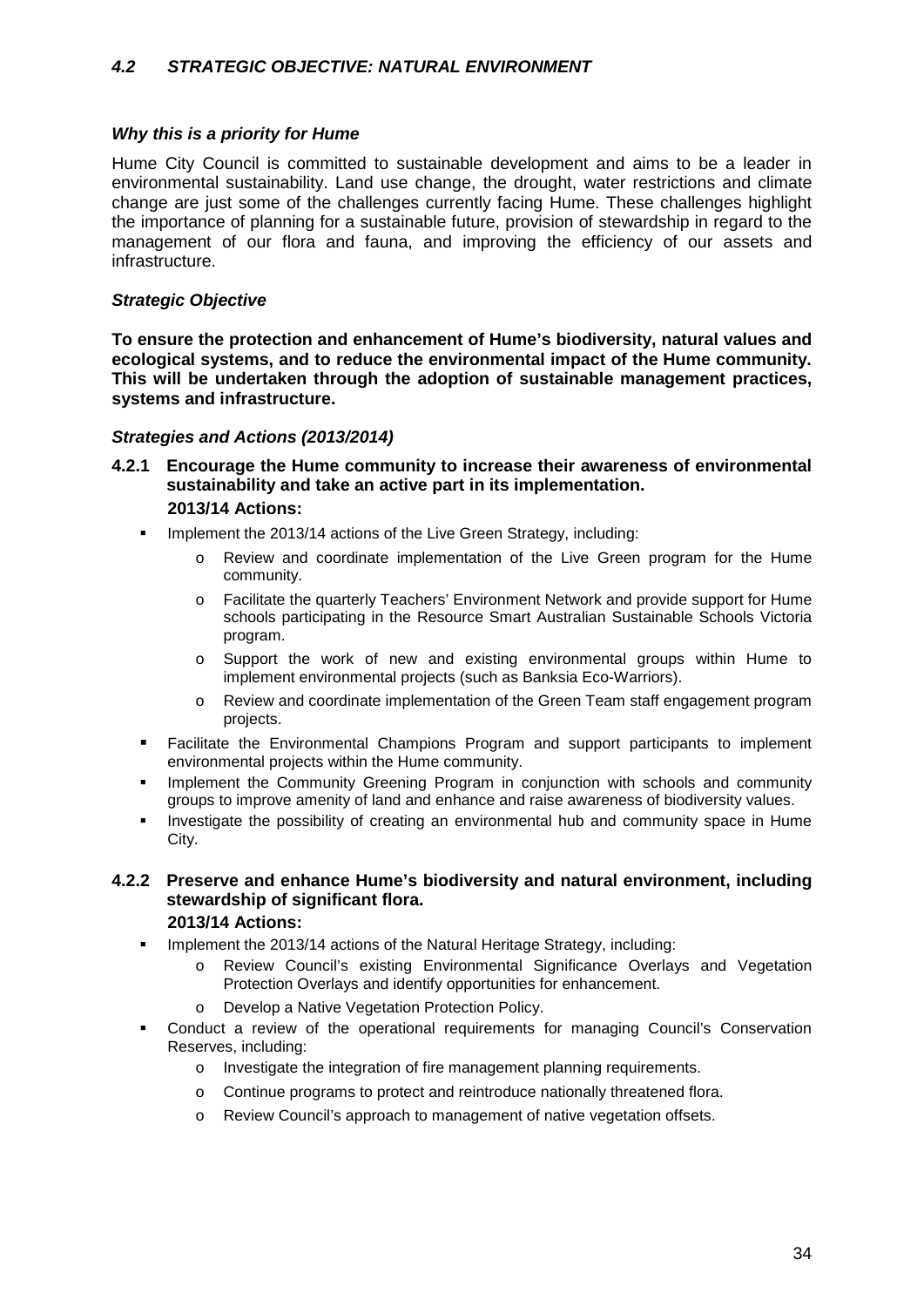# **4.2.3 Assist landowners to undertake sustainable land management practices. 2013/14 Actions:**

- **Implement the Agricultural Land Use Rebate and redevelop the Sustainable Land** Management Policy.
- **IMPLEMENT INCOLLET 1013/14 actions for grant funded projects, including:** 
	- o Caring for our Plains
	- o Vision for Werribee Plains
	- o 2 Million Trees Project.

#### **4.2.4 Develop and implement sustainability policies and practices across the City to actively reduce Hume's environmental footprint. 2013/14 Actions:**

- **IMPLEMENT Actions from the Pathways to Sustainability Framework, including developing and** coordinating a Climate Change Adaptation Plan.
- Apply environmental sustainability criteria to selected major Capital Works Projects and existing assets.
- Begin the bulk changeover of standard streetlights to energy efficient technology.
- Undertake Environmental Planning and Enforcement and compliance for environmental planning matters, including:
	- o Liaise with and advocate to State and Commonwealth agencies for improved biodiversity outcomes and effective regulatory responses.
	- o Develop and review environmental planning polices, including the Native Vegetation Protection and Offsets Policies and the Conservation Reserves Policy.
	- o Assisting in the review and management of Planning Scheme amendments.
- Develop and coordinate implementation of the Greenhouse Action Plan, including:
	- o A Community Energy Efficiency Program grant application.
	- o Identification and implementation of energy efficiency opportunities at large facilities.
	- o A Local Government Energy Efficiency grant application for the installation of solar hot water systems at small facilities.
- Develop and coordinate implementation of the Integrated Water Management Plan, including:
	- Investigation and pursuit of measures to protect waterways from urban runoff and reduce potable water use in currently undeveloped catchments.
	- o Investigation of procedural, compliance and maintenance requirements for developer driven water sensitive urban design infrastructure.
	- o Implementation of water sensitive urban design in existing areas.

#### **4.2.5 Advocate and build partnerships with State and Federal Governments, the EPA, authorities and other Councils to focus on sustainability outcomes. 2013/14 Action:**

- Council will advocate for:
	- o Legislation and programs to adequately protect and enhance biodiversity.
	- o Infrastructure that reduces the use of potable water supplies, including the provision of third pipe systems.
	- o Greenhouse gas reductions and the use of renewable energy through the Northern Alliance for Greenhouse Action.

#### *Strategic Indicators and Targets*

- Reduction in annual greenhouse gas emissions (from Council operations) compared to the previous year.
- Reduction in current potable water consumption (from Council operations) by the end of 2017.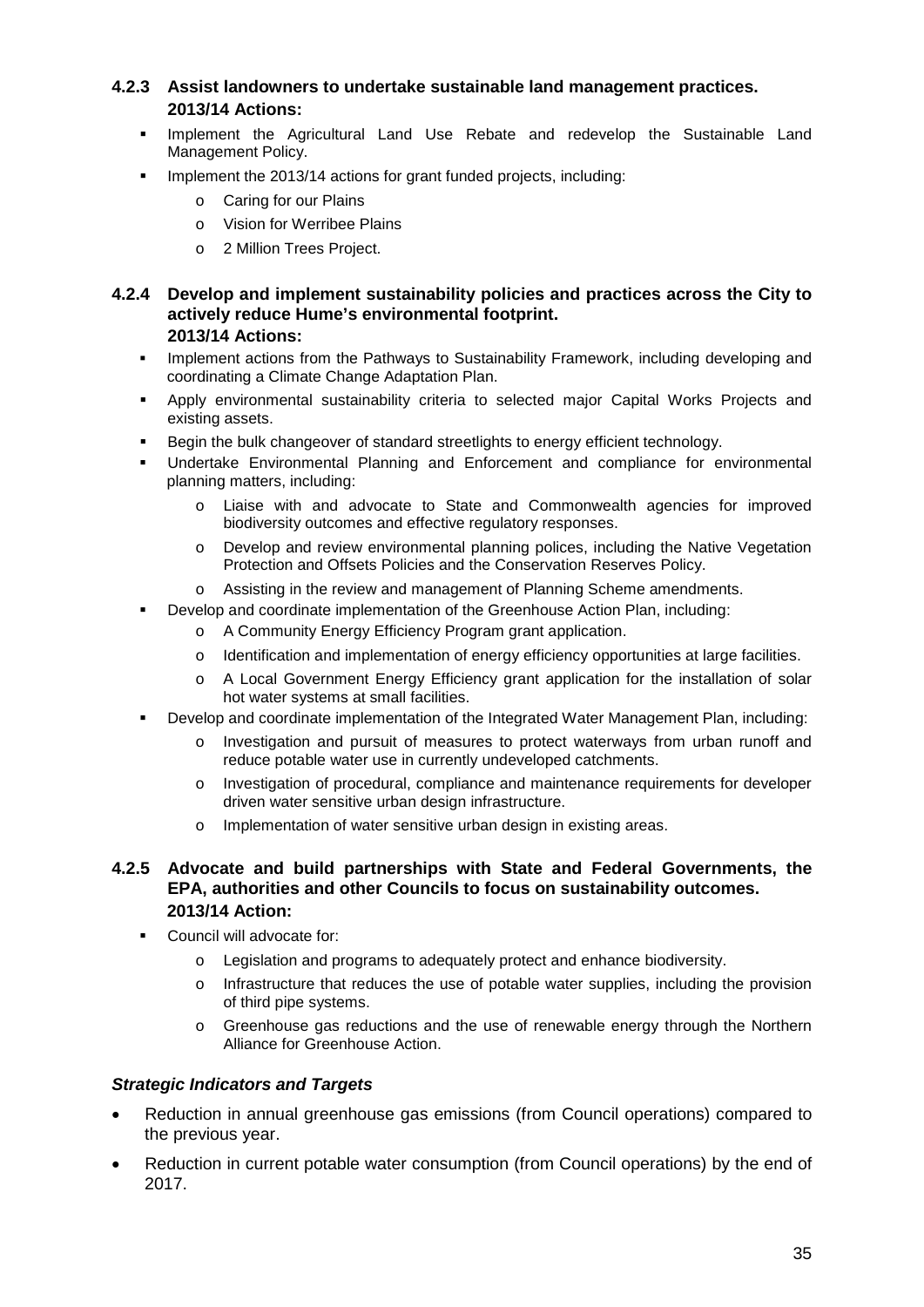• Increase the quality and quantity of native vegetation within conservation areas on private rural land and Council managed land by 5%.

# *Service Indicators*

- Diversion rate actual proportions of waste material diverted (recycled) at both Sunbury (Target: 40%) and Campbellfield (Target 65%) waste facilities.
- Increase to target the number of:
	- o Green Waste tenements served in 2013/14 (Target: increase by 2%)
	- o Households using the green waste service (Target: 21,485 services by June 2014).
- Reduce the amount of internal printing across Council (Target: 3%).
- Percentage of Council fleet with energy efficient vehicles.
- Council's internal performance for:
	- o Potable water use (compared to same period in previous year)
	- o Council buildings energy use in CO2-e emissions (compared to same period in previous year)
	- o Street light energy use in CO2-e emissions (compared to same period in previous year)
	- o Light vehicle fleet use in CO2-e emissions (compared to same period in previous year)
	- o Waste volume and % of waste to landfill from 5 main Council sites (compared to same period in previous year).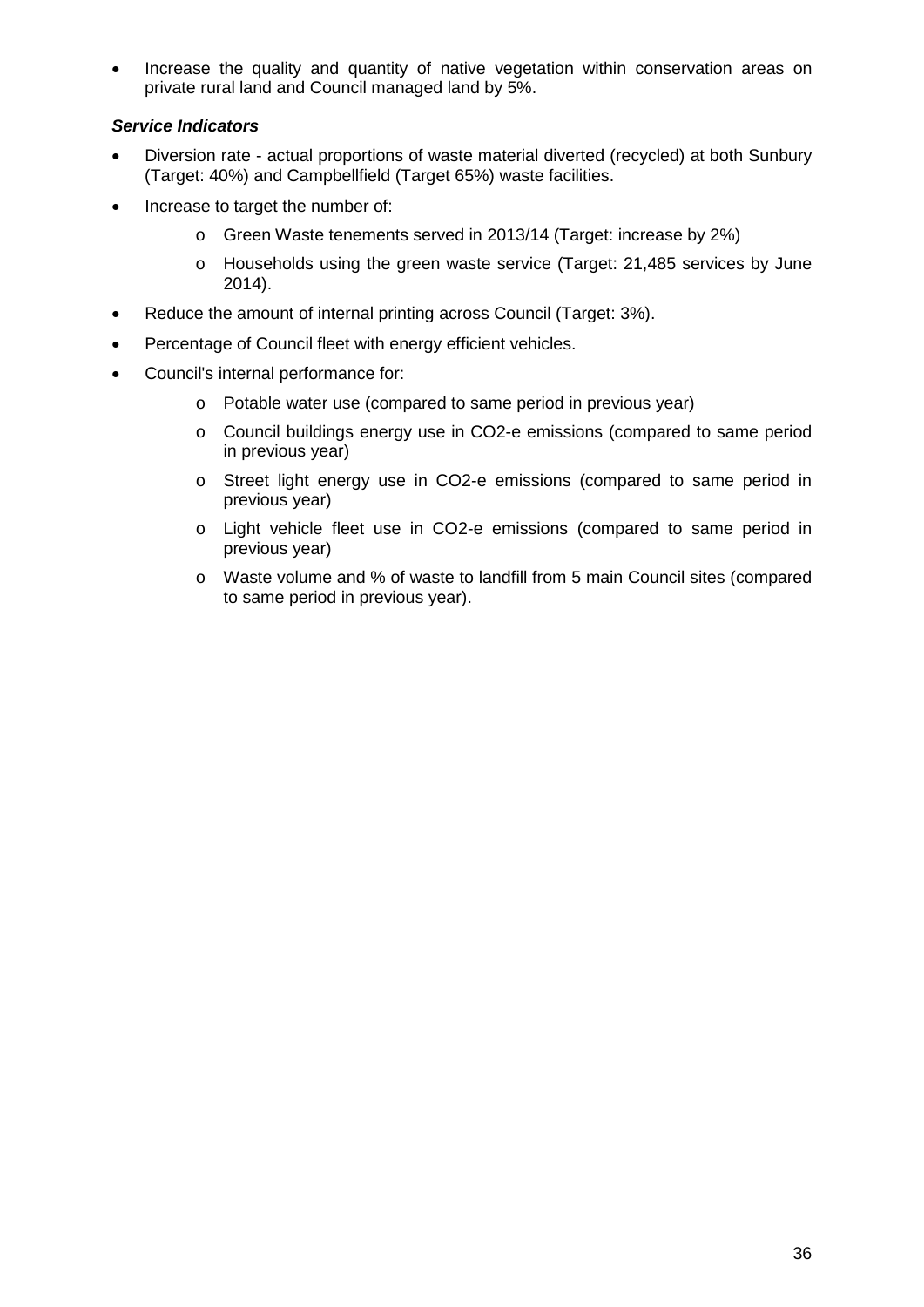# **Strategic Resource Plan**

# **2014–2017**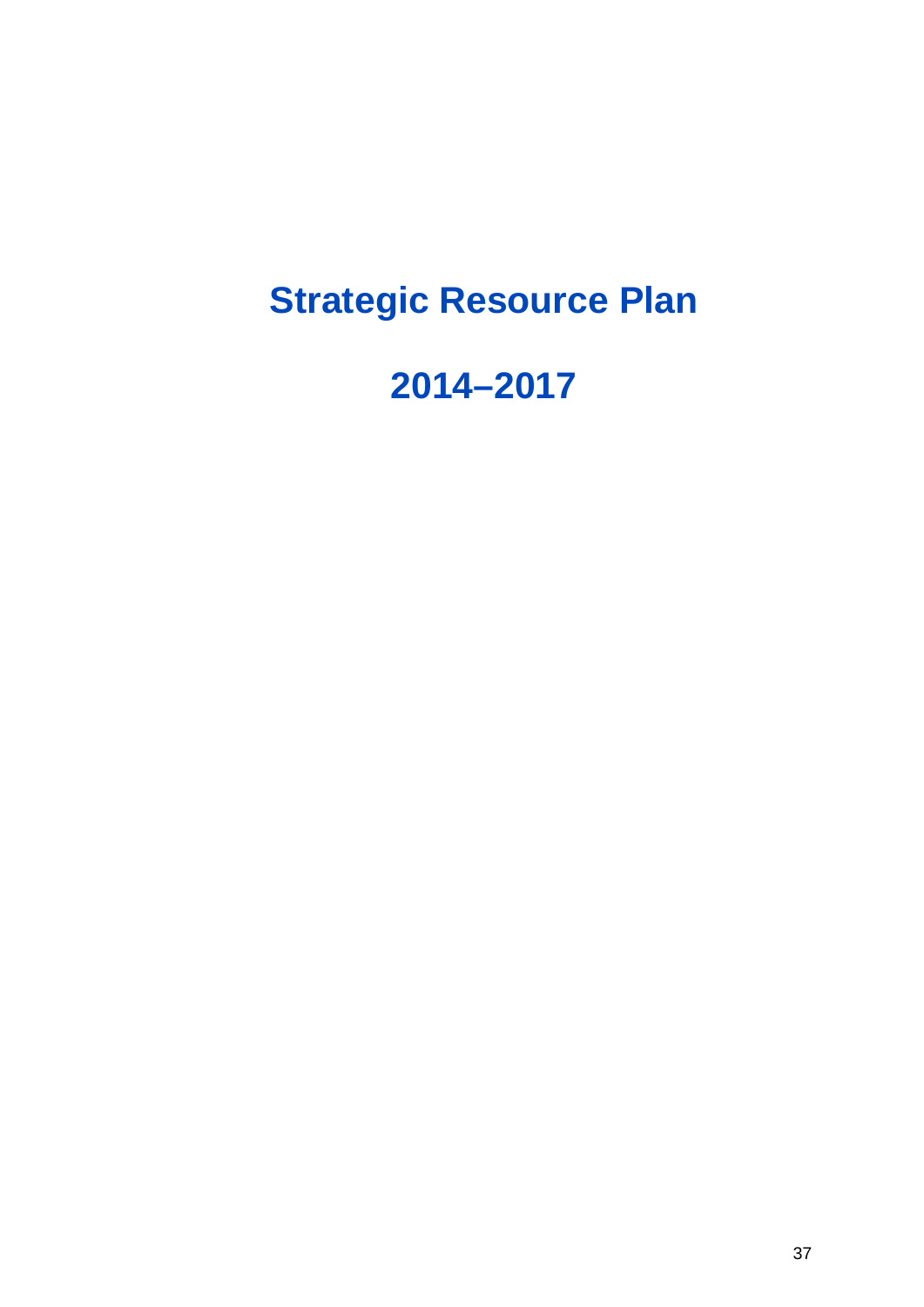## **EXECUTIVE SUMMARY**

The Strategic Resource Plan (SRP) of Council provides an indication of the resources, both financial and non-financial, that will be applied for the four year period 2013/14 to 2016/17 to achieve the Strategic Objectives outlined in the Council Plan for the years 2013-2017. The Council Plan is set within the context of the Hume City Plan 2030 and represents Council's commitment to triple bottom line principles which, when achieved, will ensure social equity, economic prosperity and environmental sustainability.

#### **Over the next four years the main challenges facing Hume City Council are:**

- Playing a leading role in facilitating the delivery of the Hume City Plan 2030 actions;
- Providing sufficient funds to upgrade and maintain a growing asset base;
- Providing new infrastructure to meet the growth needs of the community;
- Providing and advocating for services for a growing community;
- Providing the mechanisms to foster lifelong learning in the community; and
- Enhancing environmental outcomes for the community.

The targets adopted to address the challenges are clearly outlined within the Council Plan 2013-2017 and the SRP 2014-2017 will be used as the guide to resource these actions to meet the objectives and challenges outlined above. A number of the initiatives outlined in the Council Plan and associated financial analysis will be subject to review once the Council Plan and budget processes and deliberations including consideration of submissions have been finalised.

By stating these initiatives Council will be able to meet the Strategic Objectives in the Council Plan and address required service deficiencies within its financial prudent framework.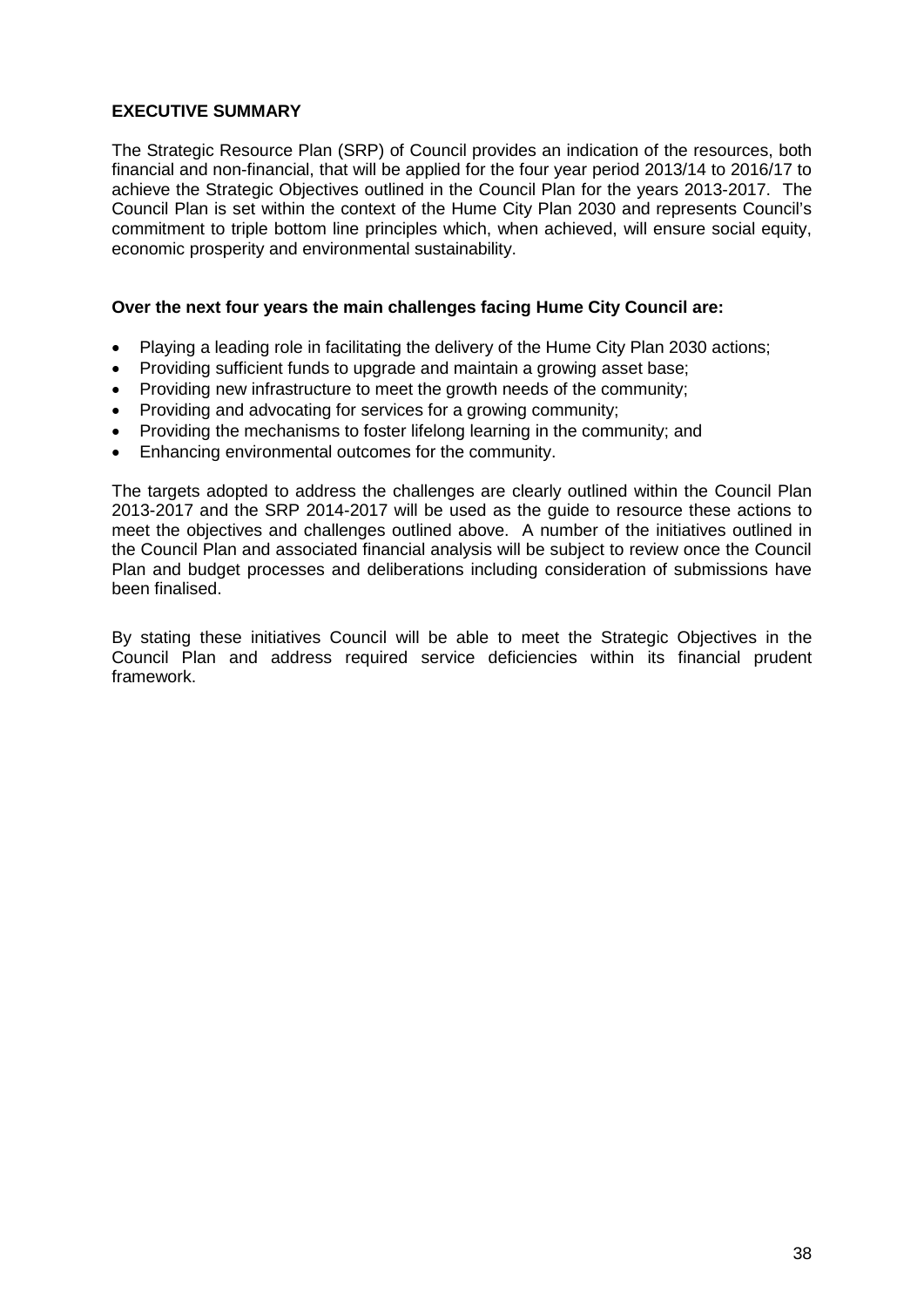# **1. Preparation of the Strategic Resource Plan 2014-2017**

## **The Strategic Resource Plan - its purposes**

The SRP is prescribed by Section 126 of the *Local Government Act* 1989 (the Act) and is a four year plan. The Plan identifies and assesses the resources required, financial and nonfinancial to accomplish the objectives and strategies adopted in the Council Plan 2013–2017 within the triple bottom line principles. Specifically these relate to:

- continuing to manage Council's financial resources in a prudent manner; and
- providing equitable and appropriate community services and facilities and managing them efficiently and effectively within the resources of Council.

#### **Method of preparation**

Councillors, senior staff and managers were involved in researching and evaluating:

- the Council's current service and resource levels to determine the changes needed to address the Strategic Objectives in the Council Plan;
- the impact that assumptions about the economic and other factors may have on future projections;
- the targets to be met in addressing the Council Plan resource needs; and
- the likely effectiveness of the SRP in achieving the Council's Strategic Objectives.

Four standard statements are used as the basis for providing and assessing relevant information. These are the Income Statement; Balance Sheet; Cash Flow Statement and the Capital Works Statement. These statements provide the financial data used to fund these initiatives (refer Appendices 1 to 4).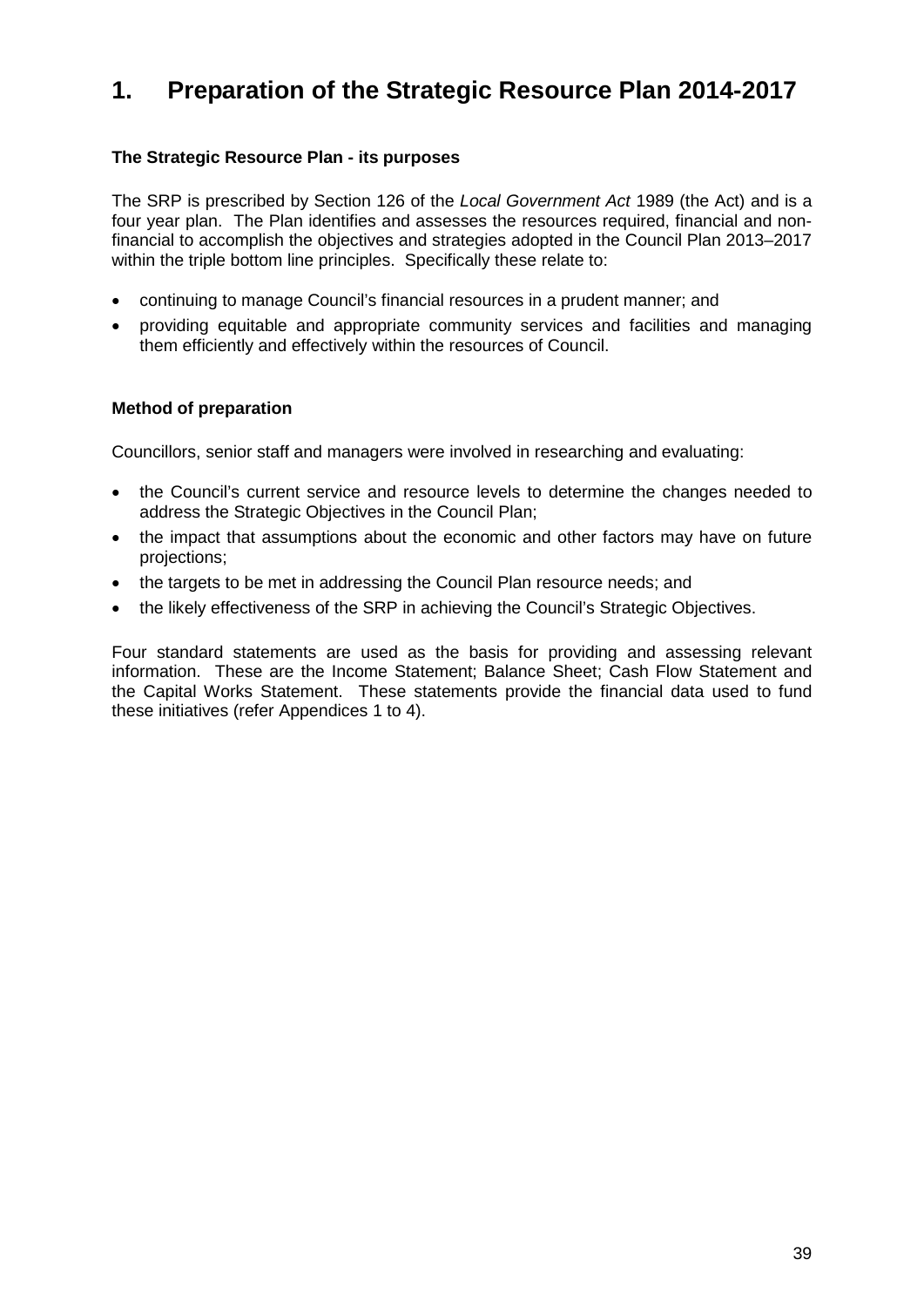**Relationship between the Hume City Plan 2030 and Council Plan 2013-2017 incorporating the Strategic Resources Plan 2014-2017.** 

#### **The SRP is:**

- guided by the Hume City Plan 2030;
- an integral part of the Council Plan; and is
- linked to other Council strategic documents including the Asset Strategy, Rating Strategy and Debt Management Strategy.

The following diagram illustrates the relationship between the Hume City Plan 2030 and Council's planning process.

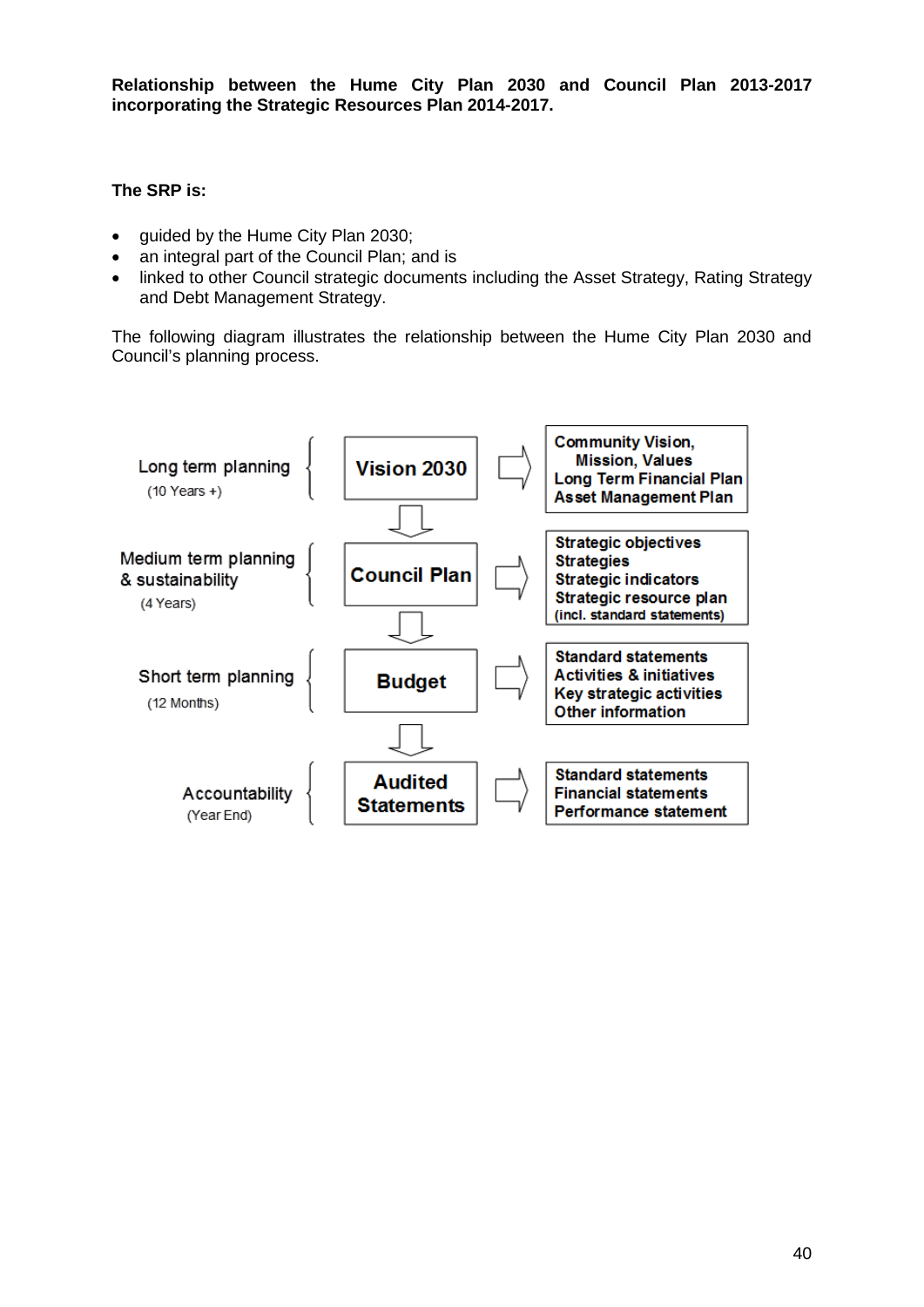## **Consistency with Local Government Act Principles:**

The financial framework established by Hume City Council ensures that Council adheres to the principles of sound financial management required by Section 136 of the Act, in particular this relates to:

- ensuring sustainability of Council operations;
- maintaining and improving solvency and liquidity;
- management of risk relating to debt, assets, liabilities and entrepreneurial activities; and
- ensuring that decisions made and actions taken, including rating and spending policies, have due regard for the financial effects on future generations.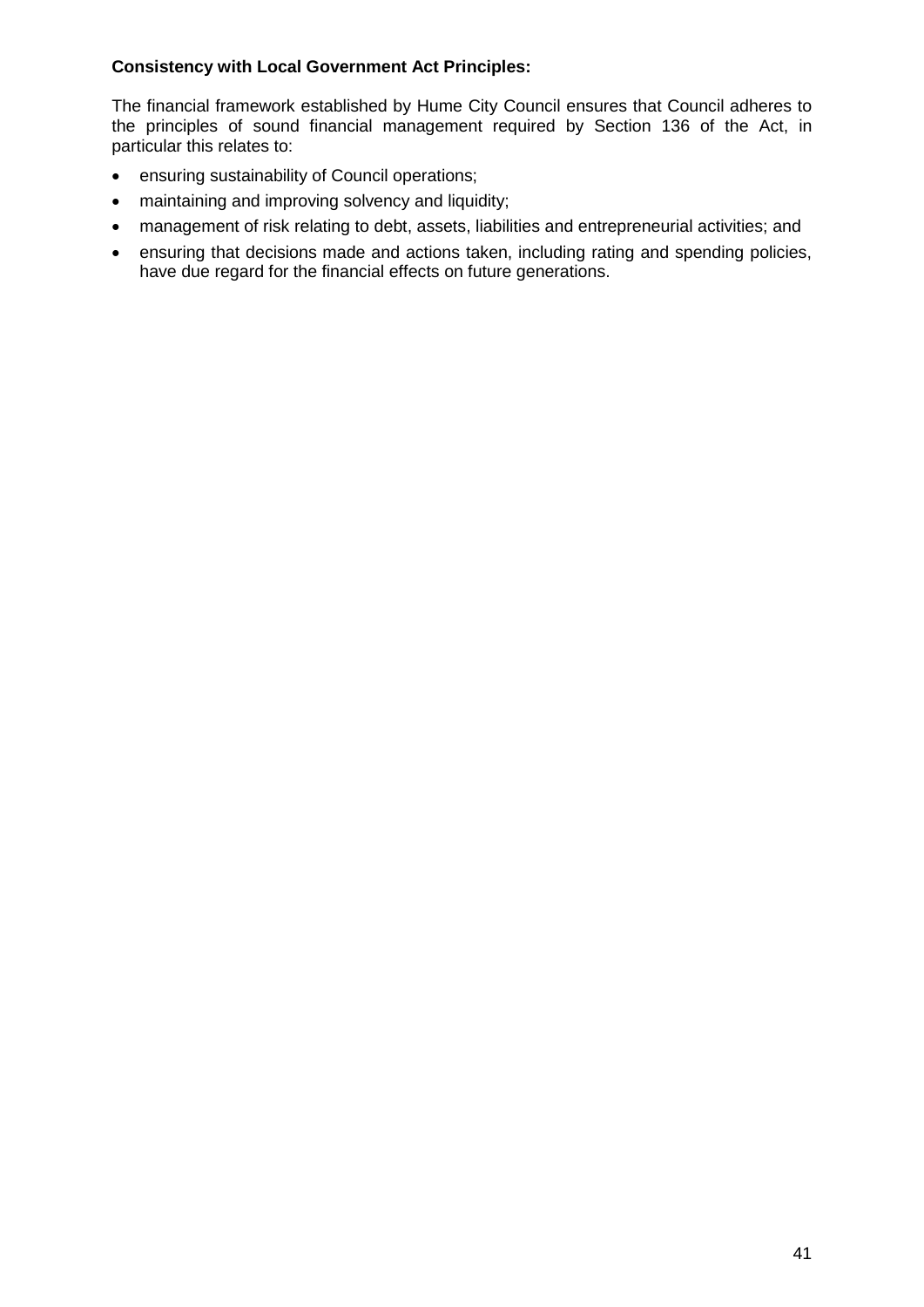# **2. Appraisal of Current Position**

The current strong financial position of Hume City Council allows Council to allocate appropriate funding to responsibly address the strategies in the Council Plan. This is particularly relevant with regards to debt levels, working capital position and the strong level of asset growth.

Council applies a range of indicators which measure the Council's financial performance. These indicators are in place and measure Council's commitment to provide adequate services and programs, and manage its financial position.

#### **Current Indicators**

#### • **Rates**

Council's rate increase for 2013/14 is 5.2%. In addition to this, amounts of 0.6% for the Defined Benefits Superannuation Fund call received, 0.4% to fund the introduction of a Pension Rebate and 0.3% for the increase in the landfill levy payable to the Environment Protection Authority Victoria (EPA) have also been included generating a rate increase of 6.5%.

Council's rate base has also grown through the increased development in the municipality with \$2.6m raised in supplementary rates in 2012/13.

#### • **Operating Position**

Council has generated a recurrent operating surplus for the last four years and will continue to do so for the next four. It is imperative that, in the interests of achieving longer-term sustainability, the Council continues to budget for and achieve a surplus as a high priority.

#### • **Working Capital**

The ratio of current assets to current liabilities has been above 1.0:1.0 in the last four years and is expected to remain above this level for the period of the SRP.

#### • **Debt Level**

The debt commitment ratio of Council has decreased from 4.43% in 2011/12 to a forecast of 1.86% in 2012/13. This ratio is projected to increase to 3.02% at the end of 2016/17 in line with new borrowings.

#### • **Roads Infrastructure Renewal**

In accordance with a structured asset management plan, the asset renewal allocation for roads has increased in the last three years. The plan identifies a need to increase this expenditure in the future to ensure that assets remain in the condition required. Community surveys have identified sealed and unsealed road surfaces as major areas for improvement.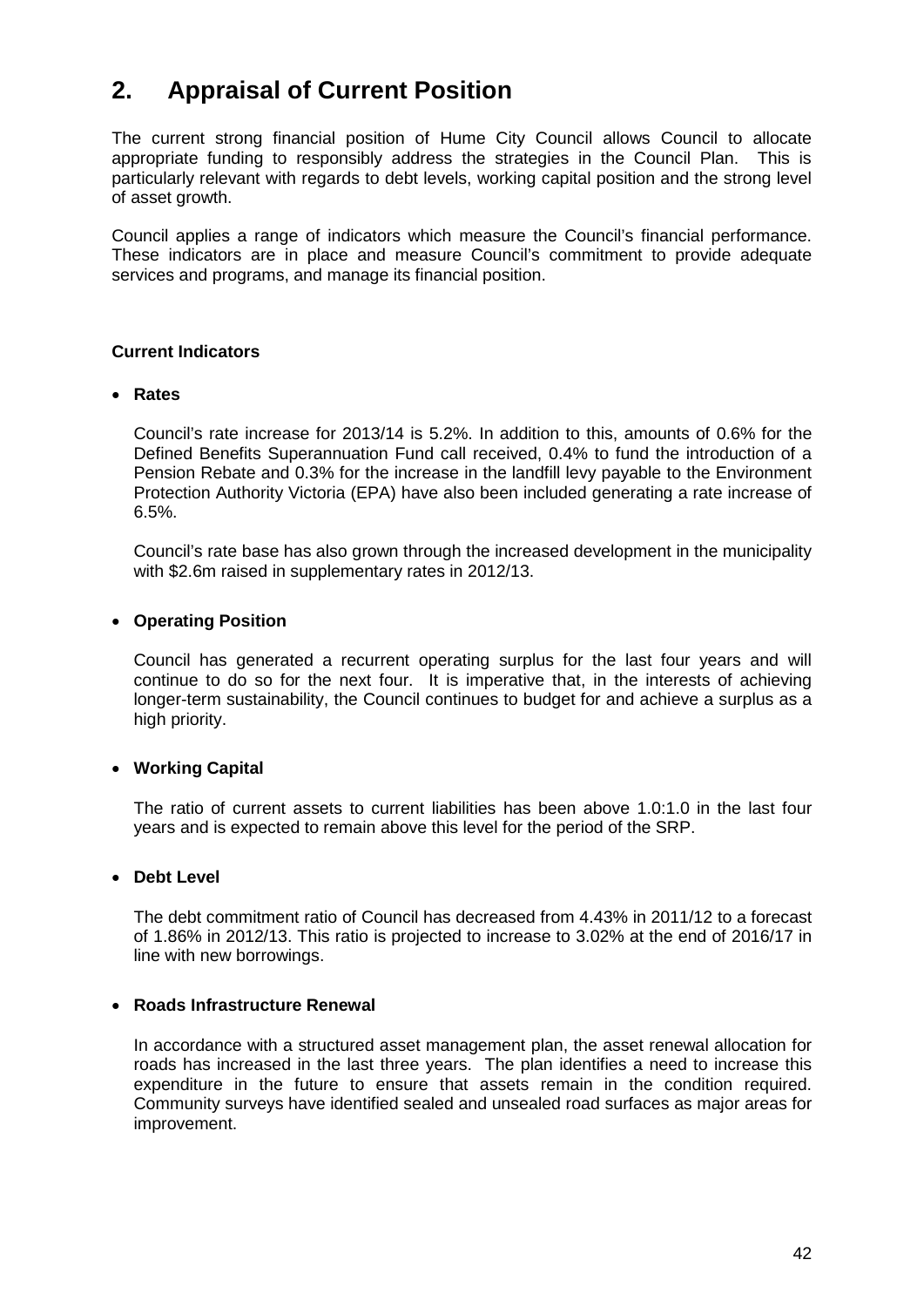# **3. Financial and Non-Financial Considerations within the Strategic Resource Plan**

# **3.1 Financial Resources**

In order to determine the financial impact of the strategies contained within the Council Plan on Council's financial position, the four standard statements as prescribed by the Act have been used to model the financial results over the four years of the SRP. Non-financial resources in the way of staff resourcing and other strategies have also been provided for within the Standard Statements (refer Appendices 1 to 9*)*

# **3.1.1 Standard Income Statement (Appendix 1)**

The Standard Income Statement sets out the revenue and associated expenditure that Council is expected to generate over the SRP period. The Statement provides details on the specific sources of both revenue and expenditure and uses the assumptions made in table 3.1.10 as the basis for predicting revenue and expense streams for the future. The key factor is that Council expects to continue to generate surpluses over the SRP period with a surplus in excess of \$48m over the next four years. These surpluses are used to fund the substantial capital works program over the SRP period.

# **3.1.2 Standard Balance Sheet (Appendix 2)**

The Standard Balance Sheet provides details of Council's assets, and liabilities so as to demonstrate the ratepayer's equity in Council. Council has a substantial asset base and this will continue to grow over the SRP period. Ratepayer's equity, which at 30 June 2013 is forecast to be \$1.73b, is expected to grow to \$2.15b in the review period. Key financial ratios over working capital and debt will be within the stringent targets set.

# **3.1.3 Standard Cash Flow Statement (Appendix 3)**

A strong operating result is able to generate funds to meet the capital requirements of a growing municipality which will enable Council to spend \$250.86m in new capital works across the municipality over the four year period. In this time, Council's cash balances will continue to support the challenges of providing the infrastructure requirements of the Hume community.

# **3.1.4 Standard Capital Works Statement (Appendix 4)**

This statement identifies the proposed level of capital works to be undertaken in the four year period. The program identifies the key priorities within each category and funds are assigned in accordance with the needs of the community and within the funds available for capital works expenditure.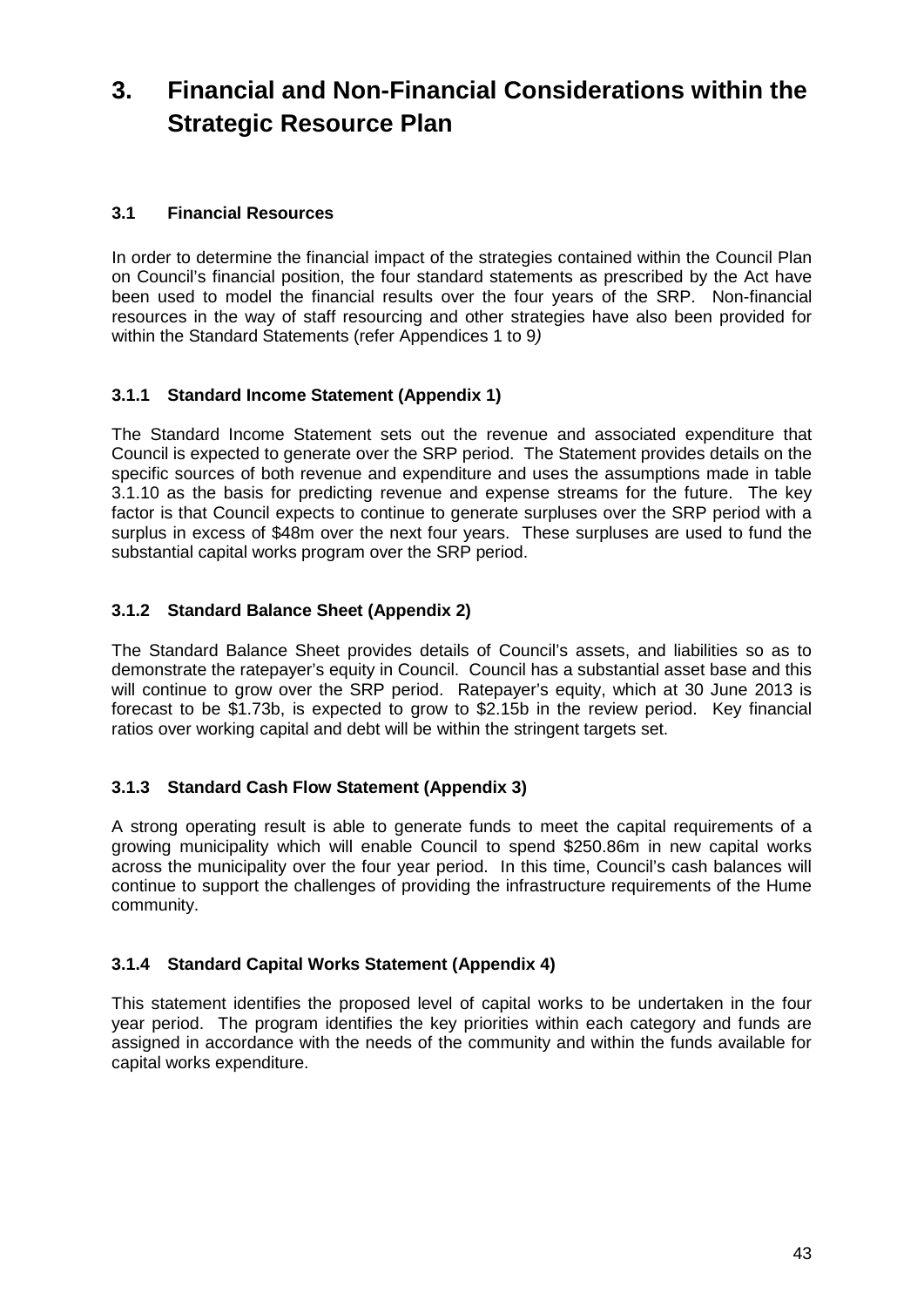# **3.1.5 Analysis and Explanations (Appendix 5)**

This section identifies and explains the changes to the operating revenue and expenses and Council's financial position.

#### **3.1.6 Performance Indicators (Appendix 6)**

The performance indicators help Council to identify opportunities for improvement, to assist in determining whether Council has achieved its set targets and to assist in assessing financial sustainability.

#### **3.1.7 Rating Strategy (Appendix 7)**

This section considers the Council's rating strategy including strategy development, assumptions underlying the current year rate increase and rating structure.

#### **3.1.8 Debt Management Strategy (Appendix 8)**

This section considers Council debt levels and debt covenant ratios.

#### **3.1.9 Asset Management Strategy (Appendix 9)**

Council's Asset Management Strategy provides the framework to guide the development of an integrated and comprehensive asset management model for Council. A structured set of actions has been identified consistent with Council's Asset Management Policy.

#### **3.1.10 Table Of Assumptions Used in Modelling Financial Results**

Council's four year modelling has been based around the following factors (excluding growth). These assumptions are taken into account in providing the detailed modelling and financial impact as included in Appendices 1 - 4.

| <b>No</b> | <b>Indicator</b>              | <b>Forecast</b><br>2013/14<br>% | <b>Forecast</b><br>2014/15<br>% | <b>Forecast</b><br>2015/16<br>% | <b>Forecast</b><br>2016/17<br>$\%$ | <b>Source</b>                         |
|-----------|-------------------------------|---------------------------------|---------------------------------|---------------------------------|------------------------------------|---------------------------------------|
|           | <b>CPI</b>                    | 3.5                             | 3.5                             | 3.5                             | 3.5                                | <b>Local Government</b><br>Cost Index |
| 2.        | <b>Employee Costs</b>         | 3.75                            | 3.75                            | 3.75                            | 3.75                               | EBA*                                  |
| 3.        | <b>Contracts Materials</b>    | 3.5                             | 3.5                             | 3.5                             | 3.5                                | Contracts                             |
| 4.        | <b>Utilities</b>              | 7                               | 7                               | 7                               | $\overline{7}$                     | <b>Local Government</b><br>Cost Index |
| 5.        | Fees & Fines                  | 3.5                             | 3.5                             | 3.5                             | 3.5                                | Own                                   |
| 6.        | <b>Grants &amp; Subsidies</b> | 3.5                             | 3.5                             | 3.5                             | 3.5                                | Own                                   |
| 7.        | <b>Investment Return</b>      | 3                               | 3                               | 3                               | 3                                  | <b>Bank</b>                           |
| 8.        | <b>Population Growth</b>      | 2.55                            | 2.49                            | 2.48                            | 2.47                               | Own                                   |

\* The current EBA expires on 30 June 2013 and the forecasts are indicative only and are subject to change. The amount also includes an element for end of band and performance development payments.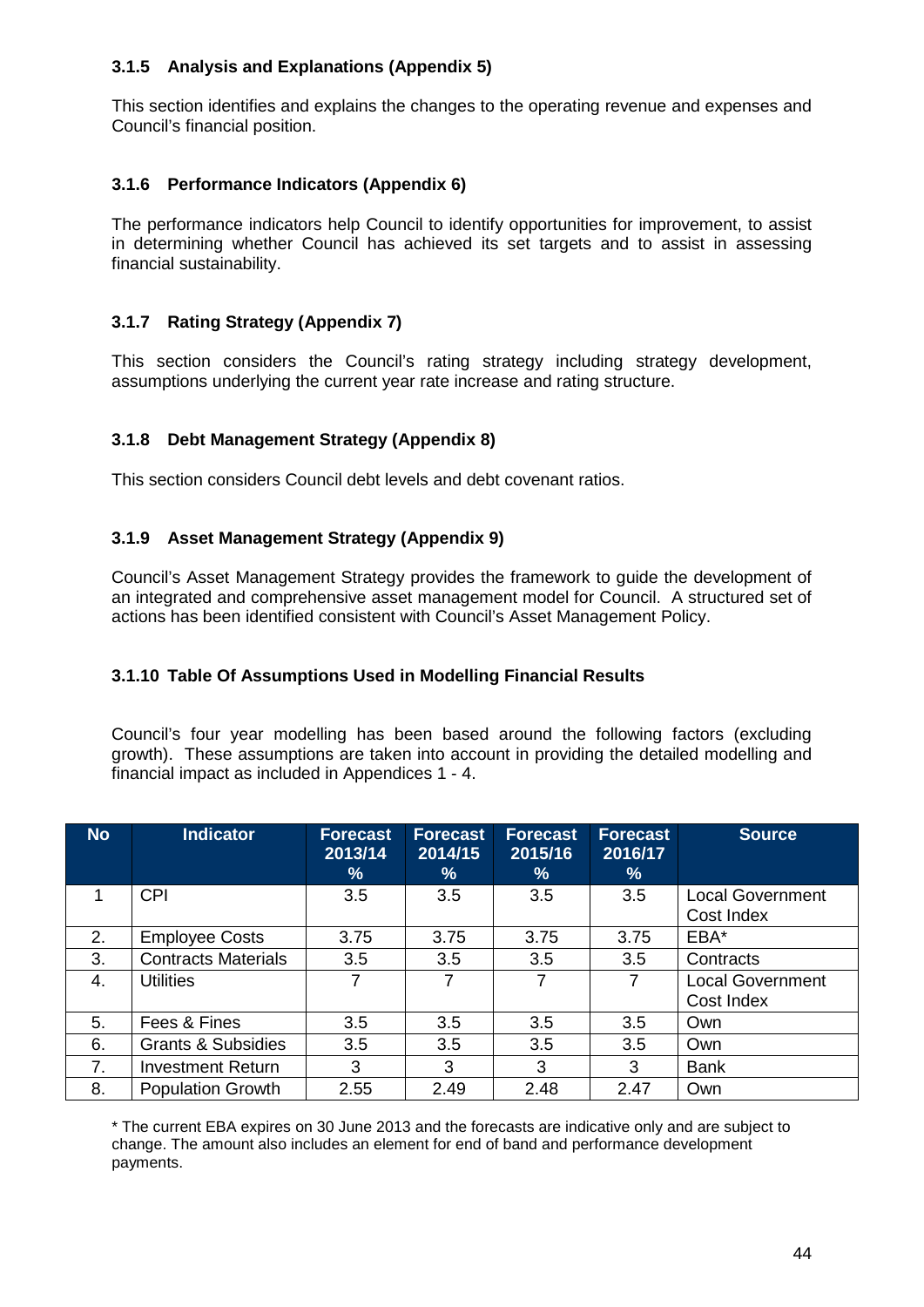# **4. Targets for the Strategic Resource Plan 2014-2017**

# **4.1 Sensitivity Analysis**

The following targets have been selected following a sensitivity analysis of several significant inter-related factors, including:

- rate increase levels;
- expenditure requirements, both operating and capital;
- appropriate debt levels;
- the operating position: and
- working capital.

#### **4.2 Targets**

The targets in the SRP ensure the continued financial direction of Council and are fundamental to the successful achievement of the Council's Strategic Objectives. These targets are:

#### • **Rating Levels**

 $\Rightarrow$  rates growth is expected to continue in the next 4 years as Council expects to experience continued average population growth of around 2.5% per annum over the SRP period. The SRP is based upon a 6.5% rate increase in 2013/14 (including 5.2% for Council's operations, 0.6% for the Defined Benefits Superannuation Fund call received, 0.4% to fund the introduction of a Pension Rebate and 0.3% for the increase in the landfill levy payable to the EPA) and then a further 5.3% increase per annum over the SRP period.

Future increases in the landfill levy payable to the EPA are estimated at 0.3% subject to changes in legislation and confirmation of annual tonnages. These amounts will be reconfirmed on an annual basis when annual tonnages become known.

#### • **Operating Service levels**

- $\Rightarrow$  maintain asset preservation expenditure in excess of \$25m over the SRP period:
- $\Rightarrow$  maintain the scope and standard of all other services; and
- $\Rightarrow$  meet the requirements generated by an average population growth of 2.5% per annum.

#### • **Capital Works Program**

- $\Rightarrow$  allocate a minimum of \$9m on annual expenditure for road works: and
- $\Rightarrow$  provide for a minimum of \$4.1m for footpath works each vear of the SRP.

#### • **Debt Levels / Borrowings**

⇒ maintain debt levels and ratios at below established covenants.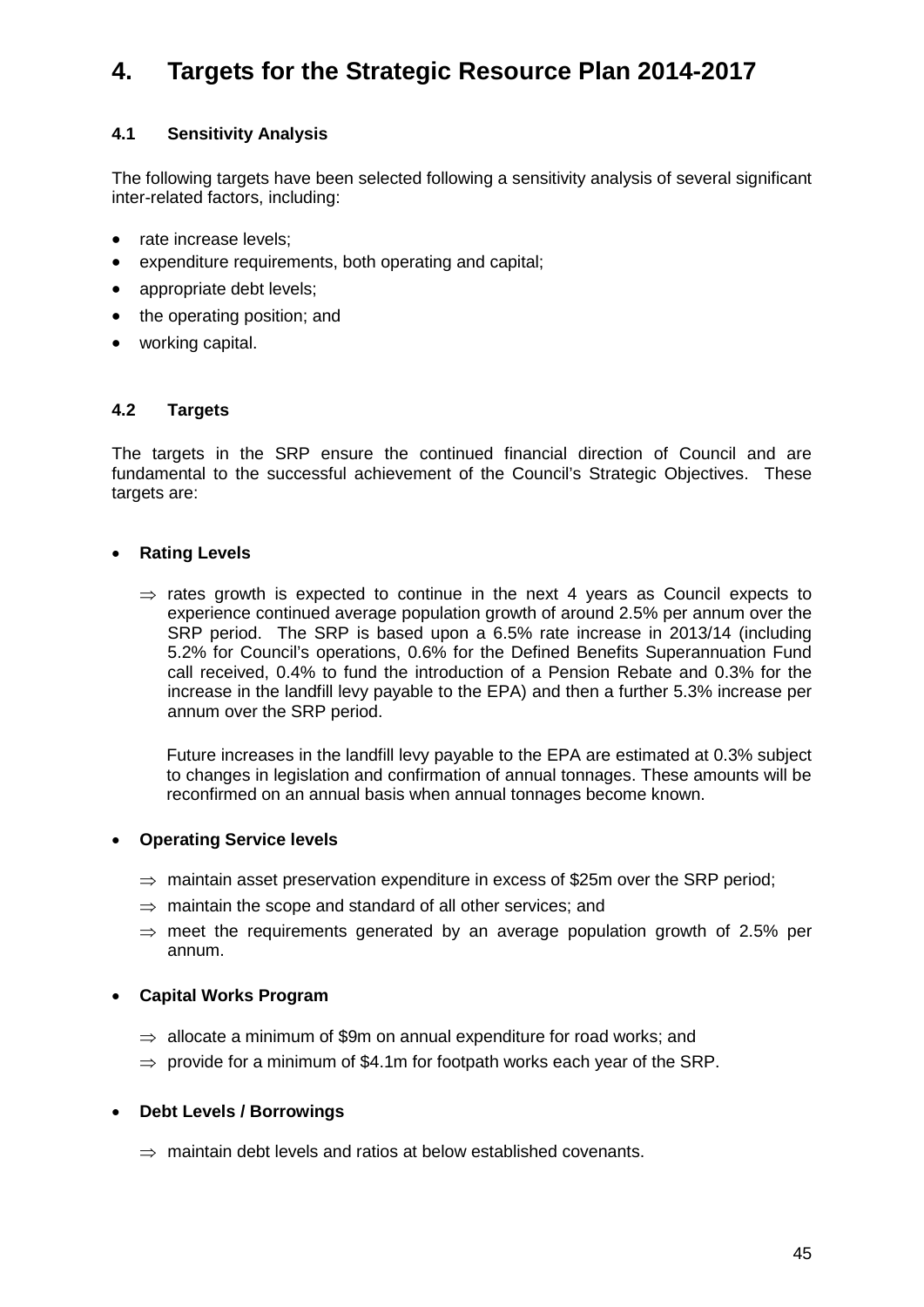# • **Operating Performance**

- $\Rightarrow$  maintain a steady recurrent operating surplus over the next four years in excess of \$48m; and
- $\Rightarrow$  allocate approximately \$80m of the funds generated over the next four years resulting from improved performance to asset renewal works.

#### • **Cash / Liquidity**

 $\Rightarrow$  Working capital is forecast to decrease in the 2013/14 year due to a run down in cash reserves to fund the capital works program. The trend in latter years is to remain steady at an acceptable level.

#### • **Service Reviews**

 $\Rightarrow$  Conduct regular reviews to improve performance and achieve savings in operational and management costs.

# **5. Evaluation of Strategic Resource Plan**

The SRP will meet the identified needs for improvement in infrastructure asset maintenance and renewal. The scope and standard of all services will be maintained and extended where necessary to cover growth needs.

To achieve these aims, the Council has proposed:

- moderate rate increases within the community's capacity to pay;
- debt levels within the debt covenants;
- an improved operating position;
- maintain a strong liquidity position; and
- prudent financial management.

This approach is consistent with the principles of sound financial management as specified in Section 136 of the Act. Council's financial sustainability will be enhanced by the implementation of this SRP.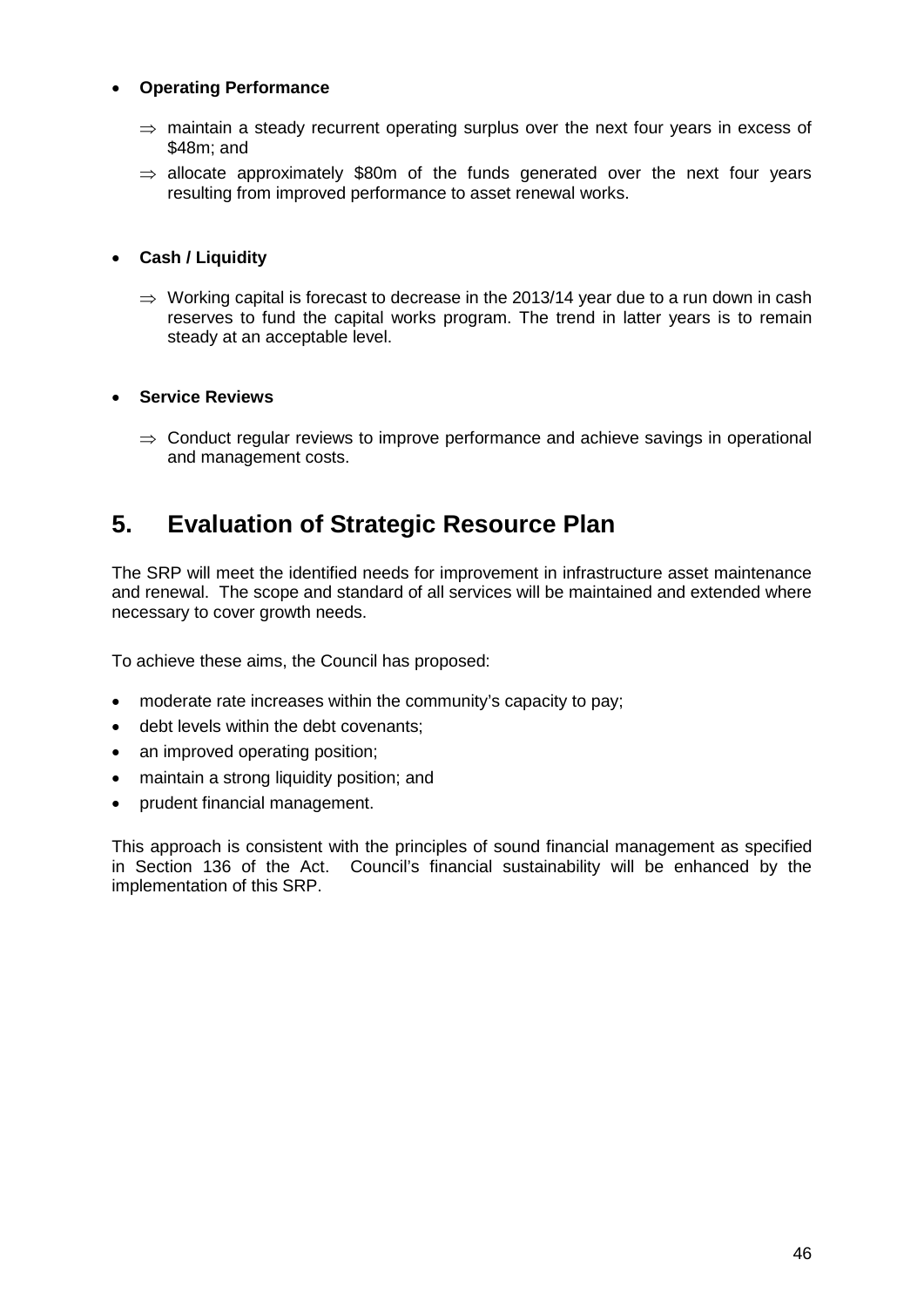# **Standard Income Statement For the years ending 30 June 2014 – 2017**

|                                                               | 2014<br>\$'000 | 2015<br>\$'000 | 2016<br>\$'000 | 2017<br>\$'000 |
|---------------------------------------------------------------|----------------|----------------|----------------|----------------|
| <b>Income</b>                                                 |                |                |                |                |
| Rates and charges                                             | 127,421        | 136,625        | 146,095        | 156,289        |
| Statutory fees and fines                                      | 7,993          | 8,200          | 8,416          | 8,747          |
| User fees                                                     | 20,664         | 21,820         | 22,350         | 24,373         |
| Grants - recurrent                                            | 33,640         | 35,521         | 37,467         | 39,616         |
| Contributions - cash                                          | 1,450          | 1,493          | 1,538          | 1,584          |
| Property rental                                               | 1,101          | 1,140          | 1,180          | 1,221          |
| Interest income                                               | 2,086          | 2,086          | 2,086          | 2,086          |
| Fair value adjustments for investment                         |                |                |                |                |
|                                                               | 2,149          |                | 2,226          |                |
| property                                                      | 196,504        | 206,885        | 221,358        | 233,916        |
|                                                               |                |                |                |                |
| <b>Expenses</b>                                               |                |                |                |                |
| Employee benefits                                             | 90,608         | 97,034         | 103,984        | 111,788        |
| Materials and services                                        | 47,565         | 50,891         | 53,950         | 57,666         |
| Utility costs                                                 | 5,888          | 6,246          | 6,639          | 7,267          |
| Grants, contributions and donations                           | 4,155          | 4,650          | 4,821          | 4,996          |
| Depreciation and amortisation                                 | 32,620         | 34,170         | 36,712         | 39,180         |
| Finance costs                                                 | 1,525          | 1,813          | 1,866          | 2,128          |
| Other expenses                                                | 3,708          | 3,930          | 4,165          | 4,413          |
|                                                               | 186,069        | 198,734        | 212,137        | 227,438        |
|                                                               |                |                |                |                |
| <b>Underlying surplus</b>                                     | 10,435         | 8,151          | 9,221          | 6,478          |
|                                                               |                |                |                |                |
| Net gain on disposal of property, plant,                      |                |                |                |                |
| equipment and infrastructure                                  |                |                |                |                |
| Contributions - non-monetery assets                           | 31,638         | 31,888         | 32,917         | 33,881         |
| Grants - non-recurrent                                        | 8,355          | 14,594         | 11,285         | 7,733          |
| Surplus for the year                                          | 50,428         | 54,633         | 53,423         | 48,092         |
|                                                               |                |                |                |                |
| Other comprehensive income<br>Net asset revaluation increment | 102,293        |                |                |                |
|                                                               |                |                | 114,714        |                |
| <b>Comprehensive result</b>                                   | 152,721        | 54,633         | 168,137        | 48,092         |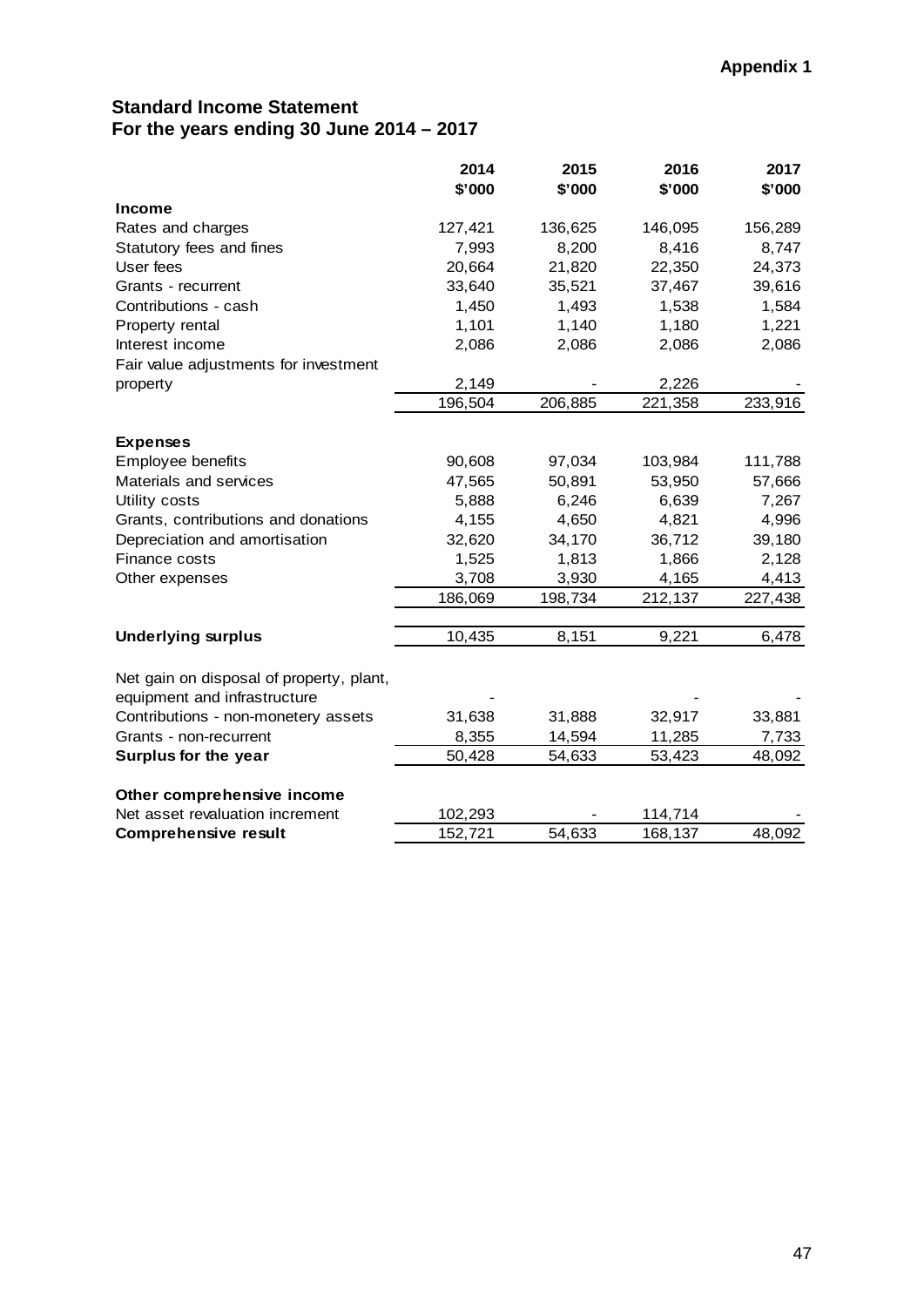# **Standard Balance Sheet As at 30 June 2014 to 2017**

|                                               | 2014      | 2015    | 2016                                    | 2017    |
|-----------------------------------------------|-----------|---------|-----------------------------------------|---------|
|                                               | \$'000    | \$'000  | \$'000                                  | \$'000  |
| <b>Current assets</b>                         |           |         |                                         |         |
| Cash and cash equivalents                     | 25,105    | 22,297  | 27,280                                  | 21,858  |
| Trade and other receivables                   | 19,023    | 20,159  | 21,316                                  | 22,495  |
| Other assets                                  | 1,536     | 1,590   | 1,646                                   | 1,703   |
| <b>Total current assets</b>                   | 45,664    | 44,046  | 50,242                                  | 46,056  |
| <b>Non-current assets</b>                     |           |         |                                         |         |
| Trade and other receivables                   | 309       | 309     | 309                                     | 309     |
| <b>Financial assets</b>                       | 250       | 250     | 250                                     | 250     |
| Property, plant, equipment and infrastructure | 1,868,394 |         | 1,921,955 2,103,192 2,164,160           |         |
| Investment property                           | 44,511    | 44,511  | 31,437                                  | 31,437  |
| <b>Total non-current assets</b>               | 1,913,464 |         | 1,967,025 2,135,188 2,196,156           |         |
| <b>Total assets</b>                           |           |         | 1,959,128 2,011,071 2,185,430 2,242,212 |         |
| <b>Current liabilities</b>                    |           |         |                                         |         |
| Trade and other payables                      | 21,643    | 19,271  | 22,916                                  | 19,024  |
| Trust funds and deposits                      | 631       | 631     | 631                                     | 631     |
| Provisions                                    | 18,295    | 19,313  | 20,405                                  | 21,580  |
| Interest-bearing loans and borrowings         | 1,973     | 2,183   | 2,796                                   | 3,636   |
| <b>Total Current Liabilities</b>              | 42,542    | 41,398  | 46,748                                  | 44,871  |
| <b>Non-current liabilities</b>                |           |         |                                         |         |
| Trust funds and deposits                      | 2,148     | 2,148   | 2,148                                   | 2,148   |
| Provisions                                    | 9,912     | 10,549  | 11,217                                  | 11,920  |
| Interest-bearing loans and borrowings         | 24,710    | 22,527  | 22,731                                  | 32,595  |
| <b>Total Non-Current Liabilities</b>          | 36,770    | 35,224  | 36,096                                  | 46,663  |
| <b>Total liabilities</b>                      | 79,312    | 76,622  | 82,844                                  | 91,534  |
|                                               |           |         |                                         |         |
| Net assets                                    |           |         | 1,879,816 1,934,449 2,102,586 2,150,678 |         |
| <b>Equity</b>                                 |           |         |                                         |         |
| Accumulated surplus                           |           |         | 1,029,791 1,084,424 1,137,847 1,185,939 |         |
| Asset revaluation reserve                     | 838,488   | 838,488 | 953,202                                 | 953,202 |
| Other reserves                                | 11,537    | 11,537  | 11,537                                  | 11,537  |
| <b>Total equity</b>                           |           |         | 1,879,816 1,934,449 2,102,586 2,150,678 |         |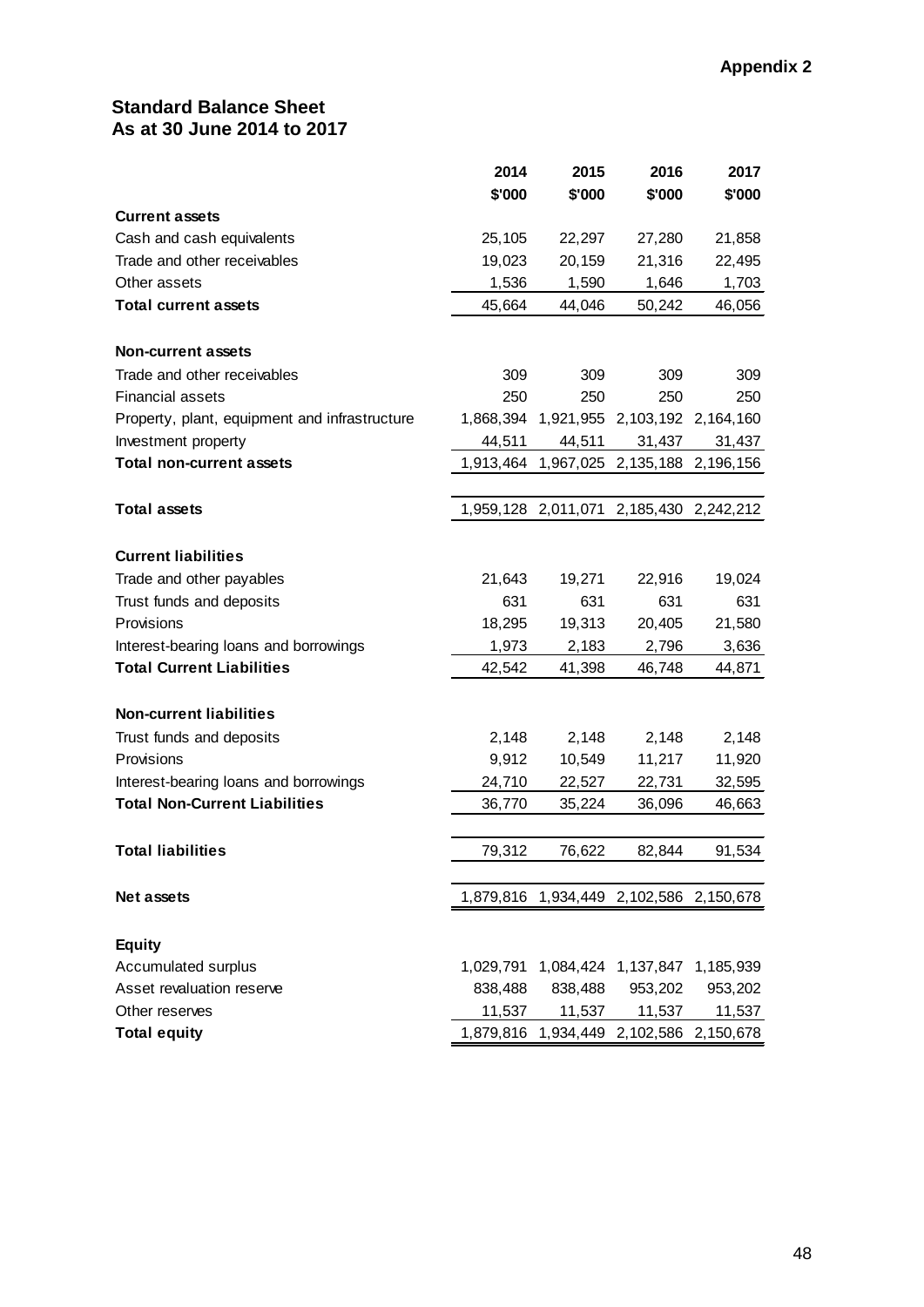# **Appendix 3**

# **Standard Cash Flow Statement For the years ending 30 June 2014 – 2017**

|                                                                                                                     | 2014<br>\$'000<br><b>Inflows</b> | 2015<br>\$'000<br><b>Inflows</b> | 2016<br>\$'000<br><b>Inflows</b> | 2017<br>\$'000<br>Inflows/ |
|---------------------------------------------------------------------------------------------------------------------|----------------------------------|----------------------------------|----------------------------------|----------------------------|
|                                                                                                                     | (Outflows)                       | (Outflows)                       | (Outflows)                       | (Outflows)                 |
| Cash flows from operating activities                                                                                |                                  |                                  |                                  |                            |
| Rates and charges                                                                                                   | 127,121                          | 136,325                          | 145,795                          | 155,989                    |
| Grants - recurrent                                                                                                  | 33,640                           | 35,521                           | 37,467                           | 39,616                     |
| Grants - non-recurrent                                                                                              | 8,355                            | 14,594                           | 11,285                           | 7,733                      |
| User fees                                                                                                           | 20,259                           | 21,406                           | 21,928                           | 23,943                     |
| Statutory fees and fines                                                                                            | 7,734                            | 7,933                            | 8,141                            | 8,464                      |
| Property rental                                                                                                     | 1,101                            | 1,140                            | 1,180                            | 1,221                      |
| <b>Interest</b>                                                                                                     | 2,086                            | 2,086                            | 2,086                            | 2,086                      |
| Contributions                                                                                                       | 1,299                            | 1,338                            | 1,378                            | 1,419                      |
| Payments to employees                                                                                               | (88, 743)                        | (95, 136)                        | (101, 646)                       | (113, 817)                 |
| Materials and services                                                                                              | (47, 757)                        | (50, 515)                        | (53,600)                         | (57, 218)                  |
| Grants, contributions and donations                                                                                 | (4, 155)                         | (4,650)                          | (4, 820)                         | (4,996)                    |
| Other expenses                                                                                                      | (3,708)                          | (3,930)                          | (4, 165)                         | (4, 413)                   |
| Utility costs                                                                                                       | (5,888)                          | (6, 246)                         | (6,639)                          | (7, 268)                   |
| Net cash provided by operating activities                                                                           | 51,344                           | 59,866                           | 58,390                           | 52,759                     |
| Cash flows from investing activities                                                                                |                                  |                                  |                                  |                            |
| Payments for property, plant, equipment and infrastructure<br>Proceeds from sales of property, plant, equipment and | (72, 426)                        | (59, 888)                        | (68, 658)                        | (67, 757)                  |
| infrastructure                                                                                                      | 1,358                            | 800                              | 16,100                           | 800                        |
| Net cash used in investing activities                                                                               | (71,068)                         | (59,088)                         | (52, 558)                        | (66, 957)                  |
| Cash flows from financing activities                                                                                |                                  |                                  |                                  |                            |
| Finance costs                                                                                                       | (1, 325)                         | (1,613)                          | (1,666)                          | (1,928)                    |
| Repayment of interest-bearing loans and borrowings                                                                  | (1,751)                          | (1, 973)                         | (2, 183)                         | (2,796)                    |
| Proceeds from interest-bearing loans and borrowings                                                                 | 14,250                           |                                  | 3,000                            | 13,500                     |
| Net cash (used in) flows from financing activities                                                                  | 11,174                           | (3, 586)                         | (849)                            | 8,776                      |
| Net increase (decrease) in cash and cash equivalents                                                                | (8, 550)                         | (2,808)                          | 4,983                            | (5, 422)                   |
| Cash and cash equivalents at the beginning of the financial<br>year                                                 | 33,655                           | 25,105                           | 22,297                           | 27,280                     |
| Cash and cash equivalents at the end of the financial ye                                                            | 25,105                           | 22,297                           | 27,280                           | 21,858                     |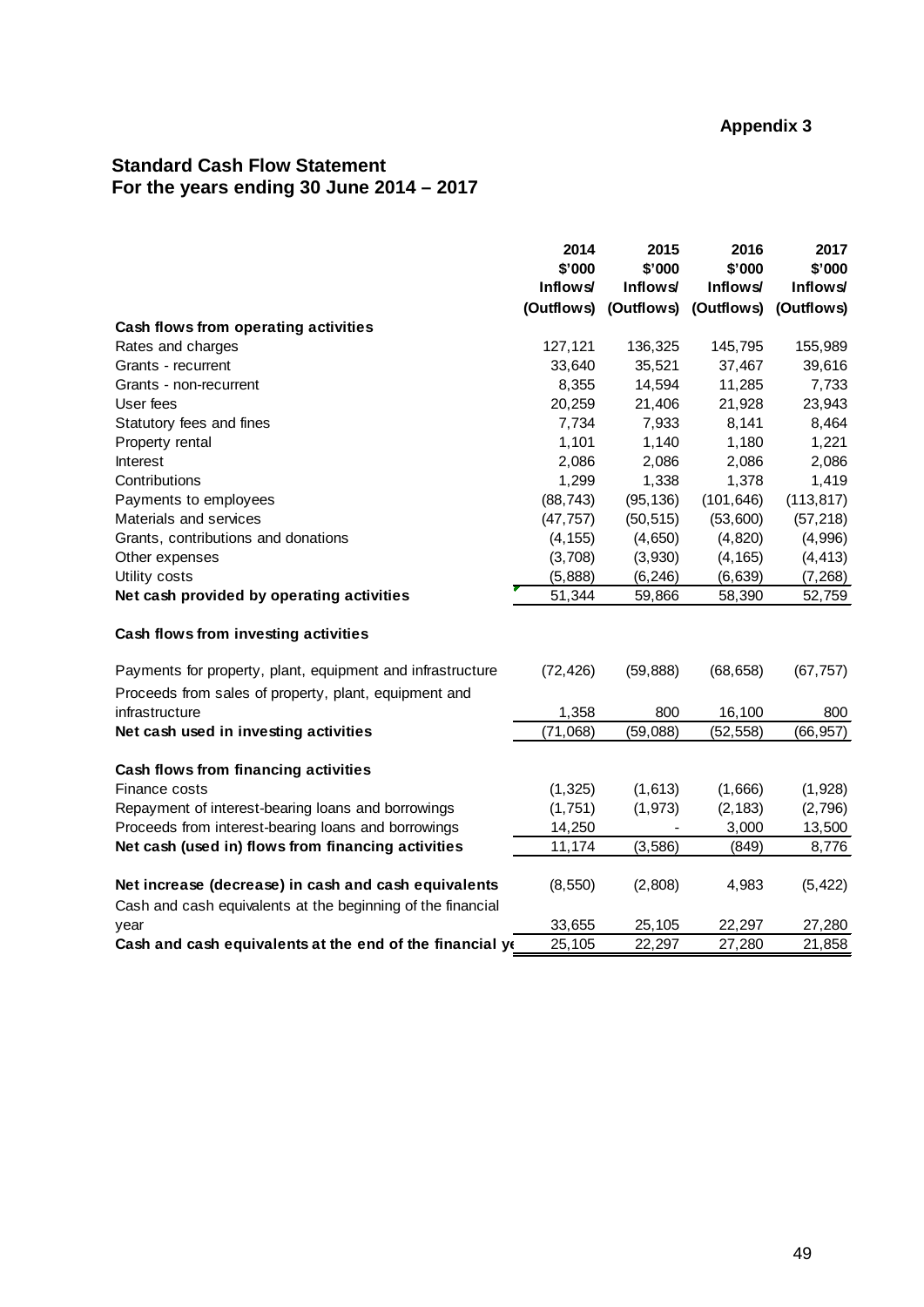# **Standard Capital Works Statement For the years ending 30 June 2014 – 2017**

|                                       | 2014<br>\$'000 | 2015<br>\$'000 | 2016<br>\$'000 | 2017<br>\$'000 |
|---------------------------------------|----------------|----------------|----------------|----------------|
| Capital works areas                   |                |                |                |                |
| Roads and traffic                     | 13,868         | 9,754          | 11,239         | 11,900         |
| Footpath infrastructure               | 4,100          | 4,335          | 5,306          | 5,430          |
| Drainage infrastructure               | 371            | 345            | 370            | 392            |
| Major leisure facilities              | 6,585          | 18,835         | 28,030         | 4,000          |
| Parks and reserves                    | 17,060         | 10,752         | 11,638         | 18,510         |
| Community facilities                  | 6,730          | 3,495          | 2,290          | 6,975          |
| Waste management                      | 1,565          | 1,050          | 1,170          | 1,165          |
| Town activity centres                 | 75             | 2,235          | 200            | 1,575          |
| Civic/corporate                       | 5,682          | 5,840          | 10,877         | 17,120         |
| Works carried forward from prior year | 19,700         |                |                |                |
| Total capital works                   | 75,736         | 56,641         | 71,120         | 67,067         |
|                                       |                |                |                |                |
| Represented by:                       |                |                |                |                |
| New assets                            | 53,273         | 39,841         | 50,026         | 47,175         |
| Asset renewal                         | 22,463         | 16,800         | 21,094         | 19,892         |
| Total capital works                   | 75,736         | 56,641         | 71,120         | 67,067         |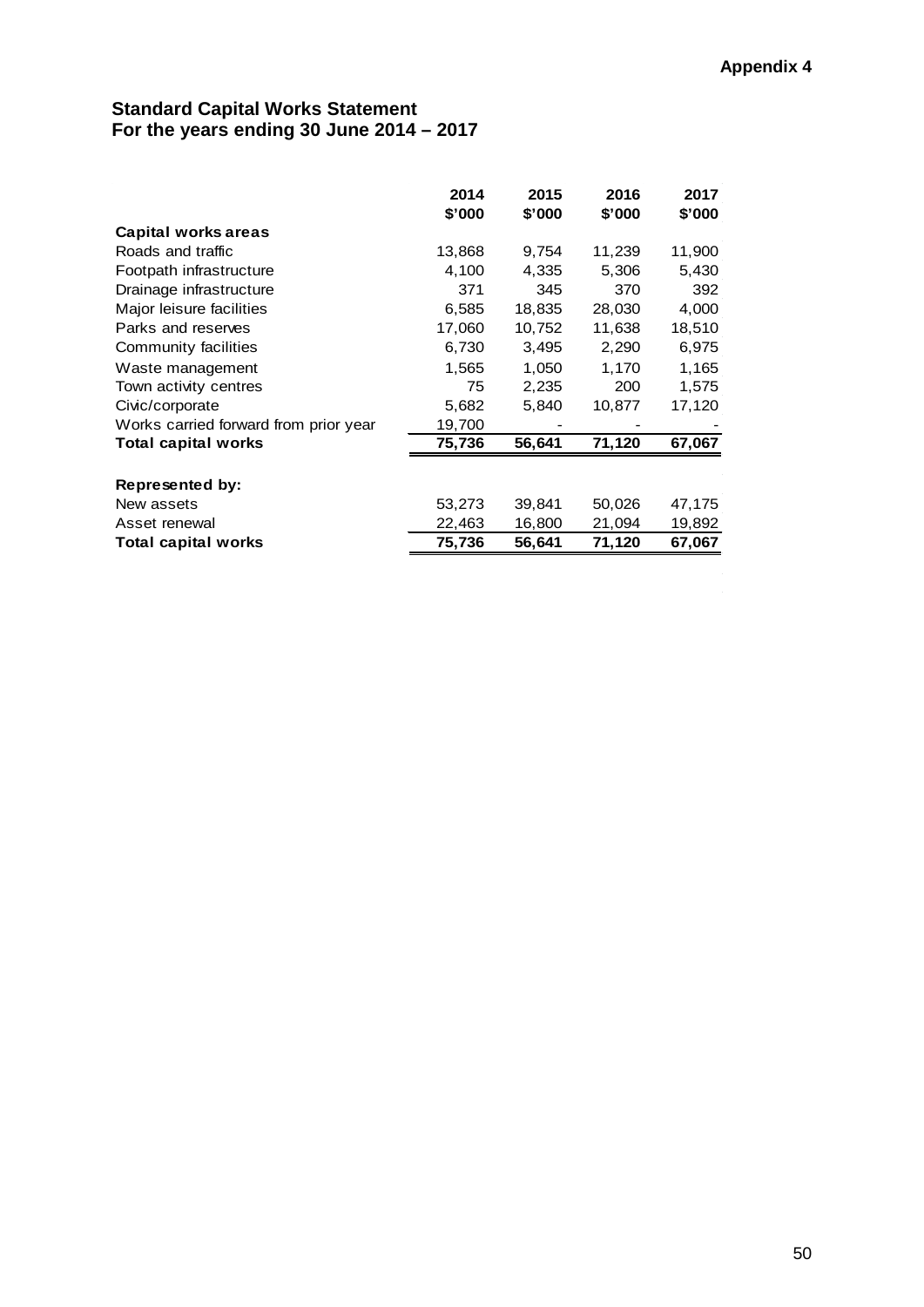# **Analysis and Explanations**

# **Operating Revenue**

#### **Rates Charges**

- Rates will increase in the first year by 6.5% (including 5.2% for Council's operations, 0.6% for the Defined Benefits Superannuation Fund call received, 0.4% to fund the introduction of a Pension Rebate and 0.3% for the increase in the landfill levy payable to the EPA) and by a further 5.3% for the following three years;
- Modest rate increases are forecast over the four years at an average of 5.6 %, in line with that of comparable councils
- Hume City Council is one of the lower rating councils in the outer metropolitan group; and
- These increases are consistent with Council's adopted rating strategy and are within the community's capacity to pay (refer appendix 7 for Rating Strategy).

#### **Grants – Operating**

Council expects to receive grant funding for the range of services provided. The level of the funding anticipated over the SRP period is consistent with current levels and based upon service requirements.

#### **User Fees and Charges**

Moderate increases in fees across the term of the SRP are forecast. Growth in fee income is anticipated to continue with the growing municipality and demand for Council services.

#### **Developer Contributed Assets**

Hume is a growing municipality and each year as development occurs infrastructure assets in the form of roads, drainage, footpaths, open spaces and other assets are contributed by developers to Council. These assets are then controlled by Council and form part of the overall assets used to service the community and the asset base to be maintained and depreciated by Council over their useful lives.

# **Operating Expenses**

#### **Employee Benefits**

Forecasts are based on Council's estimated wage growth plus expected growth via award (banding) changes and possible additional staffing levels.

Employee numbers will change in the review period via:

- Growth in service delivery expectations; and
- Growth in planning and development areas.

Otherwise numbers employed, both full and part time are expected to remain the same.

#### **TABLE A**

| <b>Indicator</b>         | 2013/14 | 2014/15 | 2015/16 | 2016/17 |
|--------------------------|---------|---------|---------|---------|
| Employee costs (\$'000s) | 90,608  | 97,034  | 103,984 | 111,788 |
| Employee                 |         |         |         |         |
| numbers (EFT)            | 942     | 955     | 967     | 979     |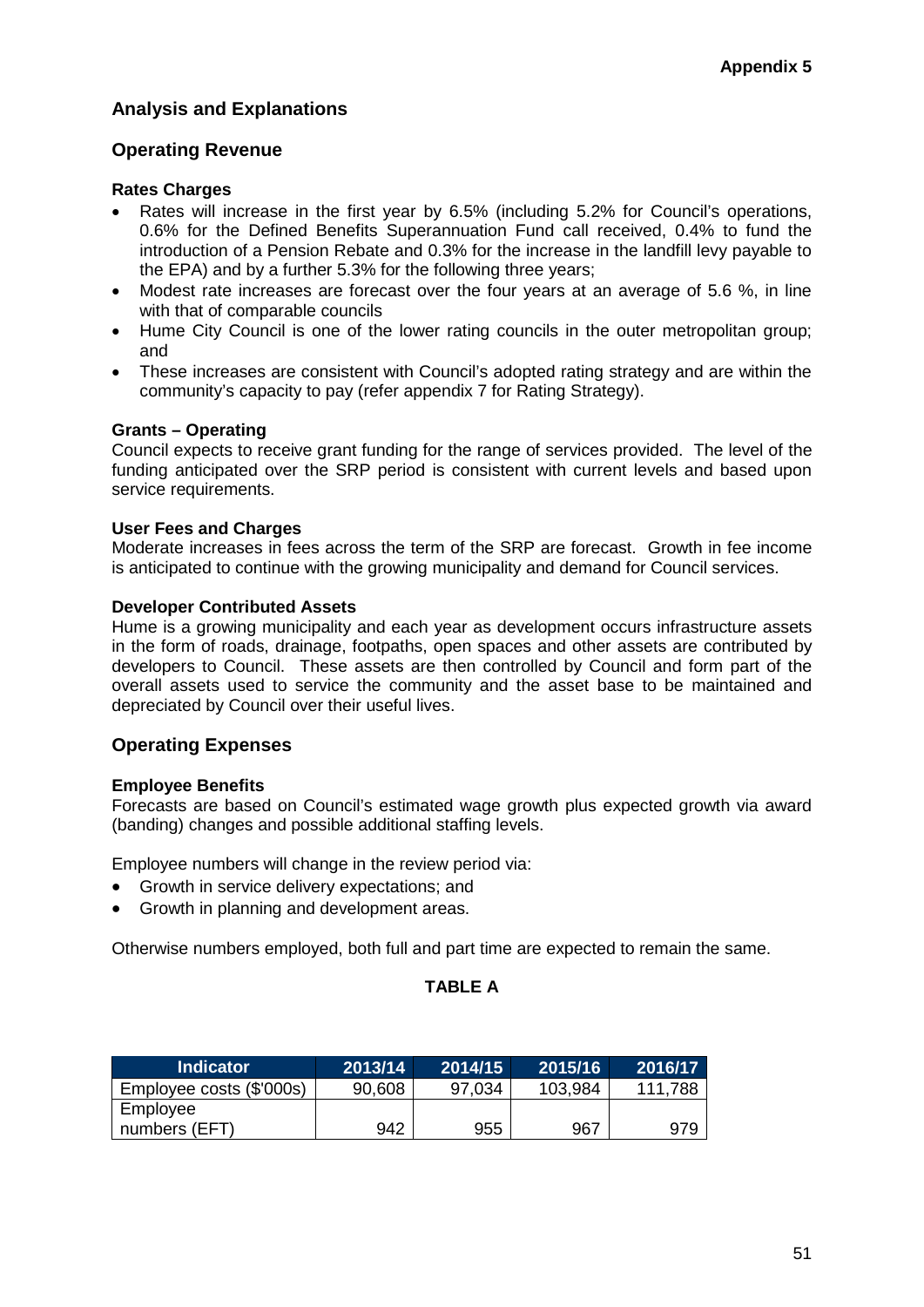#### **Materials and Services**

Moderate increases in costs across the term of the SRP are forecast and are largely due increases in CPI. Growth in materials and services is anticipated to continue with the growing municipality and demand for Council services.

#### **Utility Costs**

Moderate increase in the costs associated with electricity, gas and water are forecast over the life of the SRP. These costs are expected to increase at a significantly higher rate than CPI. Also factored into the SRP are projected savings as a result of the conversion of street lighting to T5 environmental lighting from 2015.

#### **Depreciation**

With an increasing asset base, the cost of depreciation is expected to increase over the life of the SRP.

#### **Finance Costs**

Council's interest-bearing loans and borrowings are budgeted to increase in accordance with expected new borrowings. Council is budgeting to repay loan principal of \$1.75 million in 2013/14. New borrowings will be required to help fund the delivery of Councils extensive capital works program.

#### **Operating Result**

#### **Operating Surplus**

Provision has been made to maintain the operating surplus above \$48m. It is essential that, to achieve longer-term financial sustainability, Council generates funds to meet capital requirements. To sustain the financial framework established, recurrent income should exceed recurrent expenditure. This improving position will generate increased funding with these funds being allocated for capital renewal works. This will be assisted by savings made from the continuous improvement reviews of operations.

#### **Financial Position**

#### **Working Capital**

Working capital is forecast to remain steady at an acceptable level over the SRP period.

#### **Fixed Assets**

Council's property, infrastructure, plant and equipment is expected to increase over the SRP period with a substantial capital works program and developer contributed assets to be constructed and received. The analysis identifies that Fixed Assets will increase from their current levels of \$1.74b in 2012/13 to a level of \$2.19b by 2016/17.

#### **Borrowing / Debt Level**

The debt commitment ratio, which will be 1.86% in 2012/13, will increase to 3.02% by 2016/17. All other financial ratios will also be well within the prudent financial management framework established by Council.

#### **Capital Works**

#### **Roads and Infrastructure Asset Renewal**

Emphasis has been given to increasing asset renewal expenditure on Council roads to address the backlog of required works and thereby reduce future maintenance costs. The increased allocation provided in the SRP will reduce the renewal gap as expenditure increases.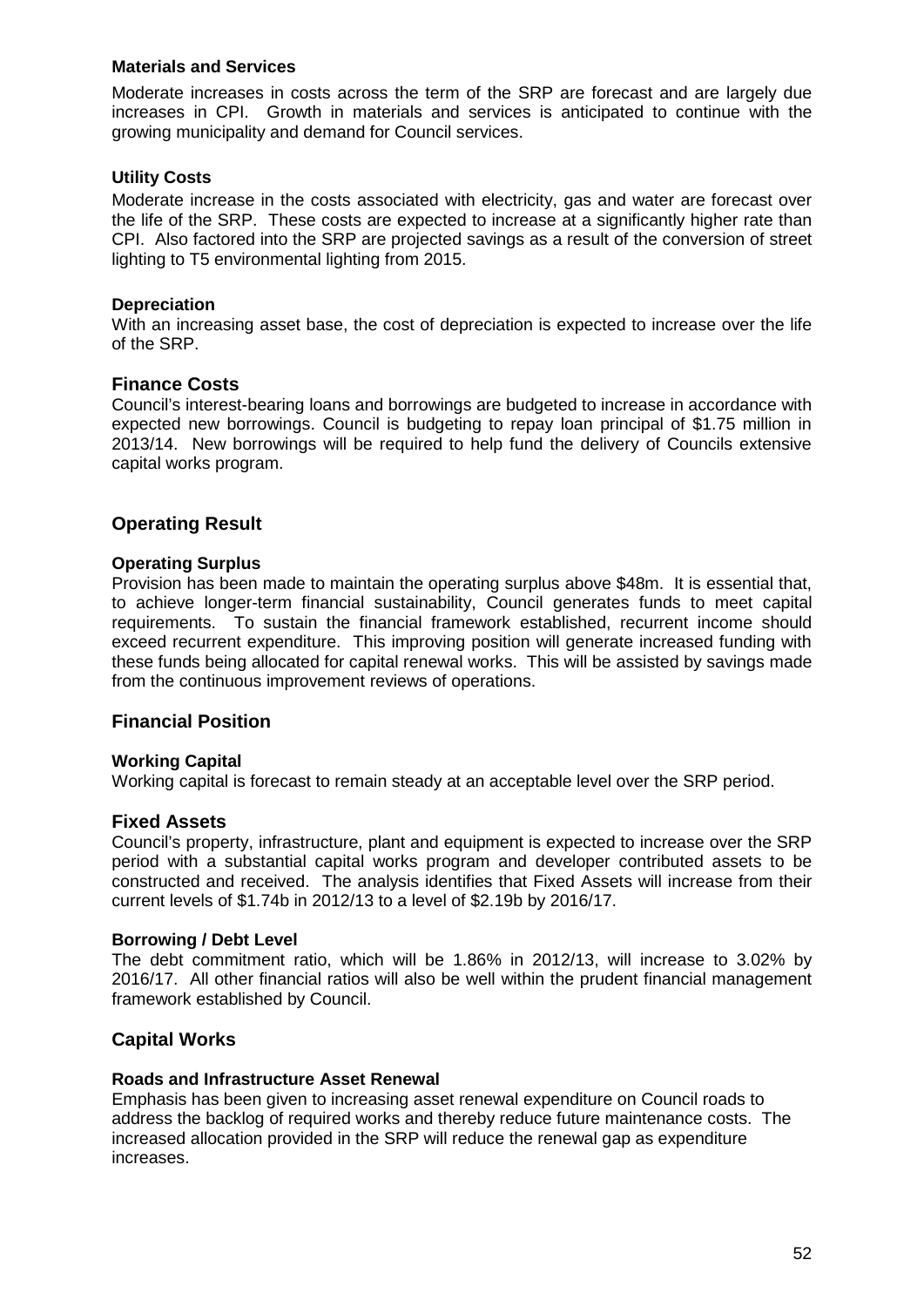#### **Performance Indicators**

#### **Purposes**

- Monitor performance and identify opportunities for improvement.
- To assist in determining whether the Council has achieved the set targets.
- To assist in assessing financial sustainability.

#### **Ratios/Indicators**

Council has selected a range of indicators/measures that are most relevant to its needs and applies them to assess financial performance. These are provided below:

| <b>Indicator</b>                               | 2013/14         | 2014/15         | 2015/16         | 2016/17         |
|------------------------------------------------|-----------------|-----------------|-----------------|-----------------|
|                                                | <b>Proposed</b> | <b>Proposed</b> | <b>Proposed</b> | <b>Proposed</b> |
| <b>Rates Revenue per</b><br><b>Assessment</b>  | \$1,774         | \$1,847         | \$1,917         | \$1,992         |
| Rates Revenue/<br><b>Underlying Revenue</b>    | 64.84%          | 66.04%          | 66.00%          | 66.81%          |
| <b>Debt Servicing/Total</b><br><b>Revenue</b>  | 0.56%           | 0.64%           | 0.63%           | 0.70%           |
| <b>Debt Commitment/Rate</b><br>Revenue         | 2.41%           | 2.62%           | 2.63%           | 3.02%           |
| <b>Working Capital</b>                         | 107%            | 106%            | 107%            | 103%            |
| <b>Capital Program/ Rate</b><br><b>Revenue</b> | 43.98%          | 41.46%          | 48.68%          | 42.91%          |
| <b>Underlying Surplus</b>                      | \$10.44m        | \$8.15m         | \$9.22m         | \$6.48m         |
| <b>Net Cash from</b><br><b>Operations</b>      | \$51.34m        | \$59.87m        | \$58.39m        | \$52.76m        |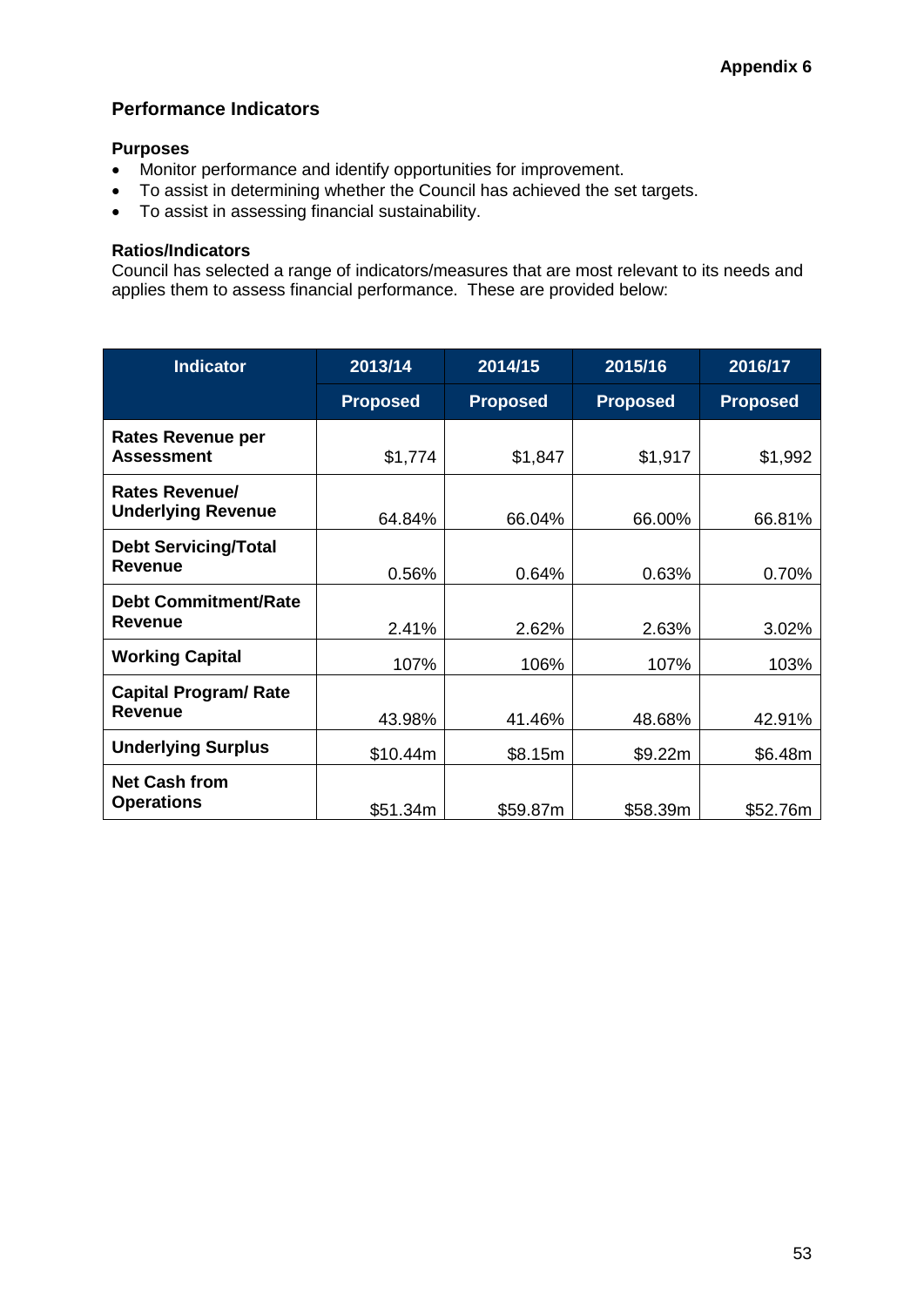# **Rating information**

This section considers the Council's rating strategy including strategy development, assumptions underlying the current year rate increase and rating structure.

# **Strategy development**

In developing the Strategic Resource Plan (referred to in Section 8), rates and charges were identified as an important source of revenue, accounting for over 50% of the total revenue received by Council annually. Planning for future rate increases has therefore been an important component of the Strategic Resource Planning process.

# **Purpose**

The rating strategy focuses on the equity, efficiency and capacity to pay of ratepayers in accordance with Council's triple bottom line principles and commitment to social justice.

# **Determining the strategy**

The Council requires sufficient operating revenue to satisfy operating service needs. The most important sources of these funds are:

- Rates;
- Government grants; and
- Fees and charges.

All avenues have been pursued to obtain grant funds for prioritised works. Similarly, the Council has reviewed all fees and charges and considered the capacity of users to pay for services provided.

Income from these sources is below 50% of the funds required to fund services to the community. The balance must be obtained from rate income.

The rating system is based on property valuations, these being carried out at two year intervals. Rates are based on these valuations. Council has several means by which it can vary the amounts, which are levied, including:

- A municipal rate;
- A municipal charge;
- Differential rates;
- Service rates and charges;
- Special rates and charges;
- Vacant land; and
- Rebates, waivers, deferments, concessions and exemptions.

Several propositions were put through a rate modelling process to develop the most suitable rating system in 2004. This entailed the Council giving consideration to a number of factors, such as:

- Equity of the system;
- Efficiency of application;
- Capacity to pay; and
- The link between the rates levied and the benefit to be derived.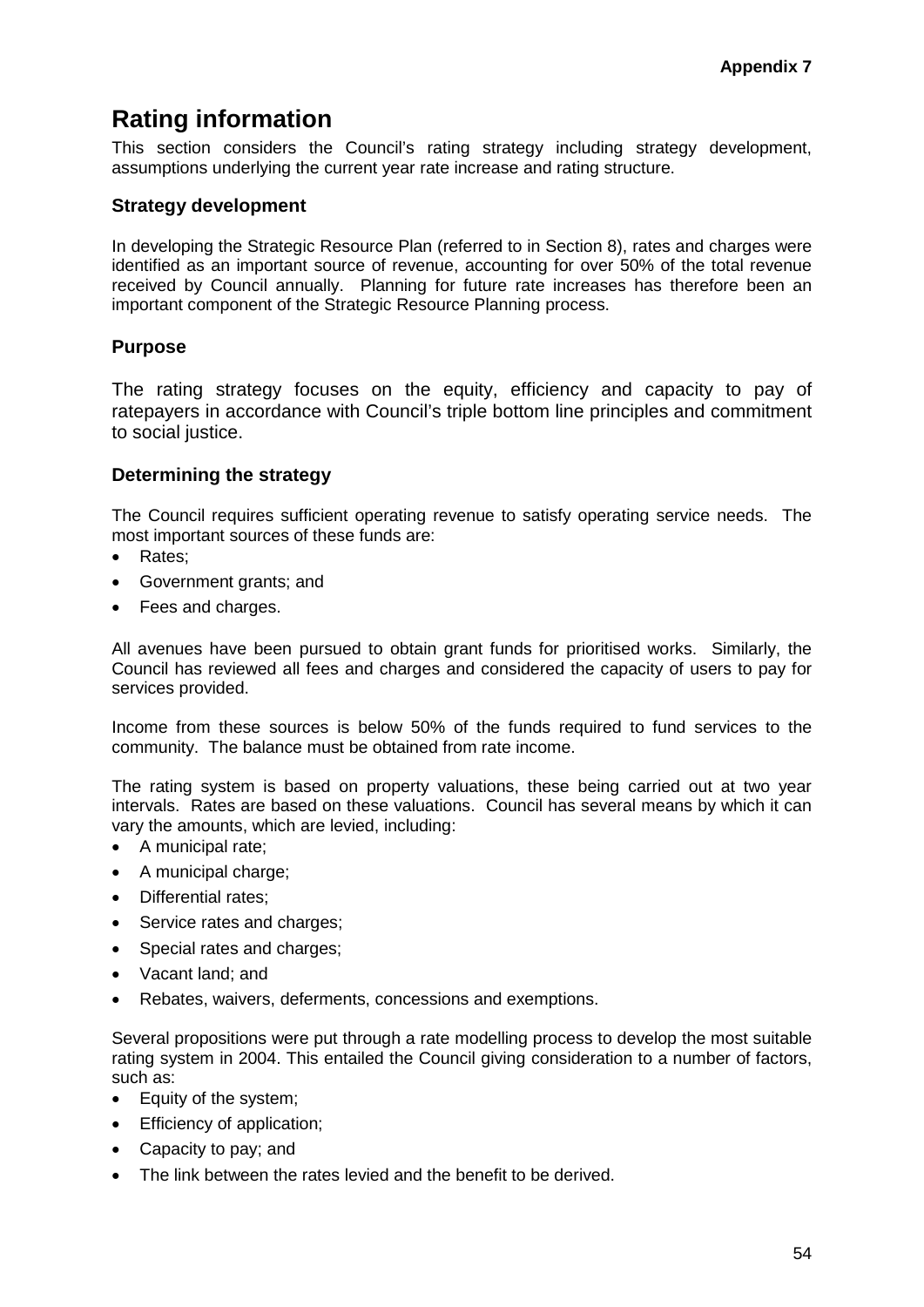Results of the Rating Analysis and Modelling revealed that:

- Annual rates as a percentage of household income in Hume are 1.8% (the average of other like Council's is 2%);
- In terms of "other like Council's" Hume is considered to be mid-range with relation to the rate burden on the community;
- Within Hume, rates have the greatest impact on household income in Campbellfield / Fawkner and the lowest impact in Mickleham / Yuroke / Kalkallo (although only 71 properties are rated in Kalkallo);
- The current rating methodology is easily understood and provides an equitable method of raising funds; and
- Differential rating for commercial / industrial properties should be considered in light of the revaluation process, tax deduction received and the impact that a differential rate may have on the ability to retain and attract such entities.

These key findings have assisted in putting together this rating strategy whilst also identifying a need to be more proactive in the rate collection process.

This strategy sets out a comprehensive basis for rating strategies into the future and provides background information, current situation analysis and proposals in setting 'rates' over the next four years.

The key components of the strategy include:

- That Council retains the Capital Improved Valuation method for valuing land as it represents the most easily understood, widely used and equitable method for rating purposes.
- That the State funded Pensioner Rate Rebate be supplemented for the 2013/14 year by a further rebate of \$30 for each eligible assessment.
- That Council notes that as the revaluation process is based on a fixed two-year cycle set by Legislation, there are no other options available for this area.
- That no fixed charges be levied.
- That Council does not pursue the introduction of an "Early payment incentive scheme".
- That Council reviews all non-rateable properties every two years, on revaluation, to confirm their non-rateable status entitlement continues.
- That Council does not levy differential rating.

#### **Current year rate increase**

It is predicted that the 2013/14 operating position will be significantly impacted by wages growth as employee benefits account for approximately 50% of Council's total expenditure. Furthermore, government funding and amounts available from operations towards capital works is less than the desired levels and therefore, unless it can be increased, it will be difficult to maintain a robust capital works program into the future.

In order to achieve these objectives while maintaining service levels and a strong capital works program, general rates will increase by 6.5% in 2013/14 raising total rates income of \$127.4 million, including rates in lieu of \$10.8 million and \$1.8 million generated from supplementary rates. The following table sets out future proposed rate increases and total rates to be raised based on the forecast financial position of Council as at 30 June 2013.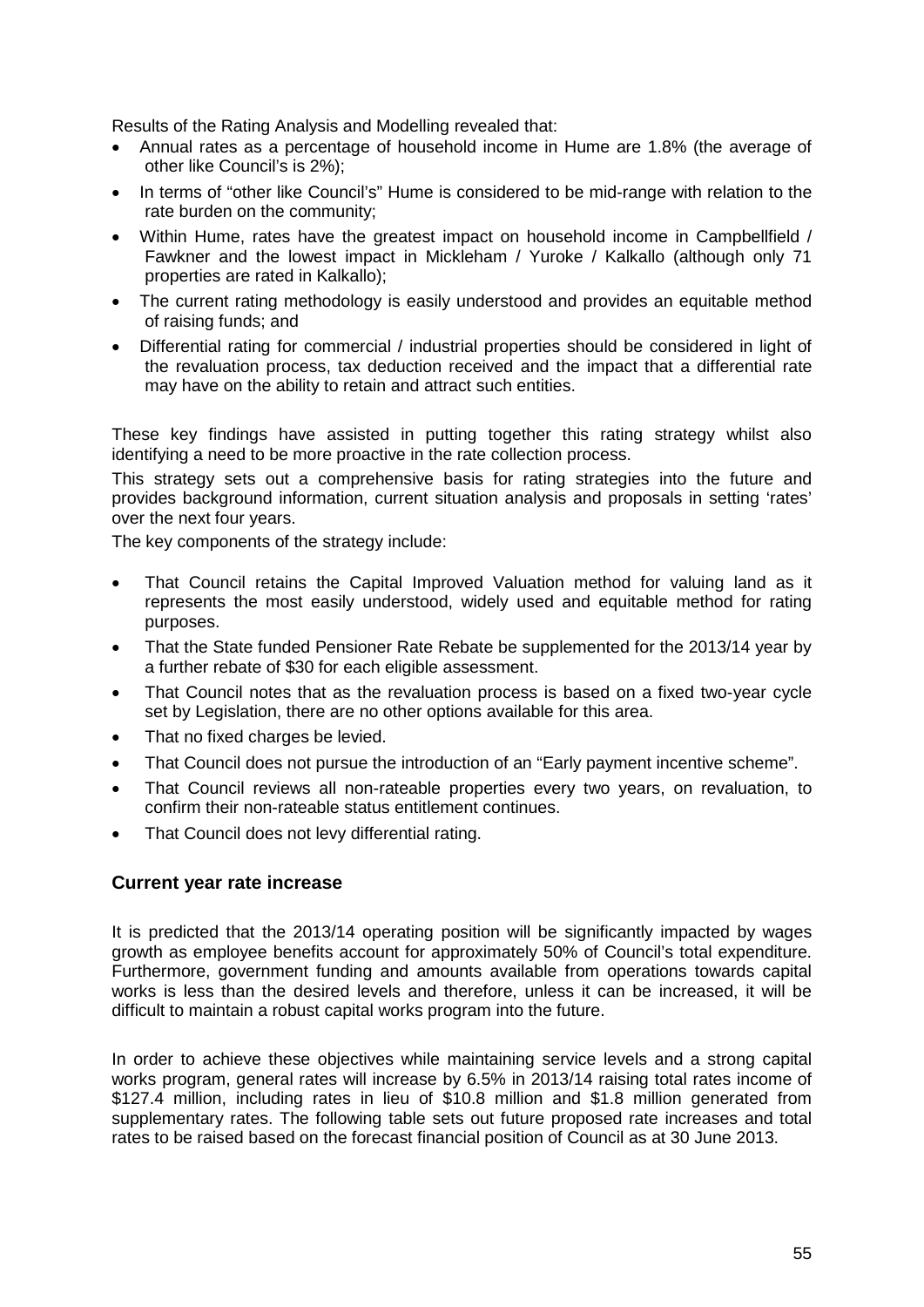| Year    | <b>Rate Increase</b> | <b>Total Rates Raised</b> |
|---------|----------------------|---------------------------|
|         | $\frac{9}{6}$        | \$'000                    |
| 2012/13 | 5.4                  | 118,294                   |
| 2013/14 | 6.5                  | 127,421                   |
| 2014/15 | $5.3*$               | 136,625                   |
| 2015/16 | $5.3*$               | 146,095                   |
| 2016/17 | $5.3*$               | 156,289                   |

\* Future increases in the landfill levy payable to the EPA are estimated at 0.3% subject to changes in legislation and confirmation of annual tonnages. These amounts will be reconfirmed on an annual basis when annual tonnages become known.

## *Summary*

In Council's view, the proposed Rating Strategy puts due emphasis on equity and capacity to pay. The proposed increases of 6.5% for 2013/14 and 5.3% thereafter are relatively moderate but necessary to help meet the infrastructure demands of a growing community and enhance service provision across the municipality.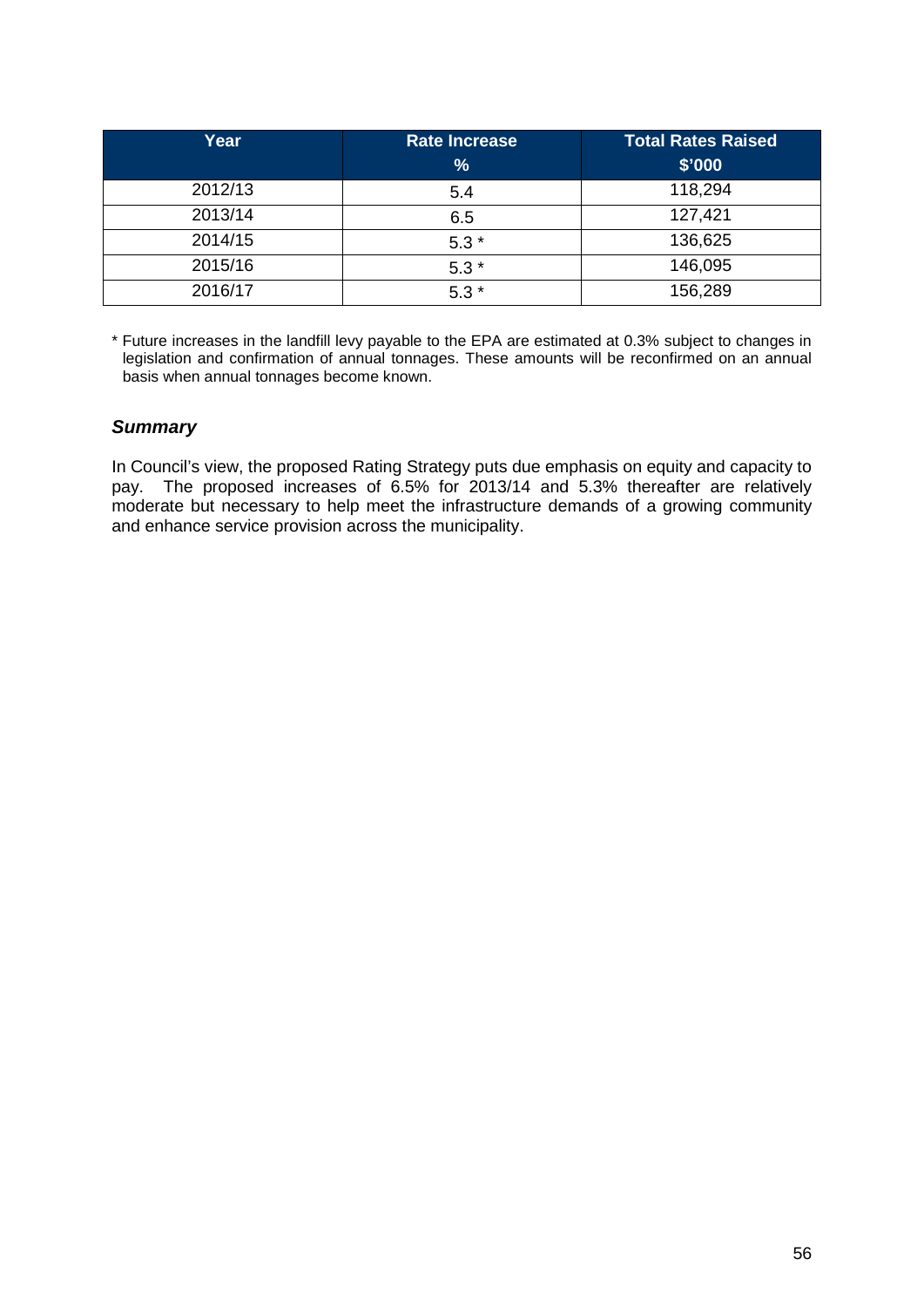# **Debt management**

## **Purpose**

A debt strategy was adopted by Council which sets out the fundamental debt covenants established.

- Any debt strategy should fit into the overall financial strategy of the Council. The key components that underpin a financial strategy should be based around sustainability, liquidity, solvency and prudent financial management. The optimal level of debt can be ascertained by private companies with reference to cost of equity, return on equity, etc. In local government it may be more about affordability to use of other funds.
- In terms of the level of debt, it should be based on what Council should deliver in relation to services and capital in the next four years and be based upon a set of key financial ratios that provide data on affordability, liquidity, solvency, etc.

# **Debt Covenant**

Council's debt levels should not breach the following financial conditions:

|                       | <b>Condition</b>                                                                                       | <b>Explanation</b>                                                                                             |
|-----------------------|--------------------------------------------------------------------------------------------------------|----------------------------------------------------------------------------------------------------------------|
| Debt commitment ratio | That the debt commitment ratio<br>should not be greater than<br>$15%$ .                                | That up to a maximum of 15%<br>of rates can be used to apply<br>against the repayment of debt<br>and interest. |
| Debt servicing ratio  | That the debt servicing ratio be<br>maintained at a level below revenue can be used to repay<br>$3%$ . | Up to 3% of the total Council<br>interest.                                                                     |

The Standard Balance Sheet identifies Council's current debt levels and those proposed during the SRP period. These debt levels are consistent with the strategy of ensuring Council's debt covenants are not breached.

The following table sets out the future level of debt based on the forecast financial position of Council as at 30 June 2012.

|                     | 2012/13             | 2013/14    | 2014/15             | 2015/16             | 2016/17             |
|---------------------|---------------------|------------|---------------------|---------------------|---------------------|
| Outstanding<br>loan |                     |            |                     |                     |                     |
| balances            | $$14,185 \text{ m}$ | \$26,684 m | $$24,711 \text{ m}$ | $$25,528 \text{ m}$ | $$36,232 \text{ m}$ |
| Debt servicing      | 0.46%               | 0.56%      | 0.64%               | 0.63%               | 0.70%               |
| Debt commitment     | 1.86%               | 2.41%      | 2.62%               | 2.63%               | $3.02\%$            |

| Year    | <b>New</b><br><b>Borrowings</b> | <b>Principal</b><br><b>Paid</b> | <b>Interest</b><br><b>Paid</b> | <b>Balance</b><br>30 June |
|---------|---------------------------------|---------------------------------|--------------------------------|---------------------------|
|         | \$'000                          | \$'000                          | \$'000                         | \$'000                    |
| 2012/13 | $\overline{\phantom{0}}$        | 1,187                           | 1,016                          | 14,185                    |
| 2013/14 | 14,250                          | 1,751                           | 1,325                          | 26,684                    |
| 2014/15 | $\overline{\phantom{0}}$        | 1,973                           | 1,613                          | 24,711                    |
| 2015/16 | 3,000                           | 2,183                           | 1,666                          | 25,528                    |
| 2016/17 | 13,500                          | 2,796                           | 1,928                          | 36,232                    |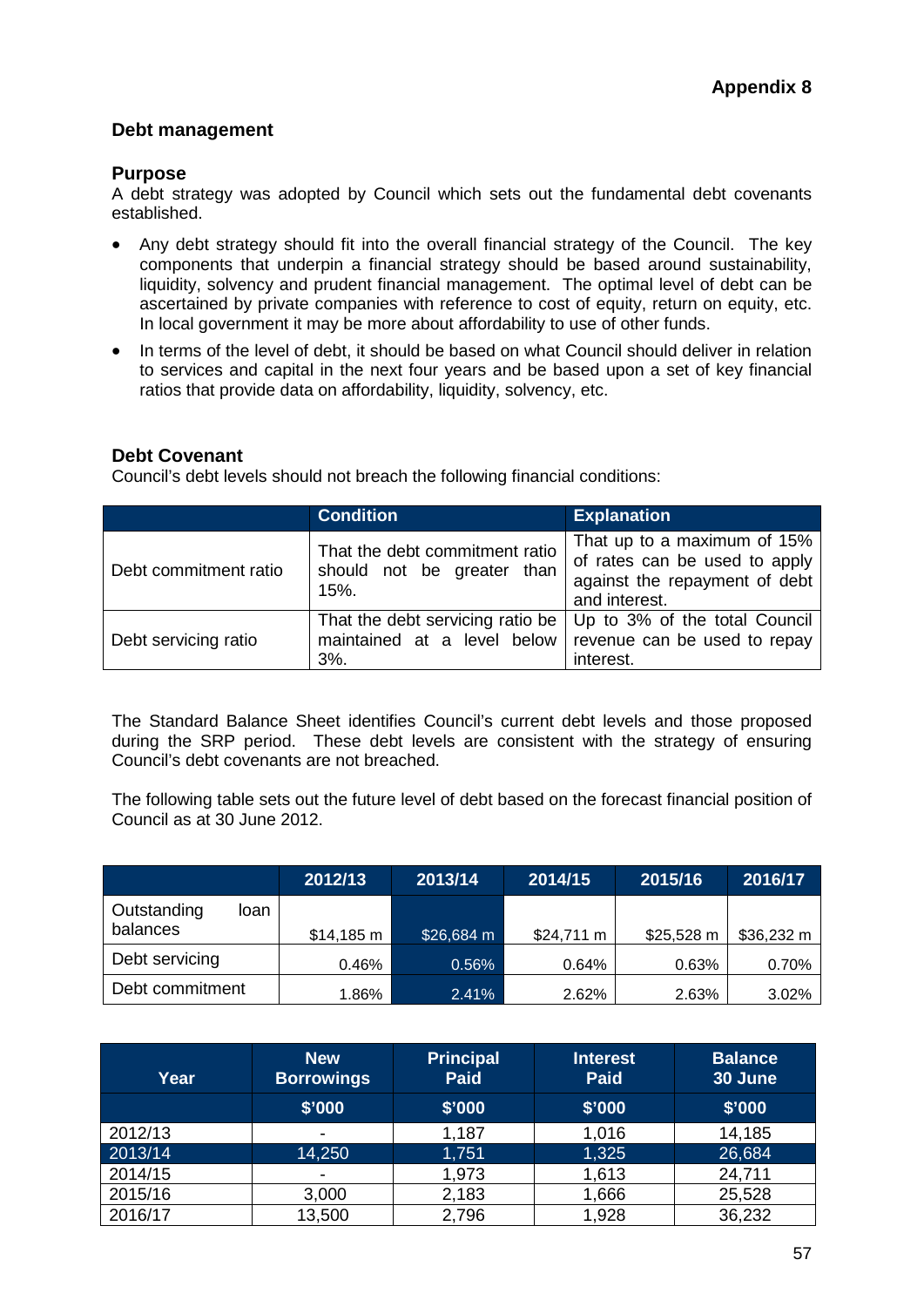# *Directions Taken*

## **This program shows that:**

- The overall debt commitment ratio will be maintained within the set parameters;
- The principal and interest repayments during the life of the SRP are included in the operating position and cash levels; and
- This approach contributes to achieving the commitments (Strategic Objectives) adopted in the Council Plan.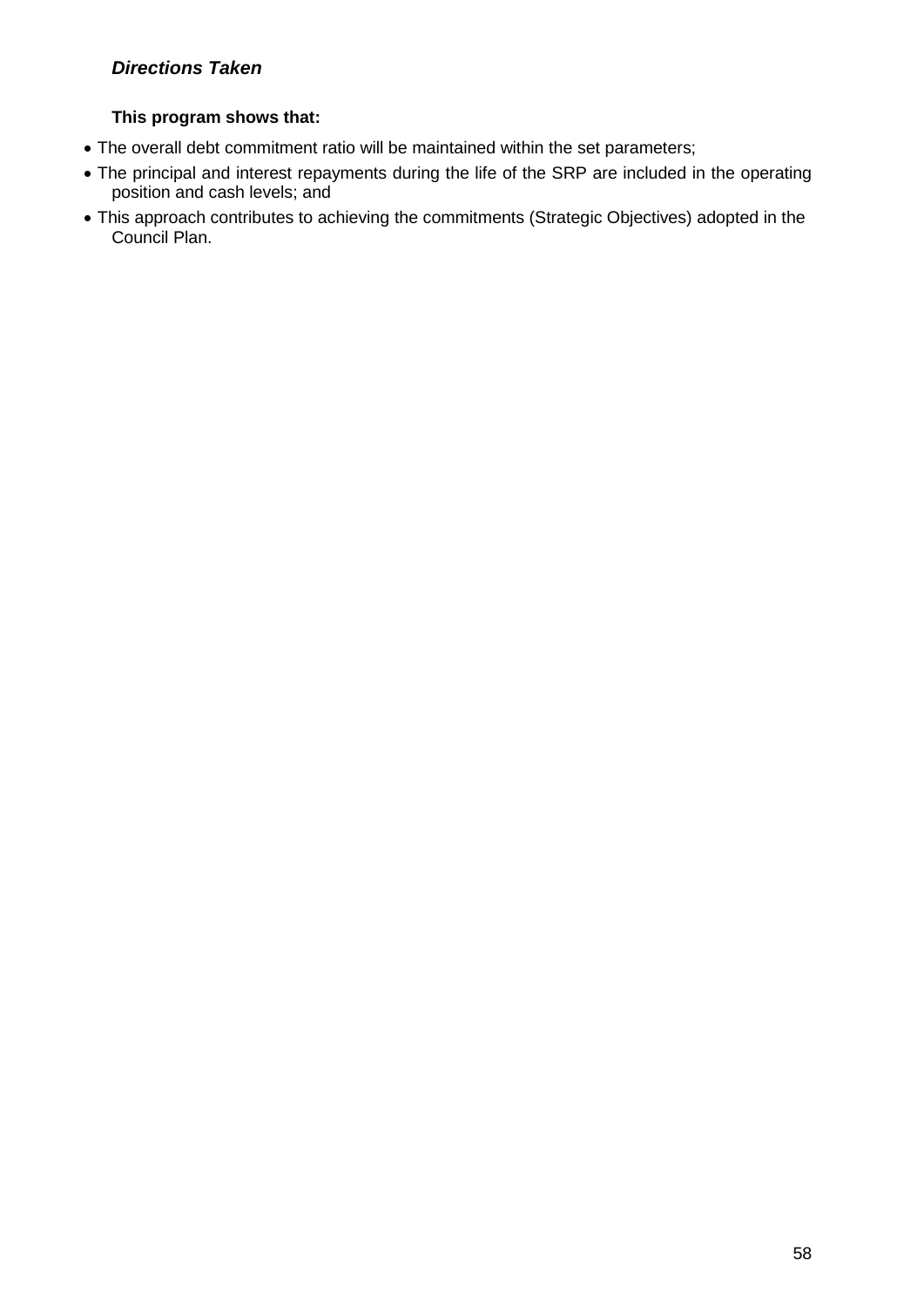## **Asset Management**

## **Purpose**

Council's Asset Management Strategy (AMS) provides the framework to guide the development of an integrated and comprehensive asset management model for Council. A structured set of actions has been identified consistent with Council's Asset Management Policy.

The AMS describes the current status, vision and actions for improving asset management within Hume. It aims to assist Council to progress through the steps of developing meaningful asset management plans and establishing a framework for the ongoing enhancement of asset management plans to meet developing community needs. The strategy will facilitate decision making based on optimising the lifecycle costs of assets.

The Asset Management Strategy is an overarching document developed with the objective of ensuring capital investment is used effectively and in the best interests of the community.

The asset management planning predicts infrastructure consumption, renewal needs, impacts on annual operating budget requirements, and additional infrastructure requirements to meet future community service expectations.

#### **Strategy Development**

Council has developed an AMS, which sets out the capital expenditure requirements of the Council for the next ten years.

A key objective of this Strategy is to maintain or preserve Council's existing assets at desired condition levels. If sufficient funds are not allocated to asset preservation, Council's investment in those assets will reduce, together with the capacity to deliver services to the community.

The Strategy has been developed through a rigorous process of evaluation incorporating:

- A long-term capital planning process which integrates with and is reflected in the Council Plan, Strategic Resource Plan and Annual Budget process;
- The listing of all known capital projects, prioritised using evaluation criteria; and
- The adoption of a transparent process for evaluating and prioritising capital projects.

The capital works planning process is undertaken annually, thereby ensuring that the current capital expenditure commitments made by the Council are consistent with the Strategy.

#### **Commentary**

An exhaustive long-term infrastructure and needs analysis process has occurred which identified a number of key projects which need to be delivered in the next four years. As a result of Council's strong financial position, it is able to commit \$250.86m towards new capital works in the four years from 2013/14 to 2016/17. There is provision to borrow \$14.25m in 2013/14 if required, some of which has been deferred from previous years. A number of key priorities have been included in the four year program and the following projects are expected to be completed within the next four years. These projects are listed on the indicative capital works program included as part of the budget documentation and include:

Continued work on:

- The construction/reconstruction and resurfacing of local roads and traffic works across the City;
- Construction and rehabilitation work on footpaths and drains across the City;
- Continued work on the Sunbury Town Centre redevelopment;
- The Craigieburn Aquatic Centre development;